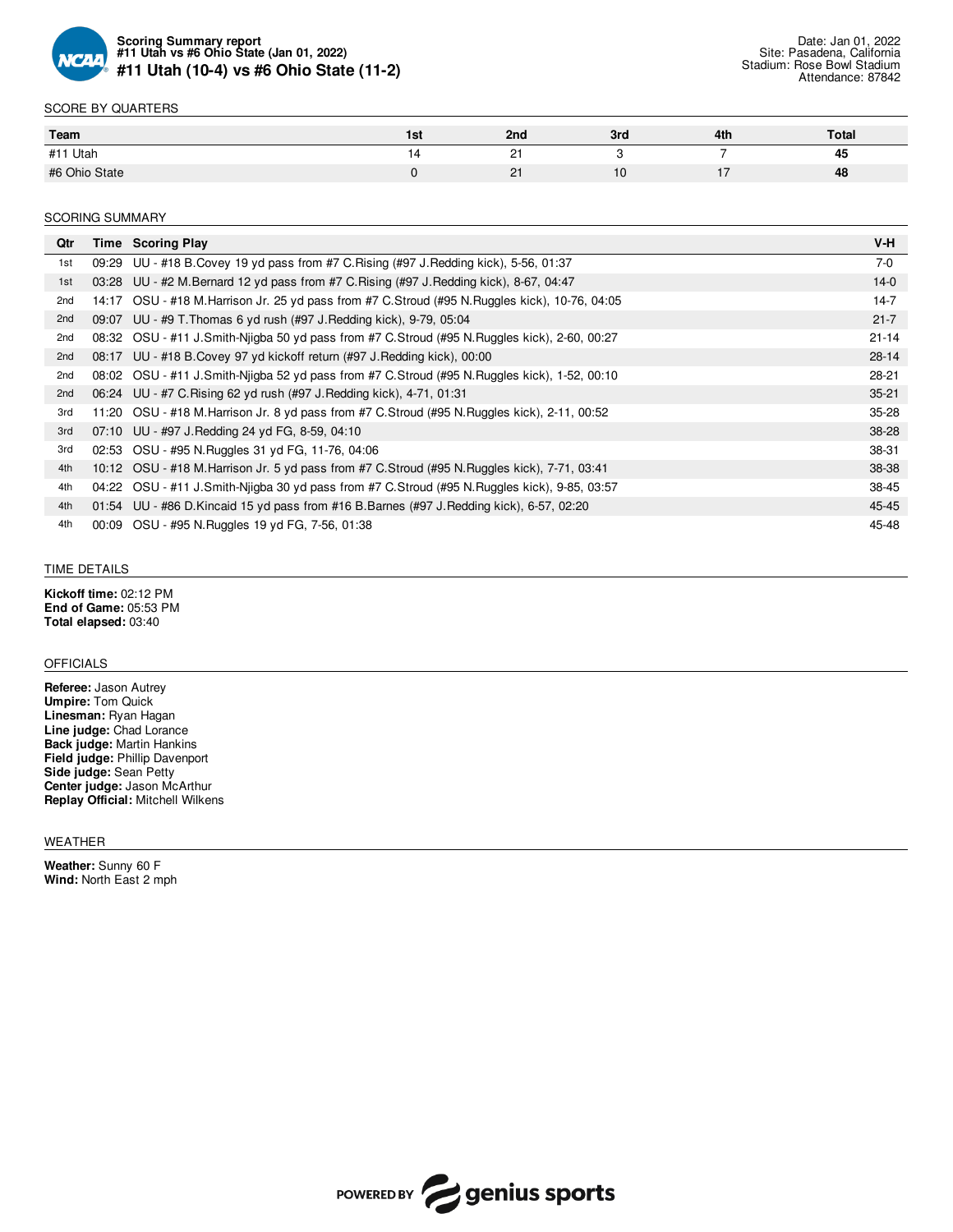

| <b>Team Statistics report</b><br>#11 Utah vs #6 Ohio State (Jan 01, 2022) |                | Date: Jan 01, 2022<br>Site: Pasadena, California<br>Stadium: Rose Bowl Stadium<br>Attendance: 87842 |
|---------------------------------------------------------------------------|----------------|-----------------------------------------------------------------------------------------------------|
| <b>FULL GAME</b>                                                          | UU             | OSU                                                                                                 |
| <b>FIRST DOWNS</b>                                                        | 25             | 28                                                                                                  |
| Rushing                                                                   | 10             | 5                                                                                                   |
| Passing                                                                   | 11             | 21                                                                                                  |
| Penalty                                                                   | $\overline{4}$ | $\mathbf{2}$                                                                                        |
| <b>NET YARDS RUSHING</b>                                                  | 226            | 110                                                                                                 |
| <b>Rushing Attempts</b>                                                   | 44             | 20                                                                                                  |
| Average Per Rush                                                          | 5.1            | 5.5                                                                                                 |
| <b>Rushing Touchdowns</b>                                                 | $\overline{c}$ | $\mathbf 0$                                                                                         |
| Yards Gained Rushing                                                      | 256            | 111                                                                                                 |
| Yards Lost Rushing                                                        | 30             | $\mathbf{1}$                                                                                        |
| <b>NET YARDS PASSING</b>                                                  | 237            | 573                                                                                                 |
| Completions-Attempts-Int                                                  | 19-24-0        | $37 - 47 - 1$                                                                                       |
| Average Per Attempt                                                       | 9.9            | 12.2                                                                                                |
| Average Per Completion                                                    | 12.5           | 15.5                                                                                                |
| Passing Touchdowns                                                        | 3              | 6                                                                                                   |
| <b>TOTAL OFFENSE YARDS</b>                                                | 463            | 683                                                                                                 |
| Total offense plays                                                       | 68             | 67                                                                                                  |
| Average Gain Per Play                                                     | 6.8            | 10.2                                                                                                |
| Fumbles: Number-Lost                                                      | $2 - 1$        | $1 - 1$                                                                                             |
| Penalties: Number-Yards                                                   | $5 - 50$       | $7 - 70$                                                                                            |
| <b>PUNTS-YARDS</b>                                                        | $3 - 114$      | $2 - 82$                                                                                            |
| Average Yards Per Punt                                                    | 38.0           | 41.0                                                                                                |
| Net Yards Per Punt                                                        | 38             | 41                                                                                                  |
| Inside 20                                                                 | 3              | $\mathbf 0$                                                                                         |
| 50+ Yards                                                                 | $\mathbf 0$    | $\mathbf 0$                                                                                         |
| Touchbacks                                                                | $\pmb{0}$      | $\mathbf 0$                                                                                         |
| Fair catch                                                                | 3              | $\overline{c}$                                                                                      |
| <b>KICKOFF-YARDS</b>                                                      | 8-466          | 9-493                                                                                               |
| Average Yards Per Kickoff                                                 | 58.2           | 54.8                                                                                                |
| Net Yards Per Kickoff                                                     | 37.2           | 27.3                                                                                                |
| Touchbacks                                                                | 0              | $\mathbf 0$                                                                                         |
| <b>Fair Catch Yards</b>                                                   | $\pmb{0}$      | $\mathbf 0$                                                                                         |
| Punt returns: Number-Yards-TD                                             | $0 - 0 - 0$    | $0 - 0 - 0$                                                                                         |
| Average Per Return                                                        | $0.0\,$        | $0.0\,$                                                                                             |
| Kickoff returns: Number-Yds-TD                                            | $8 - 222 - 1$  | 8-178-0                                                                                             |
| Average Per Return                                                        | 27.8           | 22.2                                                                                                |
| Interceptions: Number-Yds-TD                                              | $1 - 0 - 0$    | $0 - 0 - 0$                                                                                         |
| Fumble Returns: Number-Yds-TD                                             | $0 - 0 - 0$    | $0 - 0 - 0$                                                                                         |
| Miscellaneous Yards                                                       | $\mathsf 0$    | $\mathsf{O}\xspace$                                                                                 |
| Possession Time                                                           | 34:17          | 25:43                                                                                               |
| 1st Quarter                                                               | 08:58          | 06:02                                                                                               |
| 2nd Quarter                                                               | 11:08          | 03:52                                                                                               |
| 3rd Quarter                                                               | 08:34          | 06:26                                                                                               |
| 4th Quarter                                                               | 05:37          | 09:23                                                                                               |
| Third-Down Conversions                                                    | $5 - 12$       | $4-9$                                                                                               |
| Fourth-Down Conversions                                                   | $1 - 3$        | $2 - 2$                                                                                             |
| Red-Zone Scores-Chances                                                   | $5-5$          | $4 - 5$                                                                                             |
| Touchdowns                                                                | $4 - 5$        | $2 - 5$                                                                                             |
| Field goals                                                               | $1-5$          | $2 - 5$                                                                                             |
| Sacks By: Number-Yards                                                    | $0-0$          | $1 - 7$                                                                                             |
| PAT Kicks                                                                 | $6-6$          | $6-6$                                                                                               |
| <b>Field Goals</b>                                                        | $1 - 1$        | $2 - 2$                                                                                             |
| Points off Turnover                                                       | $\pmb{0}$      | $\overline{7}$                                                                                      |

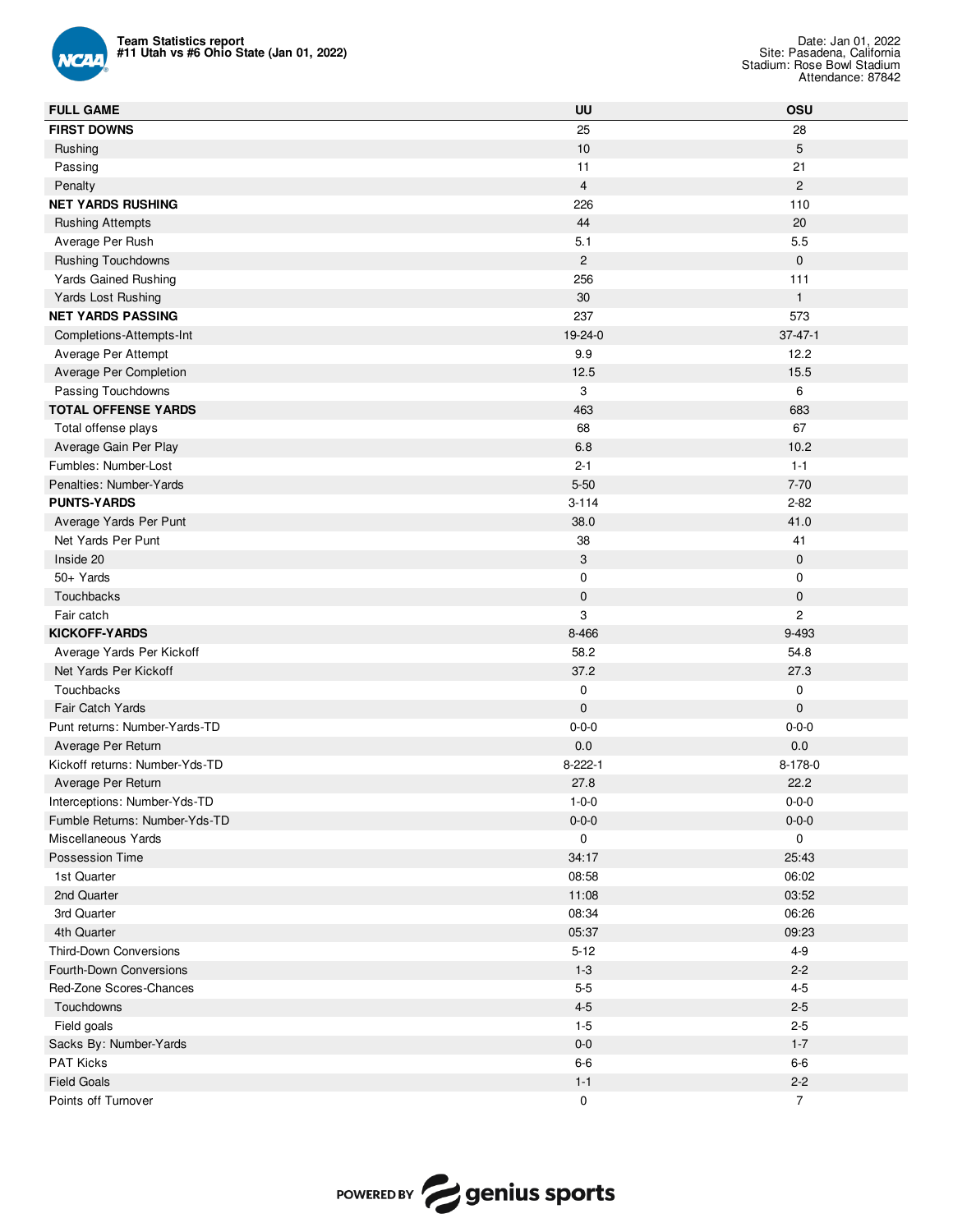

# FULL GAME

# **#11 UTAH**

| <b>RUSHING</b>          |         |         | No. | Gain           |                | Loss           |                | Net          |             | TD           |    | Lg             |             | Avg     |
|-------------------------|---------|---------|-----|----------------|----------------|----------------|----------------|--------------|-------------|--------------|----|----------------|-------------|---------|
| Cameron Rising          |         |         | 11  |                | 103            | 11             |                | 92           |             | 1            |    | 62             |             | 8.4     |
| <b>Tavion Thomas</b>    |         |         | 18  |                | 72             | 5              |                | 67           |             | $\mathbf{1}$ |    | 13             |             | 3.7     |
| Micah Bernard           |         |         | 3   | 31             |                | $\Omega$       |                | 31           |             | 0            |    | 22             |             | 10.3    |
| T.J. Pledger            |         |         | 7   |                | 23             | $\overline{0}$ |                | 23           |             | 0            |    | $\overline{7}$ |             | 3.3     |
| <b>Britain Covey</b>    |         |         | 2   |                | 10             | 0              |                | 10           |             | 0            |    | 8              |             | 5.0     |
| <b>Bryson Barnes</b>    |         |         | 1   |                | 10             | 0              |                | 10           |             | 0            |    | 10             |             | 10.0    |
| <b>Brant Kuithe</b>     |         |         | 1   |                | 7              | 0              |                | 7            |             | 0            |    | 7              |             | 7.0     |
| <b>Michael Williams</b> |         |         | 1   |                | $\mathbf 0$    | 14             |                | $-14$        |             | 0            |    | 0              |             | $-14.0$ |
|                         | Totals: |         | 44  |                | 256            | 30             |                | 226          |             | 2            |    | 62             |             | 5.1     |
| <b>PASSING</b>          |         |         |     | C-A-I          |                |                | Yds            | TD           |             | Long         |    |                | <b>Sack</b> |         |
| Cameron Rising          |         |         |     | 17-22-0        |                |                | 214            | 2            |             |              | 27 |                | 1           |         |
| <b>Bryson Barnes</b>    |         |         |     | $2 - 2 - 0$    |                |                | 23             | $\mathbf{1}$ |             |              | 15 |                | 0           |         |
|                         | Totals: |         |     | 19-24-0        |                |                | 237            | 3            |             |              | 27 |                | 1           |         |
| <b>RECEIVING</b>        |         |         |     | <b>TAR</b>     | No.            |                | Yards          |              | <b>YAC</b>  |              | TD |                | Long        |         |
| <b>Brant Kuithe</b>     |         |         |     | 6              | 6              |                | 77             |              | 32          |              |    | 0              | 27          |         |
| Dalton Kincaid          |         |         |     | 4              | 3              |                | 45             |              | 20          |              |    | $\mathbf{1}$   | 23          |         |
| <b>Britain Covey</b>    |         |         |     | 4              | 3              |                | 34             |              | 16          |              |    | 1              | 19          |         |
| Devaughn Vele           |         |         |     | 3              | 2              |                | 33             |              | 8           |              |    | 0              | 23          |         |
| Cole Fotheringham       |         |         |     | 2              | 2              |                | 19             |              | 5           |              |    | 0              | 11          |         |
| <b>Micah Bernard</b>    |         |         |     | $\overline{2}$ | $\overline{2}$ |                | 15             |              | 6           |              |    | $\mathbf{1}$   | 12          |         |
| Solomon Enis            |         |         |     | 1              | 1              |                | 14             |              | 3           |              |    | 0              | 14          |         |
| T.J. Pledger            |         |         |     | $\mathbf{1}$   | 0              |                | 0              |              | 0           |              |    | 0              | 0           |         |
| Money Parks             |         |         |     | 1              | 0              |                | 0              |              | 0           |              |    | 0              | 0           |         |
|                         | Totals: |         |     | 24             | 19             |                | 237            |              | 90          |              |    | 3              | 27          |         |
| <b>PUNTING</b>          |         |         | No. |                | Yds            |                | Avg            |              | Long        |              |    | In20           |             | TВ      |
| <b>Cameron Peasley</b>  |         |         | 3   |                | 114            |                | 38.0           |              | 45          |              |    | 3              |             | 0       |
|                         |         | Totals: | 3   |                | 114            |                | 38.0           |              | 45          |              |    | 3              |             | 0       |
| <b>RETURNS</b>          |         | Punt    |     |                |                |                | <b>Kickoff</b> |              |             |              |    | Intercept      |             |         |
|                         | No      | Yds     |     | Lg             | No             |                | Yds            | Lg           |             | <b>No</b>    |    | Yds            |             | Lg      |
| <b>Britain Covey</b>    | 0       | 0       |     | 0              | 7              |                | 208            | 97           |             | 0            |    | 0              |             | 0       |
| Nephi Sewell            | 0       | 0       |     | 0              | $\mathbf{1}$   |                | 14             | 14           |             | $\Omega$     |    | 0              |             | 0       |
| <b>Clark Phillips</b>   | 0       | 0       |     | 0              | 0              |                | 0              | 0            |             | 1            |    | 0              |             | 0       |
| Totals:                 | 0       | 0       |     | 0              | 8              |                | 222            | 97           |             | 1            |    | 0              |             | 0       |
| <b>FIELD GOALS</b>      |         |         |     | Qtr            |                | <b>Time</b>    |                |              | <b>Dist</b> |              |    |                | Result      |         |
| Jadon Redding           |         |         |     | 3rd            |                | 07:10          |                |              | 24          |              |    |                | GOOD        |         |
|                         |         |         |     |                |                |                |                |              |             |              |    |                |             |         |
|                         |         |         |     |                |                |                |                |              |             |              |    |                |             |         |

| <b>KICKOFFS</b>       | No.  | Yards    |          | Ava       | ΤВ       | OΒ    |
|-----------------------|------|----------|----------|-----------|----------|-------|
| Jordan Noyes          |      | 419      |          | 59.9      | 0        | 0     |
| Jadon Redding         | 1    | 47       |          | 47.0      | $\Omega$ | 0     |
| <b>ALL-PURPOSE</b>    | Rush | Rcv      | ΚR       | <b>PR</b> | IR       | Total |
| <b>Britain Covey</b>  | 10   | 34       | 208      | 0         | 0        | 252   |
| <b>Cameron Rising</b> | 92   | $\Omega$ | $\Omega$ | $\Omega$  | $\Omega$ | 92    |
| <b>Brant Kuithe</b>   | 7    | 77       | O        | 0         | $\Omega$ | 84    |
| <b>Tavion Thomas</b>  | 67   | 0        | 0        | $\Omega$  | $\Omega$ | 67    |

FUMBLES

#11 Utah - Cameron Rising 1-0,Michael Williams 1-1

#6 Ohio State - Jaxon Smith-Njigba 1-1

### **#6 OHIO STATE**

| <b>RUSHING</b>     |         | No.     |    | Gain Loss Net TD |     | La | Avg  |
|--------------------|---------|---------|----|------------------|-----|----|------|
| TreVeyon Henderson |         |         | 84 |                  | 83  | 13 | 4.9  |
| Miyan Williams     |         | $\circ$ |    | 0                |     | 10 | 8.5  |
| C.J. Stroud        |         |         | 10 | 0                | 10  |    | 10.0 |
|                    | Totals: | 20      |    |                  | 110 |    | 5.5  |

| <b>PASSING</b>      |         | $C-A-I$       |     | Yds   | TD |            | Long     | <b>Sack</b> |
|---------------------|---------|---------------|-----|-------|----|------------|----------|-------------|
| C.J. Stroud         |         | $37 - 46 - 1$ |     | 573   | 6  |            | 52       | 0           |
| <b>TEAM</b>         |         | $0 - 1 - 0$   |     | 0     | 0  | $\Omega$   |          | 0           |
|                     | Totals: | $37-47-1$     |     | 573   | 6  |            | 52       | 0           |
| <b>RECEIVING</b>    |         | TAR           | No. | Yards |    | <b>YAC</b> | TD.      | Long        |
| Jaxon Smith-Niigba  |         | 16            | 15  | 347   |    | 186        | 3        | 52          |
| Marvin Harrison Jr. |         | 8             | 6   | 71    |    | 14         | 3        | 25          |
| Julian Fleming      |         | 6             | 5   | 35    |    | 9          | 0        | 11          |
| TreVeyon Henderson  |         | 5             | 4   | 27    |    | 36         | $\Omega$ | 11          |
| Emeka Egbuka        |         | 3             | 3   | 46    |    | 15         | $\Omega$ | 30          |
| Jeremy Ruckert      |         | 5             | 3   | 25    |    | 9          | $\Omega$ | 10          |
| Mitch Rossi         |         | 2             | 1   | 22    |    | 21         | $\Omega$ | 22          |
|                     | Totals: | 45            | 37  | 573   |    | 290        | 6        | 52          |

| <b>PUNTING</b> |      | No.     | Yds      | Avg | Long           |    | In20      | ΤВ       |          |  |
|----------------|------|---------|----------|-----|----------------|----|-----------|----------|----------|--|
| Jesse Mirco    |      |         | 2        | 82  | 41.0           | 43 |           | 0        | 0        |  |
|                |      | Totals: | 2        | 82  | 41.0           | 43 |           | 0        | 0        |  |
| <b>RETURNS</b> | Punt |         |          |     | <b>Kickoff</b> |    | Intercept |          |          |  |
|                | No   | Yds     | Lg       | No  | Yds            | Lg | No        | Yds Lg   |          |  |
|                |      |         |          |     |                |    |           |          |          |  |
| Emeka Egbuka   | 0    | 0       | 0        | 7   | 163            | 39 | 0         | 0        | 0        |  |
| Xavier Johnson | 0    | 0       | $\Omega$ | 1   | 15             | 15 | 0         | $\Omega$ | $\Omega$ |  |

| <b>FIELD GOALS</b>  | Qtr            | Time           |     | <b>Dist</b> |           | Result |
|---------------------|----------------|----------------|-----|-------------|-----------|--------|
| Noah Ruggles        | 3rd            | 02:53          |     | 31          |           | GOOD   |
| Noah Ruggles        | 4th            | 00:09          |     | 19          |           | GOOD   |
| <b>KICKOFFS</b>     | No.            | Yards          |     | Ava         | ΤВ        | OВ     |
| Noah Ruggles        | 7              | 376            |     | 53.7        | 0         | O      |
| Dominic DiMaccio    | $\overline{2}$ | 117            |     | 58.5        | $\Omega$  |        |
| <b>ALL-PURPOSE</b>  | <b>Rush</b>    | <b>Rcv</b>     | ΚR  | <b>PR</b>   | <b>IR</b> | Total  |
| Jaxon Smith-Niigba  | 0              | 347            | O   | $\Omega$    | 0         | 347    |
| Emeka Egbuka        | $\Omega$       | 46             | 163 | $\Omega$    | 0         | 209    |
| TreVeyon Henderson  | 83             | 27             | 0   | 0           | 0         | 110    |
| Marvin Harrison Jr. | $\Omega$       | 71<br>$\Omega$ |     | $\Omega$    | 0         | 71     |

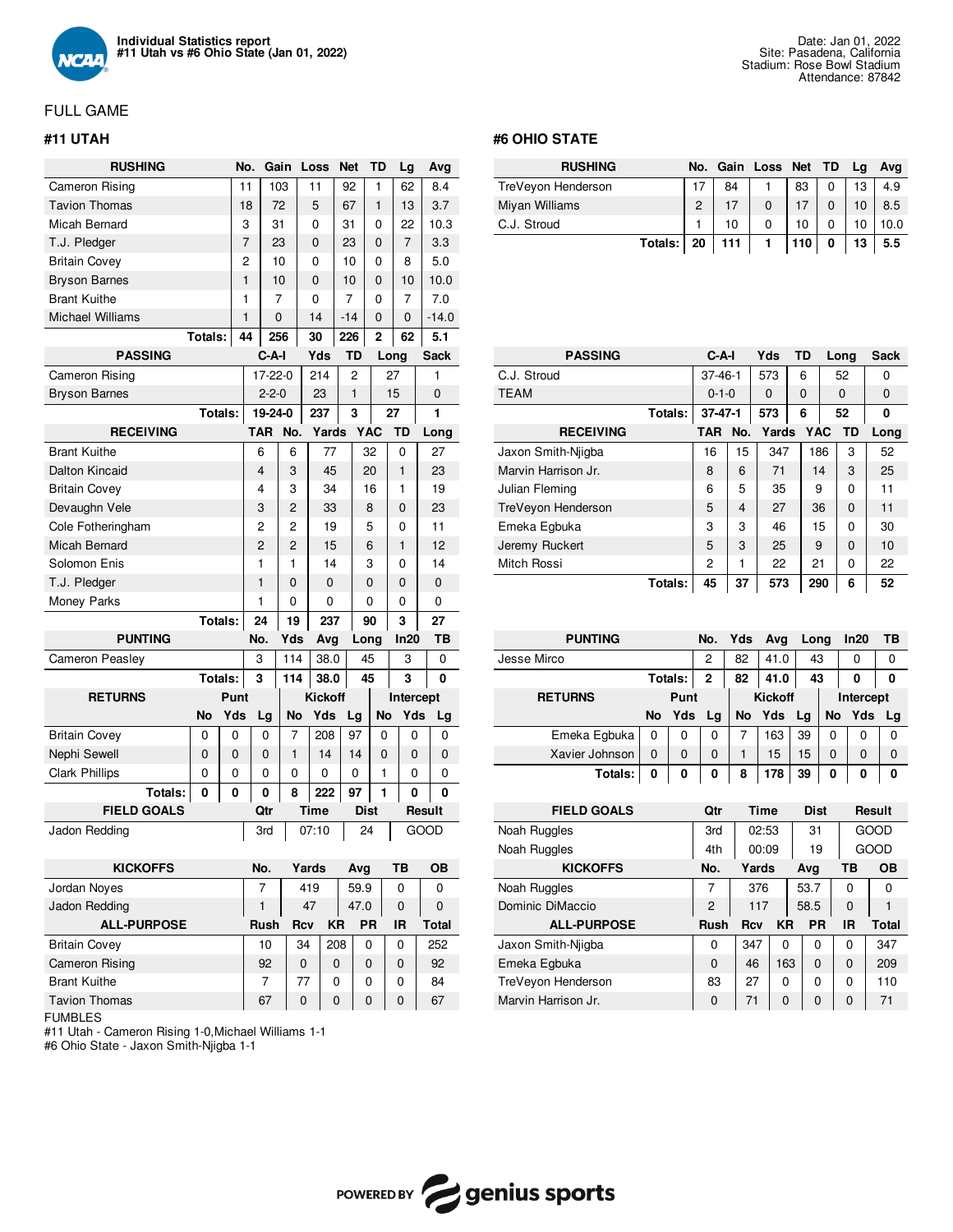

# FULL GAME **#11 UTAH**

| #  | Name                    | Solo           | Ast            | <b>Total</b>   | Sacks-Yds | <b>TFL-Yds</b> | FF           | FR-Yds  | Int-Yds | <b>BrUp</b>  | <b>Blks</b>  | QBH          |
|----|-------------------------|----------------|----------------|----------------|-----------|----------------|--------------|---------|---------|--------------|--------------|--------------|
|    | Micah Bernard           | 9              |                | 10             | $0.0 - 0$ | $0.0 - 0$      | $\mathbf 0$  | $0-0$   | $0-0$   | 0            | $\mathbf 0$  | $\mathbf 0$  |
|    | Nephi Sewell            | 5              | 3              | 8              | $0.0 - 0$ | $0.0 - 0$      | $\mathbf{0}$ | $0-0$   | $0-0$   | $\mathbf{0}$ | $\mathbf{0}$ | $\mathbf{0}$ |
| 6  | Cole Bishop             | 4              | 4              | 8              | $0.0 - 0$ | $1.0 - 1$      | 0            | $1 - 0$ | $0-0$   | 0            | 0            | 0            |
| 9. | <b>Vonte Davis</b>      | 5              | $\mathbf{1}$   | 6              | $0.0 - 0$ | $0.0 - 0$      | $\mathbf{0}$ | $0-0$   | $0-0$   | $\mathbf{0}$ | $\mathbf{0}$ | $\Omega$     |
| 8  | <b>Clark Phillips</b>   | 4              | 1              | 5              | $0.0 - 0$ | $0.0 - 0$      | 1            | $0-0$   | $1 - 0$ |              | 0            | 0            |
| 28 | <b>Brandon McKinney</b> | $\overline{4}$ | $\mathbf{0}$   | $\overline{4}$ | $0.0 - 0$ | $0.0 - 0$      | $\mathbf{0}$ | $0-0$   | $0-0$   | $\mathbf{0}$ | 0            | $\mathbf{0}$ |
| 0  | Devin Lloyd             | 3              |                | 4              | $0.0 - 0$ | $0.0 - 0$      | $\mathbf 0$  | $0-0$   | $0-0$   | $\mathbf 0$  | 0            | $\mathbf 0$  |
| 15 | Malone Mataele          | 2              | $\overline{1}$ | 3              | $0.0 - 0$ | $0.0 - 0$      | $\mathbf{0}$ | $0-0$   | $0-0$   | $\mathbf{0}$ | $\mathbf{0}$ | $\mathbf{0}$ |
| 37 | Faysal Aden             |                |                | $\overline{c}$ | $0.0 - 0$ | $0.0 - 0$      | $\mathbf 0$  | $0-0$   | $0-0$   | $\mathbf 0$  | $\mathbf 0$  | $\mathbf{0}$ |
| 58 | Junior Tafuna           |                | $\mathbf 0$    | 1              | $0.0 - 0$ | $0.0 - 0$      | 0            | $0-0$   | $0-0$   | $\mathbf 0$  | 0            | 0            |
| 83 | Jonah Elliss            |                | 0              |                | $0.0 - 0$ | $0.0 - 0$      | 0            | $0-0$   | $0-0$   | $\mathbf 0$  | $\mathbf 0$  | $\Omega$     |
|    | Van Fillinger           |                | $\mathbf{0}$   | 1              | $0.0 - 0$ | $0.0 - 0$      | $\mathbf 0$  | $0-0$   | $0-0$   | $\mathbf{0}$ | 0            | $\mathbf 0$  |
| 5. | Caine Savage            |                | 0              |                | $0.0 - 0$ | $0.0 - 0$      | 0            | $0-0$   | $0-0$   | $\mathbf 0$  | 0            | $\mathbf 0$  |
|    | 32 Karene Reid          |                | $\mathbf{0}$   | $\mathbf{1}$   | $0.0 - 0$ | $0.0 - 0$      | $\mathbf{0}$ | $0-0$   | $0-0$   | $\mathbf 1$  | $\mathbf{0}$ | $\mathbf{0}$ |
| 95 | Aliki Vimahi            |                | $\Omega$       |                | $0.0 - 0$ | $0.0 - 0$      | $\mathbf 0$  | $0-0$   | $0-0$   | $\mathbf 0$  | $\mathbf 0$  | $\mathbf 0$  |
|    | 42 Mika Tafua           |                | $\mathbf{0}$   | $\mathbf{1}$   | $0.0 - 0$ | $0.0 - 0$      | $\mathbf{0}$ | $0-0$   | $0-0$   | $\mathbf{0}$ | $\mathbf{0}$ | $\mathbf{0}$ |
|    | 54 Hayden Furey         |                | 0              |                | $0.0 - 0$ | $0.0 - 0$      | 0            | $0-0$   | $0-0$   | 0            | 0            | 0            |
|    | 26 Kyrese Rowan         | $\mathbf{0}$   | 1              | $\mathbf{1}$   | $0.0 - 0$ | $0.0 - 0$      | $\mathbf{0}$ | $0-0$   | $0-0$   | $\Omega$     | $\mathbf{0}$ | $\Omega$     |
| 41 | Hauati Pututau          | $\Omega$       | 1              |                | $0.0 - 0$ | $0.0 - 0$      | 0            | $0-0$   | $0-0$   |              | 0            | $\mathbf 0$  |
| 90 | Devin Kaufusi           | $\mathbf{0}$   | $\mathbf{1}$   | 1              | $0.0 - 0$ | $0.0 - 0$      | $\mathbf{0}$ | $0-0$   | $0-0$   | $\mathbf{0}$ | 0            | $\mathbf{0}$ |
|    | <b>Totals</b>           | 45             | 16             | 61             | $0.0 - 0$ | $1.0 - 1$      | 1            | $1-0$   | $1-0$   | 3            | 0            | 0            |

# **#6 OHIO STATE**

| #  | <b>Name</b>             |               | Solo           | Ast            | <b>Total</b>   | Sacks-Yds | <b>TFL-Yds</b> | <b>FF</b>    | FR-Yds  | Int-Yds | <b>BrUp</b>  | <b>Blks</b>  | QBH          |
|----|-------------------------|---------------|----------------|----------------|----------------|-----------|----------------|--------------|---------|---------|--------------|--------------|--------------|
| 35 | Tommy Eichenberg        |               | 11             | 6              | 17             | $0.0 - 0$ | $1.0 - 5$      | $\mathbf{0}$ | $0-0$   | $0-0$   | $\mathbf 0$  | $\mathbf 0$  | 0            |
| 17 | <b>Bryson Shaw</b>      |               | 2              | $\overline{7}$ | 9              | $0.0 - 0$ | $0.0 - 0$      | $\mathbf 0$  | $1-0$   | $0-0$   | 0            | $\mathbf 0$  | 0            |
|    | Kourt Williams          |               | 6              | $\Omega$       | 6              | $1.0 - 7$ | $1.0 - 7$      | $\mathbf 0$  | $0 - 0$ | $0-0$   | $\mathbf 0$  | $\mathbf 0$  | 0            |
| 6. | <b>Taron Vincent</b>    |               | 3              | 3              | 6              | $0.0 - 0$ | $0.0 - 0$      | $\mathbf{0}$ | $0-0$   | $0-0$   | $\mathbf 0$  | $\mathbf 0$  | 0            |
| 16 | Cade Stover             |               | 2              | 4              | 6              | $0.0 - 0$ | $0.0 - 0$      | $\mathbf 0$  | $0-0$   | $0-0$   | $\mathbf 0$  | $\mathbf 0$  | $\mathbf 0$  |
| 10 | <b>Cameron Martinez</b> |               | $\overline{2}$ | 3              | 5              | $0.0 - 0$ | $0.0 - 0$      | $\mathbf{0}$ | $0-0$   | $0-0$   | $\mathbf 0$  | $\mathbf{0}$ | 0            |
| 22 | <b>Steele Chambers</b>  |               | $\overline{c}$ | 3              | 5              | $0.0 - 0$ | $0.0 - 0$      | 0            | $0-0$   | $0-0$   | $\mathbf 0$  | 0            | $\mathbf 0$  |
| 9  | Zach Harrison           |               |                | 4              | 5              | $0.0 - 0$ | $0.0 - 0$      | $\mathbf 0$  | $0-0$   | $0-0$   | $\mathbf{0}$ | $\mathbf 0$  | 0            |
| 29 | Denzel Burke            |               | 3              | $\mathbf 0$    | 3              | $0.0 - 0$ | $0.0 - 0$      | 0            | $0-0$   | $0-0$   | 1            | $\mathbf 0$  | $\mathbf 0$  |
| 26 | Cameron Brown           |               | $\overline{2}$ | $\mathbf{1}$   | 3              | $0.0 - 0$ | $0.0 - 0$      | $\mathbf{0}$ | $0 - 0$ | $0-0$   | $\mathbf 0$  | $\mathbf 0$  | 0            |
| 44 | J.T. Tuimoloau          |               | $\overline{c}$ | 1              | 3              | $0.0 - 0$ | $1.0 - 3$      | $\mathbf 0$  | $0-0$   | $0-0$   | $\mathbf 0$  | $\mathbf 0$  | $\mathbf 0$  |
| 14 | Ronnie Hickman          |               |                | $\overline{2}$ | 3              | $0.0 - 0$ | $0.0 - 0$      | $\mathbf{0}$ | $0 - 0$ | $0-0$   | $\mathbf 0$  | $\mathbf 0$  | 0            |
| 23 | Marcus Hooker           |               |                | 1              | $\overline{c}$ | $0.0 - 0$ | $0.0 - 0$      | 0            | $0-0$   | $0-0$   | $\mathbf 0$  | 0            | 0            |
| 91 | <b>Tyleik Williams</b>  |               |                | $\Omega$       | $\mathbf{1}$   | $0.0 - 0$ | $0.0 - 0$      | $\Omega$     | $0-0$   | $0-0$   | $\Omega$     | $\mathbf 0$  | $\mathbf{0}$ |
| 58 | Ty Hamilton             |               |                | 0              | $\mathbf{1}$   | $0.0 - 0$ | $0.0 - 0$      | 0            | $0-0$   | $0-0$   | $\mathbf 0$  | 0            | $\mathbf 0$  |
| 3  | Teradja Mitchell        |               |                | $\mathbf{0}$   | $\mathbf{1}$   | $0.0 - 0$ | $0.0 - 0$      | $\mathbf{0}$ | $0-0$   | $0-0$   | $\mathbf 0$  | $\mathbf{0}$ | 0            |
| 25 | Xavier Johnson          |               |                | $\mathbf 0$    | 1              | $0.0 - 0$ | $0.0 - 0$      | 0            | $0-0$   | $0-0$   | $\mathbf 0$  | $\mathbf 0$  | $\mathbf 0$  |
| 86 | Chris Booker            |               |                | $\mathbf{0}$   | $\mathbf{1}$   | $0.0 - 0$ | $0.0 - 0$      | $\mathbf{0}$ | $0 - 0$ | $0-0$   | $\mathbf 0$  | $\mathbf 0$  | 0            |
| 21 | Palaie Gaoteote IV      |               | $\Omega$       | 1              | 1              | $0.0 - 0$ | $0.0 - 0$      | 0            | $0-0$   | $0-0$   | $\mathbf 0$  | 0            | 0            |
| 33 | Jack Sawyer             |               | $\Omega$       | $\overline{1}$ |                | $0.0 - 0$ | $0.0 - 0$      | $\mathbf{0}$ | $0 - 0$ | $0-0$   | $\Omega$     | $\mathbf 0$  | 0            |
| 11 | <b>Tyreke Smith</b>     |               | 0              | 1              | 1              | $0.0 - 0$ | $0.0 - 0$      | 0            | $0-0$   | $0-0$   | 0            | 0            | 0            |
|    |                         | <b>Totals</b> | 43             | 38             | 81             | $1.0 - 7$ | $3.0 - 15$     | 0            | $1 - 0$ | $0-0$   | 1            | $\bf{0}$     | 0            |

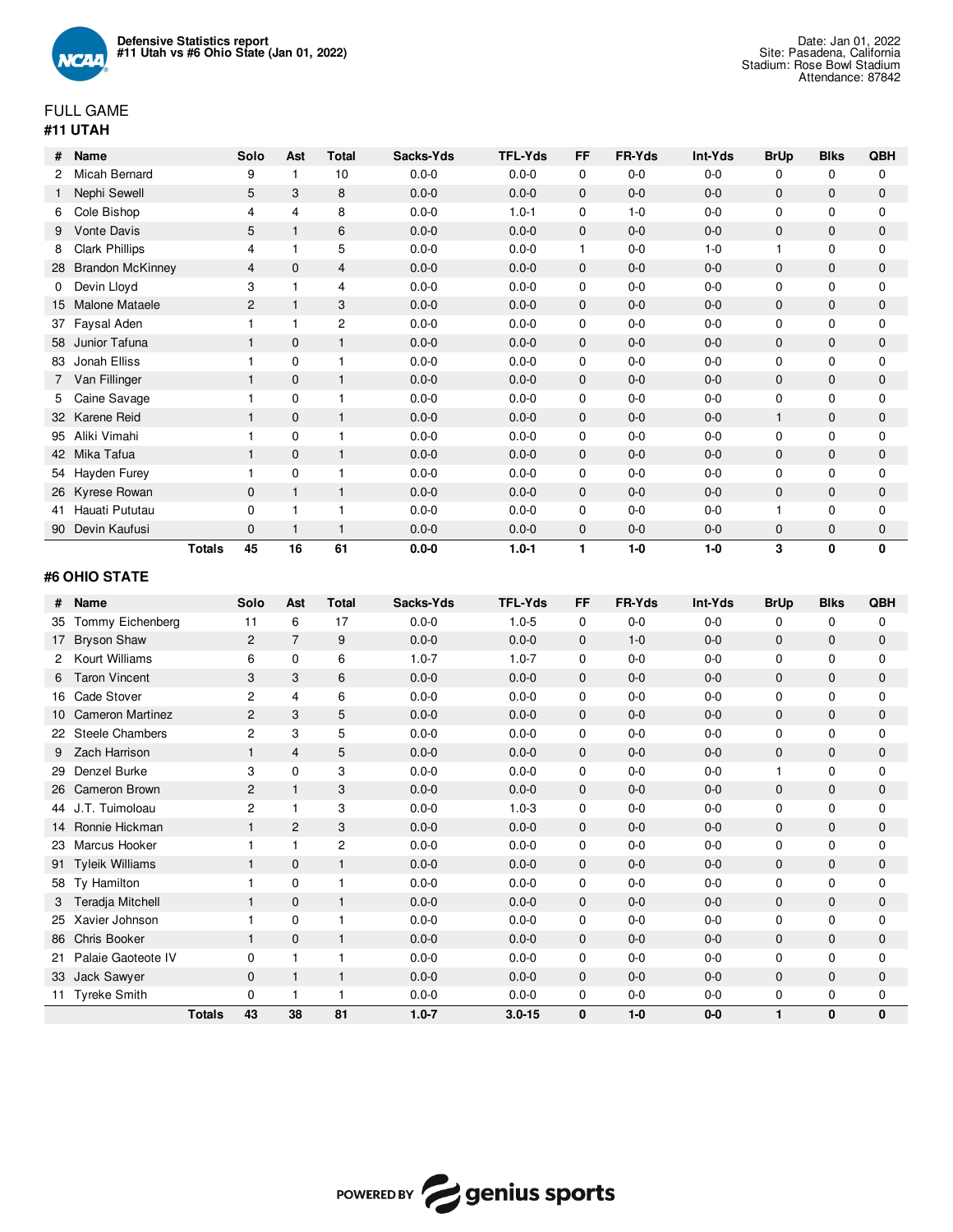

# **#11 UTAH**

|      |     |              | <b>Drive Started</b> |              |                   | <b>Drive Ended</b> |                 | <b>Consumed</b> |            |
|------|-----|--------------|----------------------|--------------|-------------------|--------------------|-----------------|-----------------|------------|
| Team | Qtr | Spot         | Time                 | Obtained     | Spot              | <b>Time</b>        | <b>How lost</b> | PI - Yds        | <b>TOP</b> |
| UU   | 1st | <b>UU 29</b> | 14:56                | Kickoff      | OSU <sub>44</sub> | 12:26              | Punt            | $6 - 27$        | 02:30      |
| UU   |     | <b>UU 44</b> | 11:06                | Punt         | OSU00             | 09:29              | *TOUCHDOWN      | $5 - 56$        | 01:37      |
| UU   |     | <b>UU 33</b> | 08:15                | Punt         | OSU00             | 03:28              | *TOUCHDOWN      | $8 - 67$        | 04:47      |
| UU   | 2nd | <b>UU 21</b> | 14:11                | Kickoff      | OSU00             | 09:07              | *TOUCHDOWN      | $9 - 79$        | 05:04      |
| UU   |     | <b>UU 29</b> | 07:55                | Kickoff      | OSU00             | 06:24              | *TOUCHDOWN      | $4 - 71$        | 01:31      |
| UU   |     | <b>UU 20</b> | 04:40                | Fumble       | OSU <sub>45</sub> | 00:35              | Punt            | $8 - 35$        | 04:05      |
| UU   | 3rd | <b>UU 20</b> | 13:43                | Interception | <b>UU 11</b>      | 12:12              | Fumble          | $4 - 9$         | 01:31      |
| UU   |     | <b>UU 35</b> | 11:20                | Kickoff      | OSU <sub>06</sub> | 07:10              | *FIELD GOAL     | $8 - 59$        | 04:10      |
| UU   |     | <b>UU 31</b> | 02:45                | Kickoff      | OSU <sub>29</sub> | 13:53              | Downs           | $8 - 40$        | 03:52      |
| UU   | 4th | <b>UU 34</b> | 10:05                | Kickoff      | <b>UU 40</b>      | 08:19              | Punt            | $3 - 6$         | 01:46      |
| UU   |     | <b>UU 43</b> | 04:14                | Kickoff      | OSU00             | 01:54              | *TOUCHDOWN      | $6 - 57$        | 02:20      |

| #11 Utah               | Q1           | Q2           | Q3      | Q4           | H <sub>1</sub> | H <sub>2</sub> | Total        |
|------------------------|--------------|--------------|---------|--------------|----------------|----------------|--------------|
| Time of possession     | 08:58        | 1:08         | 08:34   | 05:37        | 20:06          | 14:11          | 34:17        |
| 3rd down conversions   | 1-2          | $2 - 4$      | 1-4     | 1-2          | $3-6$          | $2 - 6$        | $5 - 12$     |
| Average field position | <b>UU 35</b> | <b>UU 23</b> | UU 29   | <b>UU 39</b> | UU 29          | <b>UU 33</b>   | <b>UU 31</b> |
| 4th down conversions   | $0 - 0$      | 1-1          | $0 - 2$ | 0-0          |                | 0-2            | 1-3          |

# **#6 OHIO STATE**

|                    |                        |                   | <b>Drive Started</b> |          |                   | <b>Drive Ended</b> |                   | Consumed           |           |              |  |
|--------------------|------------------------|-------------------|----------------------|----------|-------------------|--------------------|-------------------|--------------------|-----------|--------------|--|
| Team               | Qtr                    | <b>Spot</b>       | Time                 | Obtained | Spot              | Time               |                   | <b>How lost</b>    | PI - Yds  | <b>TOP</b>   |  |
| OSU                | 1st                    | OSU <sub>10</sub> | 12:26                | Punt     | OSU <sub>13</sub> | 11:06              |                   | Punt               | $3 - 3$   | 01:20        |  |
| OSU                |                        | OSU <sub>20</sub> | 09:22                | Kickoff  | OSU <sub>28</sub> | 08:15              |                   | Punt               | $3 - 8$   | 01:07        |  |
| OSU                |                        | OSU <sub>24</sub> | 03:22                | Kickoff  | <b>UU 00</b>      | 14:17              |                   | *TOUCHDOWN         | $10 - 76$ | 04:05        |  |
| OSU                | 2nd                    | OSU <sub>40</sub> | 08:59                | Kickoff  | <b>UU 00</b>      | 08:32              |                   | *TOUCHDOWN         | $2 - 60$  | 00:27        |  |
| OSU                |                        | OSU <sub>48</sub> | 08:12                | Kickoff  | <b>UU 00</b>      | 08:02              |                   | *TOUCHDOWN         | $1 - 52$  | 00:10        |  |
| OSU                |                        | OSU <sub>26</sub> | 06:20                | Kickoff  | <b>UU 00</b>      | 04:40              |                   | Fumble             | $5 - 74$  | 01:40        |  |
| OSU                |                        | OSU <sub>10</sub> | 00:35                | Punt     | <b>UU 32</b>      | 00:00              |                   | End of half        | $5 - 58$  | 00:35        |  |
| OSU                | 3rd                    | OSU <sub>27</sub> | 14:55                | Kickoff  | <b>UU 20</b>      | 13:43              |                   | Interception       | $4 - 53$  | 01:12        |  |
| OSU                |                        | <b>UU 11</b>      | 12:12                | Fumble   | <b>UU 00</b>      | 11:20              |                   | *TOUCHDOWN         | $2 - 11$  | 00:52        |  |
| OSU                |                        | OSU <sub>10</sub> | 06:59                | Kickoff  | <b>UU 14</b>      | 02:53              |                   | *FIELD GOAL        | $11 - 76$ | 04:06        |  |
| OSU                | 4th                    | OSU <sub>29</sub> | 13:53                | Downs    | <b>UU 00</b>      | 10:12              |                   | *TOUCHDOWN         | $7 - 71$  | 03:41        |  |
| OSU                |                        | OSU <sub>15</sub> | 08:19                | Punt     | <b>UU 00</b>      | 04:22              |                   | *TOUCHDOWN         | $9 - 85$  | 03:57        |  |
| OSU                |                        | OSU <sub>42</sub> | 01:47                | Kickoff  | <b>UU 02</b>      | 00:09              |                   | *FIELD GOAL        | $7 - 56$  | 01:38        |  |
| #6 Ohio State      |                        |                   | Q1                   | Q2       |                   | Q3                 | Q <sub>4</sub>    | H1                 | H2        | <b>Total</b> |  |
| Time of possession |                        |                   | 06:02                | 03:52    |                   | 06:26              | 09:23             | 09:54              | 15:49     | 25:43        |  |
|                    | 3rd down conversions   |                   | $1 - 4$              | $1 - 1$  |                   | $1 - 2$            | $1-2$             | $2 - 4$<br>$2 - 5$ |           | $4-9$        |  |
|                    | Average field position |                   | OSU <sub>18</sub>    | OSU31    |                   | OSU <sub>42</sub>  | OSU <sub>29</sub> | OSU <sub>25</sub>  | OSU35     | OSU30        |  |

4th down conversions 1-1 0-0 0-0 1-1 1-1 1-1 2-2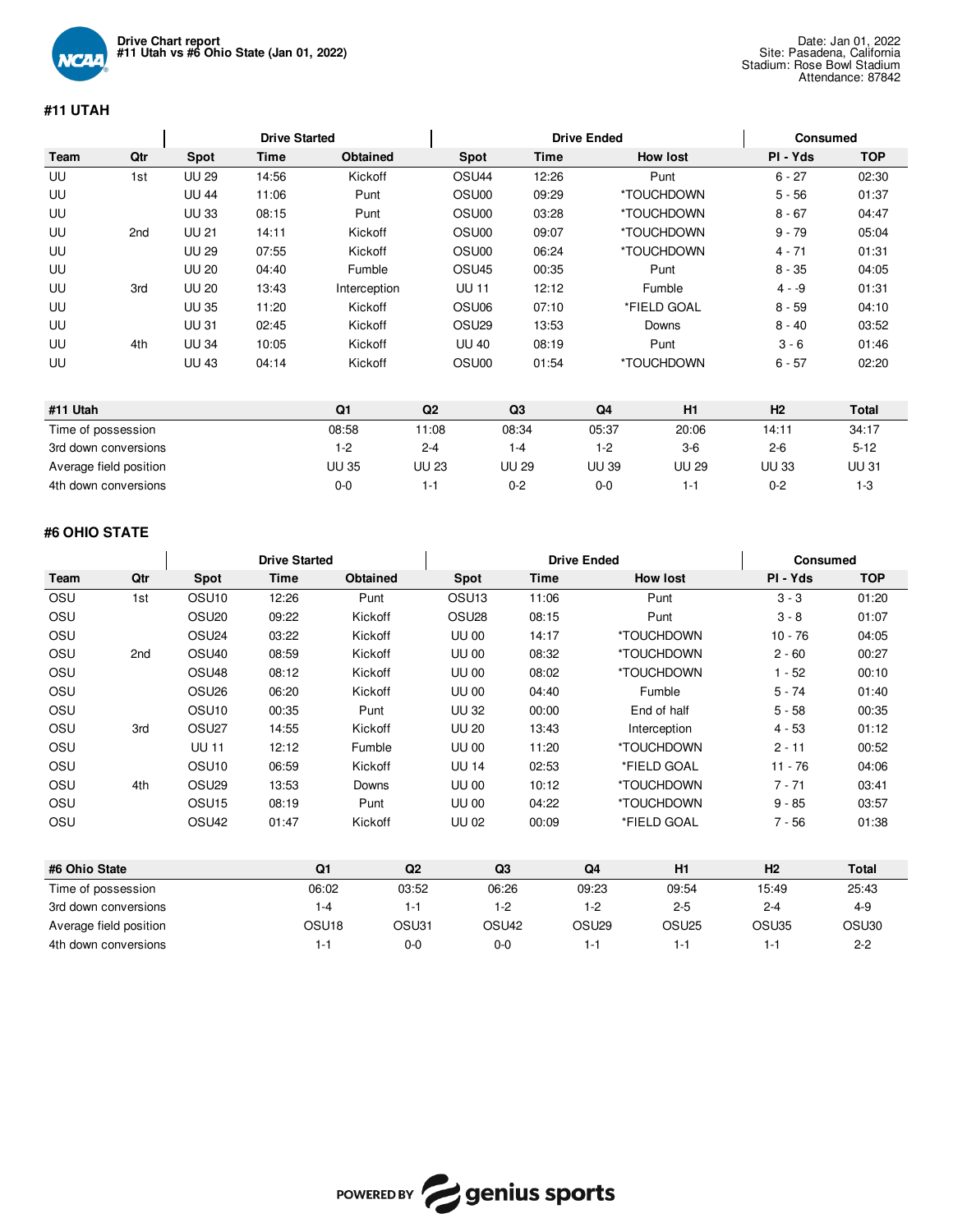

|      |     | <b>Drive Started</b> |       |              | <b>Drive Ended</b> | Consumed    |                 |           |            |
|------|-----|----------------------|-------|--------------|--------------------|-------------|-----------------|-----------|------------|
| Team | Qtr | <b>Spot</b>          | Time  | Obtained     | Spot               | <b>Time</b> | <b>How lost</b> | PI - Yds  | <b>TOP</b> |
| UU   | 1st | <b>UU 29</b>         | 14:56 | Kickoff      | OSU <sub>44</sub>  | 12:26       | Punt            | $6 - 27$  | 02:30      |
| OSU  |     | OSU <sub>10</sub>    | 12:26 | Punt         | OSU <sub>13</sub>  | 11:06       | Punt            | $3 - 3$   | 01:20      |
| UU   |     | <b>UU 44</b>         | 11:06 | Punt         | OSU00              | 09:29       | *TOUCHDOWN      | $5 - 56$  | 01:37      |
| OSU  |     | OSU <sub>20</sub>    | 09:22 | Kickoff      | OSU <sub>28</sub>  | 08:15       | Punt            | $3 - 8$   | 01:07      |
| UU   |     | <b>UU 33</b>         | 08:15 | Punt         | OSU00              | 03:28       | *TOUCHDOWN      | $8 - 67$  | 04:47      |
| OSU  |     | OSU <sub>24</sub>    | 03:22 | Kickoff      | <b>UU 00</b>       | 14:17       | *TOUCHDOWN      | $10 - 76$ | 04:05      |
| UU   | 2nd | <b>UU 21</b>         | 14:11 | Kickoff      | OSU00              | 09:07       | *TOUCHDOWN      | $9 - 79$  | 05:04      |
| OSU  |     | OSU <sub>40</sub>    | 08:59 | Kickoff      | <b>UU 00</b>       | 08:32       | *TOUCHDOWN      | $2 - 60$  | 00:27      |
| OSU  |     | OSU <sub>48</sub>    | 08:12 | Kickoff      | <b>UU 00</b>       | 08:02       | *TOUCHDOWN      | $1 - 52$  | 00:10      |
| UU   |     | <b>UU 29</b>         | 07:55 | Kickoff      | OSU00              | 06:24       | *TOUCHDOWN      | $4 - 71$  | 01:31      |
| OSU  |     | OSU <sub>26</sub>    | 06:20 | Kickoff      | <b>UU 00</b>       | 04:40       | Fumble          | $5 - 74$  | 01:40      |
| UU   |     | <b>UU 20</b>         | 04:40 | Fumble       | OSU <sub>45</sub>  | 00:35       | Punt            | $8 - 35$  | 04:05      |
| OSU  |     | OSU <sub>10</sub>    | 00:35 | Punt         | <b>UU 32</b>       | 00:00       | End of half     | $5 - 58$  | 00:35      |
| OSU  | 3rd | OSU <sub>27</sub>    | 14:55 | Kickoff      | <b>UU 20</b>       | 13:43       | Interception    | $4 - 53$  | 01:12      |
| UU   |     | <b>UU 20</b>         | 13:43 | Interception | <b>UU 11</b>       | 12:12       | Fumble          | $4 - 9$   | 01:31      |
| OSU  |     | <b>UU 11</b>         | 12:12 | Fumble       | <b>UU 00</b>       | 11:20       | *TOUCHDOWN      | $2 - 11$  | 00:52      |
| UU   |     | <b>UU 35</b>         | 11:20 | Kickoff      | OSU06              | 07:10       | *FIELD GOAL     | $8 - 59$  | 04:10      |
| OSU  |     | OSU <sub>10</sub>    | 06:59 | Kickoff      | <b>UU 14</b>       | 02:53       | *FIELD GOAL     | $11 - 76$ | 04:06      |
| UU   |     | <b>UU 31</b>         | 02:45 | Kickoff      | OSU <sub>29</sub>  | 13:53       | Downs           | $8 - 40$  | 03:52      |
| OSU  | 4th | OSU <sub>29</sub>    | 13:53 | Downs        | <b>UU 00</b>       | 10:12       | *TOUCHDOWN      | $7 - 71$  | 03:41      |
| UU   |     | <b>UU 34</b>         | 10:05 | Kickoff      | <b>UU 40</b>       | 08:19       | Punt            | $3 - 6$   | 01:46      |
| OSU  |     | OSU <sub>15</sub>    | 08:19 | Punt         | <b>UU 00</b>       | 04:22       | *TOUCHDOWN      | $9 - 85$  | 03:57      |
| UU   |     | <b>UU 43</b>         | 04:14 | Kickoff      | OSU00              | 01:54       | *TOUCHDOWN      | $6 - 57$  | 02:20      |
| OSU  |     | OSU <sub>42</sub>    | 01:47 | Kickoff      | <b>UU 02</b>       | 00:09       | *FIELD GOAL     | $7 - 56$  | 01:38      |

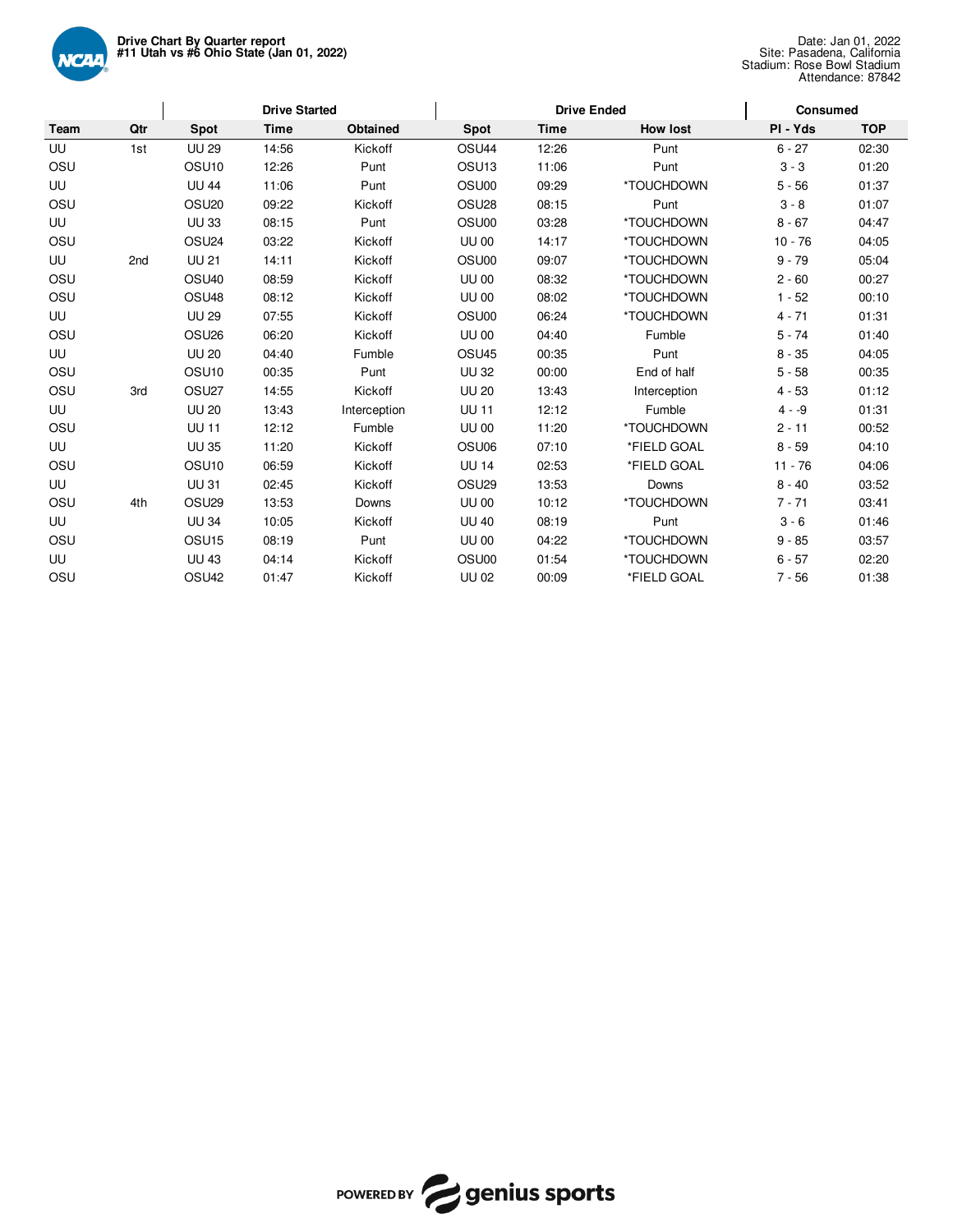

### **#11 UTAH**

| Pos | ##             | <b>OFFENSE</b>     | Pos       | ##             | <b>OFFENSE</b>       |
|-----|----------------|--------------------|-----------|----------------|----------------------|
| RB  | 5              | Pledger, T.J.      | QB        | 7              | Stroud, C.J.         |
| QB  | $\overline{7}$ | Rising, Cameron    | <b>WR</b> | 11             | Smith-Njigba, Jaxon  |
| WR  | 17             | Vele, Devaughn     | <b>WR</b> | 18             | Harrison Jr., Marvin |
| OL  | 51             | Bills, Keaton      | <b>RB</b> | 32             | Henderson, TreVeyon  |
| OL  | 55             | Ford, Nick         | <b>RB</b> | 34             | Rossi, Mitch         |
| OL  | 71             | Daniels, Braeden   | <b>OL</b> | 53             | Wypler, Luke         |
| OL  | 77             | Olaseni, Bam       | <b>OL</b> | 55             | Jones, Matthew       |
| OL  | 78             | Laumea, Sataoa     | OL        | 75             | Munford, Thayer      |
| ТE  | 80             | Kuithe, Brant      | OT        | 77             | Johnson Jr., Paris   |
| TE  | 86             | Kincaid, Dalton    | <b>OL</b> | 79             | Jones, Dawand        |
| ТE  | 89             | Fotheringham, Cole | <b>TE</b> | 88             | Ruckert, Jeremy      |
|     |                |                    |           |                |                      |
| Pos | ##             | <b>DEFENSE</b>     | Pos       | ##             | <b>DEFENSE</b>       |
| LB  | 0              | Lloyd, Devin       | S         | $\overline{c}$ | Williams, Kourt      |
| LВ  | 1              | Sewell, Nephi      | <b>DL</b> | 6              | Vincent, Taron       |
| RB  | 2              | Bernard, Micah     | <b>DL</b> | 9              | Harrison, Zach       |
| S   | 6              | Bishop, Cole       | <b>DL</b> | 11             | Smith, Tyreke        |
| DE  | 7              | Fillinger, Van     | S         | 14             | Hickman, Ronnie      |
| CВ  | 8              | Phillips, Clark    | TE        | 16             | Stover, Cade         |
| S   | 9              | Davis, Vonte       | DB        | 17             | Shaw, Bryson         |
| LВ  | 32             | Reid, Karene       | <b>LB</b> | 22             | Chambers, Steele     |
| TΚ  | 41             | Pututau, Hauati    | DB        | 29             | Burke, Denzel        |
| DE  | 42             | Tafua, Mika        | <b>LB</b> | 35             | Eichenberg, Tommy    |

**#6 OHIO STATE**

#### **#11 Utah**

1-Howard, Theo, 5-Savage, Caine, 9-Thomas, Tavion, 10-Parks, Money, 10-Hubert, R.J., 11-Cope, Makai, 12-Wegis, Tyler, 13-Latu, Kamo'i, 14-Renfro, Ben, 15-Mataele, Malone, 16-Barnes, Bryson, 18-Covey, Britain, 19-Reeves, Bryson, 21-Enis, Solomon, 24-Vincent, Charlie, 26-Rowan, Kyrese, 28-McKinney, Brandon, 33-Young-Smith, Tyrone, 33-Peasley, Cameron, 37-Reynolds, Trey, 37-Aden, Faysal, 40-Niumatalolo, Ali'i, 53-Maea, Johnny, 54-Furey, Hayden, 55- Mata'afa, Andrew, 57-Greep, JT, 59-Kaumatule, Falcon, 61-Williams, Michael, 67-Noyes, Jordan, 72-Felix-Fualalo, Luke, 73-Togiai, Tanoa, 75-Pepa, Simote, 81-O'Toole, Connor, 83-Elliss, Jonah, 87-Yassmin, Thomas, 90-Kaufusi, Devin, 95-Vimahi, Aliki, 97-Redding, Jadon, 99-Pututau, Tennessee

#### **#6 Ohio State**

1-McCall, Demario, 3-Mitchell, Teradja, 4-Fleming, Julian, 10-Martinez, Cameron, 12-Ransom, Lathan, 12-Egbuka, Emeka, 13-Hancock, Jordan, 20-DiMaccio, Dominic, 21-Gaoteote IV, Palaie, 23-Hooker, Marcus, 25-Johnson, Xavier, 26-Brown, Cameron, 28-Williams, Miyan, 29-Mirco, Jesse, 33-Sawyer, Jack, 34- Turrentine, Andre, 42-Robinson, Bradley, 43-Batsch, Ryan, 44-Tuimoloau, J.T., 58-Hamilton, Ty, 66-Vimahi, Enokk, 67-James, Jakob, 82-Wiglusz, Sam, 84- Royer, Joe, 86-Booker, Chris, 91-Williams, Tyleik, 95-Ruggles, Noah

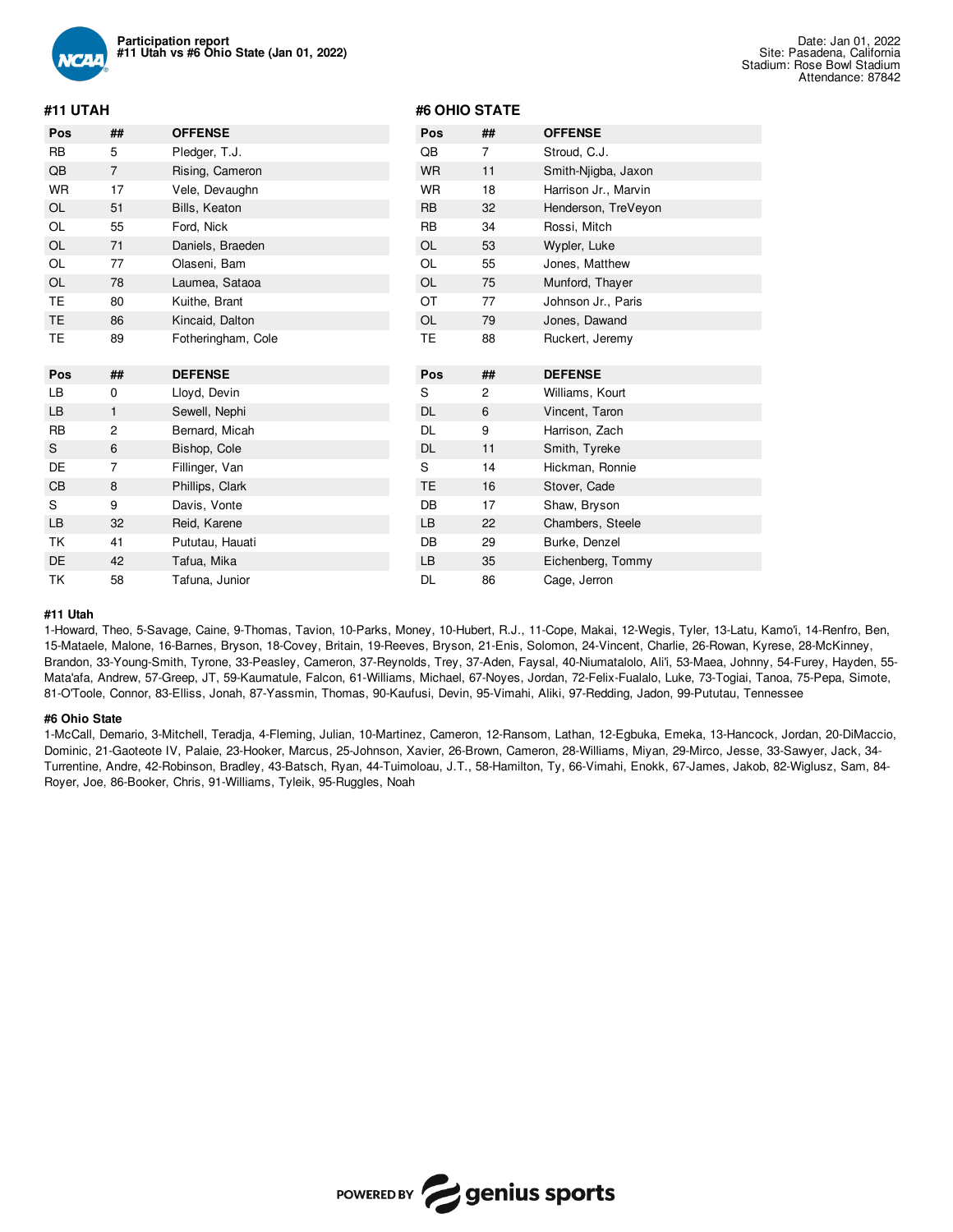

## **1st Quarter**

*#11 Utah wins toss and will receive; OSU will defend North end-zone.* #95 N.Ruggles kickoff 56 yards to the UU 09 #18 B.Covey return 20 yards to the UU 29 (#10 C.Martinez; #16 C.Stover). **#11 Utah drive starts at 14:56** 1-10 UU 29 #7 C.Rising pass complete to #89 C.Fotheringham for 11 yards to the UU 40 (#14 R.Hickman; #17 B.Shaw), 1ST DOWN. P1 1-10 UU 40 #7 C.Rising pass incomplete to #5 T.Pledger. 2-10 UU 40 #9 T.Thomas rush for 10 yards gain to the UU 50 (#35 T.Eichenberg), 1ST DOWN.<br>1-10 UU 50 #7 C.Rising rush for 6 yards gain to the OSU44 (#35 T.Eichenberg). 1-10 UU 50 #7 C.Rising rush for 6 yards gain to the OSU44 (#35 T.Eichenberg). 2-4 OSU44 #7 C.Rising pass incomplete to #18 B.Covey. (13:08) Timeout by OSU. 3-4 OSU44 #9 T.Thomas rush for 0 yards to the OSU44 (#9 Z.Harrison). 4-4 OSU44 #33 C.Peasley punt 34 yards to the OSU10 fair catch by #11 J.Smith-Njigba at OSU10. *6 plays, 27 yards, 02:30* **#6 Ohio State drive starts at 12:26** 1-10 OSU10 #32 T.Henderson rush for 1 yard gain to the OSU11 (#58 J.Tafuna). OSU11 #32 T.Henderson rush for 2 yards gain to the OSU13 (#1 N.Sewell). 3-7 OSU13 #7 C.Stroud pass incomplete to #11 J.Smith-Njigba broken up by #8 C.Phillips. 4-7 OSU13 #29 J.Mirco punt 43 yards to the UU 44 fair catch by #18 B.Covey at UU 44. *3 plays, 3 yards, 01:20* **#11 Utah drive starts at 11:06** 1-10 UU 44 #5 T.Pledger rush for 6 yards gain to the UU 50 (#17 B.Shaw; #35 T.Eichenberg). 2-4 UU 50 #7 C.Rising pass complete to #80 B.Kuithe for 11 yards to the OSU39 (#17 B.Shaw; #35 T.Eichenberg), 1ST DOWN. P3 1-10 OSU39 #5 T.Pledger rush for 2 yards gain to the OSU37 (#35 T.Eichenberg; #22 S.Chambers). 2-8 OSU37 #7 C.Rising pass incomplete to #80 B.Kuithe, 1ST DOWN, PENALTY OSU Pass Interference (#2 K.Williams) 15 yards from OSU37 to OSU22, 1ST DOWN. NO PLAY. X4 1-10 OSU22 #7 C.Rising rush for 3 yards gain to the OSU19 (#26 C.Brown). 2-7 OSU19 #7 C.Rising pass complete to #18 B.Covey for 19 yards to the OSU00 TOUCHDOWN, clock 09:29, 1ST DOWN. OSU03 #97 J.Redding kick attempt good. **#11 Utah 7, #6 Ohio State 0.** *5 plays, 56 yards, 01:37* #67 J.Noyes kickoff 61 yards to the OSU04 #12 E.Egbuka return 16 yards to the OSU20 (#37 F.Aden; #26 K.Rowan). **#6 Ohio State drive starts at 09:22** 1-10 OSU20 #7 C.Stroud pass complete to #11 J.Smith-Njigba for 5 yards to the OSU25 (#2 M.Bernard), out of bounds.<br>2-5 OSU25 #7 C.Stroud pass complete to #11 J.Smith-Nijgba for 3 yards to the OSU28 (#9 V.Davis). 2-5 OSU25 #7 C.Stroud pass complete to #11 J.Smith-Njigba for 3 yards to the OSU28 (#9 V.Davis). 3-2 OSU28 #7 C.Stroud pass incomplete to #18 M.Harrison Jr.. 4-2 OSU28 #29 J.Mirco punt 39 yards to the UU 33 fair catch by #18 B.Covey at UU 33. *3 plays, 8 yards, 01:07* **#11 Utah drive starts at 08:15** 1-10 UU 33 #7 C.Rising pass complete to #80 B.Kuithe for 27 yards to the OSU40 (#2 K.Williams), 1ST DOWN. P6 1-10 OSU40 #9 T.Thomas rush for 5 yards gain to the OSU35 (#17 B.Shaw). 2-5 OSU35 #5 T.Pledger rush for 6 yards gain to the OSU29 (#91 T.Williams), 1ST DOWN. 1-10 OSU29 #18 B.Covey rush for 8 yards gain to the OSU21 (#58 T.Hamilton). 2-2 OSU21 #7 C.Rising rush for 5 yards gain to the OSU16 (#17 B.Shaw), 1ST DOWN. 1-10 OSU16 #7 C.Rising pass complete to #2 M.Bernard for 3 yards to the OSU13 (#35 T.Eichenberg). 2-7 OSU13 #9 T.Thomas rush for 1 yard gain to the OSU12 (#9 Z.Harrison; #35 T.Eichenberg)<br>3-6 OSU12 #7 C.Rising pass complete to #2 M.Bernard for 12 yards to the OSU00 TOUCHDO 3-6 OSU12 #7 C.Rising pass complete to #2 M.Bernard for 12 yards to the OSU00 TOUCHDOWN, clock 03:28, 1ST DOWN. P9 OSU03 #97 J.Redding kick attempt good. **#11 Utah 14, #6 Ohio State 0.** *8 plays, 67 yards, 04:47* #67 J.Noyes kickoff 63 yards to the OSU02 #12 E.Egbuka return 22 yards to the OSU24 (#83 J.Elliss). **#6 Ohio State drive starts at 03:22** 1-10 OSU24 #7 C.Stroud pass complete to #4 J.Fleming for 9 yards to the OSU33 (#8 C.Phillips; #6 C.Bishop). 2-1 OSU33 #32 T.Henderson rush for 4 yards gain to the OSU37 (#9 V.Davis), out of bounds PENALTY OSU Holding (#18 M.Harrison Jr.) 10 yards from OSU37 to OSU27. 2-7 OSU27 #32 T.Henderson rush for 1 yard loss to the OSU26 (#6 C.Bishop). (01:30) Timeout by OSU. 3-8 OSU26 #7 C.Stroud rush for 10 yards gain to the OSU36 (#1 N.Sewell), 1ST DOWN. <br>R1 1-10 OSU36 #7 C.Stroud pass incomplete to #88 J.Ruckert. 2-10 OSU36 #7 C.Stroud pass complete to #12 E.Egbuka for 30 yards to the UU 34, out of bounds, 1ST DOWN. The previous play is under review. The ruling on the field is confirmed. P2 1-10 UU 34 #32 T.Henderson rush for 3 yards gain to the UU 31 (#0 D.Lloyd). #7 C.Stroud pass complete to #88 J.Ruckert for 6 yards to the UU 25 (#1 N.Sewell), out of bounds. **Time 1st Downs Conversions Summary Score Poss R P X T 3rd 4td Rushing Passing Penalties** #11 Utah 14 08:58 3 5 1 9 1-2 0-0 11-52 6-8-0-83 0-0



#6 Ohio State 0 06:02 1 1 0 2 1-3 0-0 6-19 5-8-0-53 2-25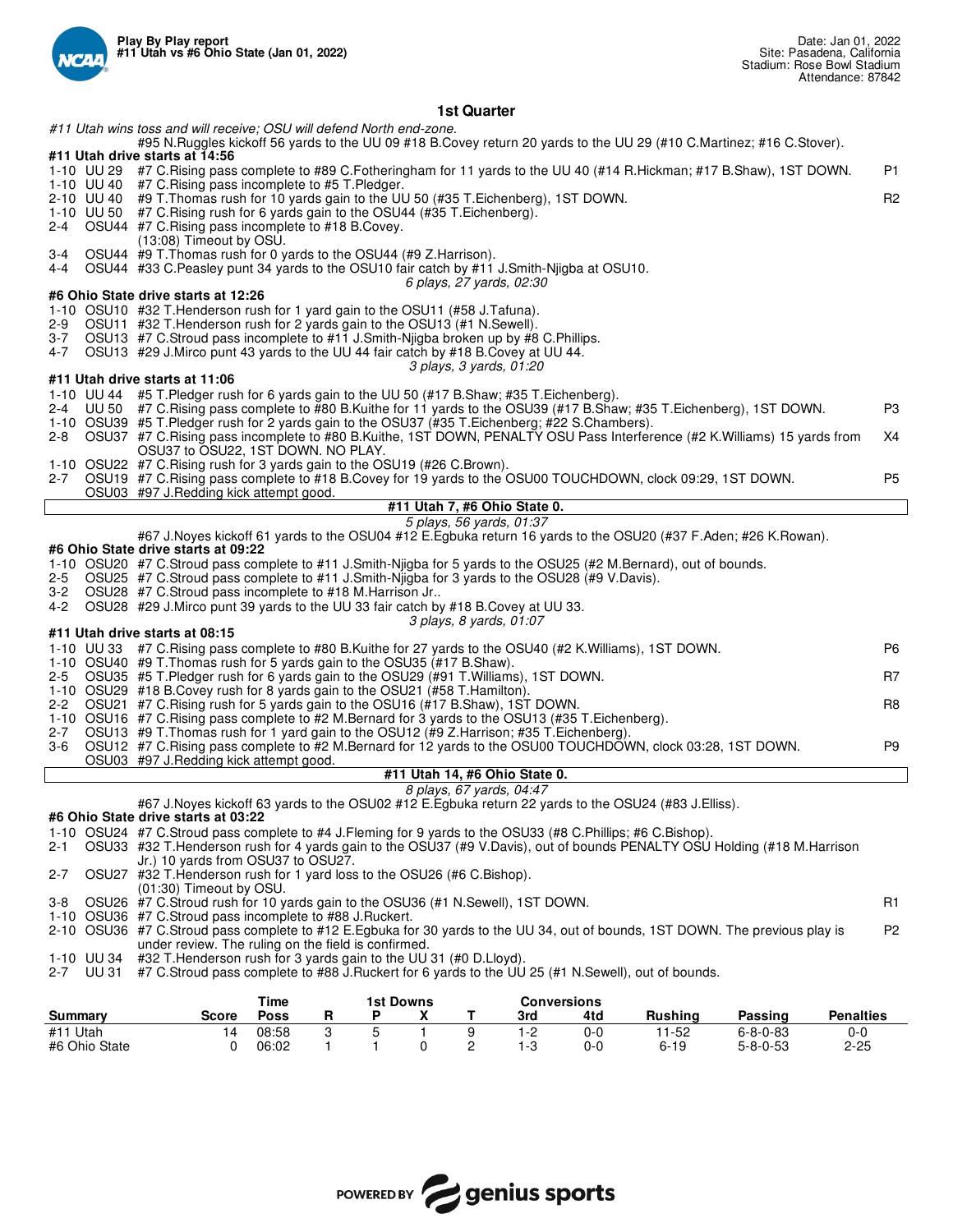

| <b>FIRST QUARTER</b>                                                   | <b>UU</b>                                    | <b>OSU</b>                    |
|------------------------------------------------------------------------|----------------------------------------------|-------------------------------|
| Score                                                                  | 14                                           | $\mathbf 0$                   |
| <b>FIRST DOWNS</b>                                                     | 9                                            | $\overline{2}$                |
| <b>RUSHES-YARDS (NET)</b>                                              | $11 - 52$                                    | $6 - 19$                      |
| <b>PASSING YDS (NET)</b>                                               | 83                                           | 53                            |
| Passes Cmp-Att-Int                                                     | $6 - 8 - 0$                                  | $5 - 8 - 0$                   |
| <b>TOTAL OFFENSE PLAYS-YARDS</b>                                       | 19-135                                       | $14 - 72$                     |
| Fumble Returns-Yards                                                   | $0-0$                                        | $0-0$                         |
| Punt Returns-Yards                                                     | $0-0$                                        | $0-0$                         |
| Kickoff Returns-Yards                                                  | $1-20$                                       | $2 - 38$                      |
| Interception Returns-Yards                                             | $0 - 0$                                      | $0-0$                         |
| Punts (Number-Avg)                                                     | $1 - 34.0$                                   | $2 - 41.0$                    |
| Fumbles-Lost                                                           | $0 - 0$                                      | $0-0$                         |
| Penalties-Yards                                                        | $0-0$                                        | $2 - 25$                      |
| Possession Time                                                        | 08:58                                        | 06:02                         |
| <b>Third-Down Conversions</b>                                          | $1$ of $2$                                   | $1$ of $3$                    |
| Fourth-Down Conversions                                                | $0$ of $0$                                   | $0$ of $0$                    |
| Red-Zone Scores-Chances                                                | $2 - 2$                                      | $0-0$                         |
| #11 UTAH                                                               | #6 OHIO STATE                                |                               |
| <b>Rushing</b><br><b>Net</b><br>TD<br>Avg<br>No.<br>Gain<br>Lg<br>Loss | <b>Rushing</b><br>No.<br>Gain<br><b>Loss</b> | TD<br><b>Net</b><br>Avg<br>Lg |

| nusning                         | INO.           | uam            | LOSS           | net            | ט ו          | ∟g           | Avg         | Rusning                                                                           | INO.           | uain         | LOSS         | <b>Net</b> | ט ו          | ∟g           | Avg         |
|---------------------------------|----------------|----------------|----------------|----------------|--------------|--------------|-------------|-----------------------------------------------------------------------------------|----------------|--------------|--------------|------------|--------------|--------------|-------------|
| <b>Tavion Thomas</b>            | 4              | 16             | $\mathbf 0$    | 16             | 0            | 10           | 4.0         | C.J. Stroud                                                                       | 1              | 10           | 0            | 10         | 0            | 10           | 10.0        |
| Cameron Rising                  | 3              | 14             | $\mathbf{0}$   | 14             | $\mathbf{0}$ | 6            | 4.7         | TreVeyon Henderson                                                                | 5              | 10           | $\mathbf{1}$ | 9          | 0            | 4            | 1.8         |
| T.J. Pledger                    | 3              | 14             | $\Omega$       | 14             | 0            | 6            | 4.7         |                                                                                   |                |              |              |            |              |              |             |
| <b>Britain Covey</b>            | $\mathbf{1}$   | 8              | $\mathbf{0}$   | 8              | 0            | 8            | 8.0         |                                                                                   |                |              |              |            |              |              |             |
| Passing                         | $C-A-I$        |                | Yds            | <b>TD</b>      | Long         |              | <b>Sack</b> | Passing                                                                           | $C-A-I$        |              | Yds          | <b>TD</b>  | Long         |              | <b>Sack</b> |
| Cameron Rising                  | $6 - 8 - 0$    |                | 83             | $\overline{2}$ | 27           |              | $\Omega$    | C.J. Stroud                                                                       | $5 - 8 - 0$    |              | 53           | 0          | 30           |              | $\Omega$    |
| Receiving                       | <b>TAR</b>     | No.            | Yards          |                | <b>YAC</b>   | <b>TD</b>    | Long        | Receivina                                                                         | <b>TAR</b>     | No.          | Yards        | <b>YAC</b> |              | <b>TD</b>    | Long        |
| <b>Brant Kuithe</b>             | 2              | $\overline{2}$ | 38             |                | 24           | $\mathbf 0$  | 27          | Jaxon Smith-Njigba                                                                | 3              | 2            | 8            |            | 12           | $\Omega$     | 5           |
| Micah Bernard                   | $\overline{2}$ | $\overline{2}$ | 15             |                | 6            | $\mathbf{1}$ | 12          | Emeka Egbuka                                                                      | $\mathbf{1}$   | $\mathbf{1}$ | 30           |            | $\mathbf{0}$ | $\mathbf{0}$ | 30          |
| <b>Britain Covey</b>            | $\overline{c}$ |                | 19             |                | 13           | 1            | 19          | Julian Fleming                                                                    | $\mathbf{1}$   | 1            | 9            |            | 3            | $\Omega$     | 9           |
| Cole Fotheringham               |                | $\overline{1}$ | 11             |                | 4            | $\mathbf{0}$ | 11          | Jeremy Ruckert                                                                    | $\overline{2}$ | $\mathbf{1}$ | 6            |            | 3            | $\Omega$     | 6           |
| <b>Punting</b>                  | No.            | Yds            | Avg            | Long           |              | In20         | TB          | <b>Punting</b>                                                                    | No.            | Yds          | Ava          | Long       |              | In20         | ТB          |
| Cameron Peasley                 | 1              | 34             | 34.0           | 34             |              | 1            | 0           | Jesse Mirco                                                                       | $\overline{2}$ | 82           | 41.0         | 43         |              | 0            | $\mathbf 0$ |
| <b>Punt Returns</b>             | No.            |                | Yards          |                | <b>TD</b>    |              | Long        | <b>Punt Returns</b>                                                               | No.            |              | Yards        |            | <b>TD</b>    |              | Long        |
| <b>Kick Returns</b>             | No.            |                | Yards          |                | <b>TD</b>    |              | Long        | <b>Kick Returns</b>                                                               | No.            |              | Yards        |            | <b>TD</b>    |              | Long        |
| <b>Britain Covey</b>            |                |                | 20             |                | 0            |              | 20          | Emeka Egbuka                                                                      | $\overline{c}$ |              | 38           |            | $\Omega$     |              | 22          |
| <b>Tackles</b>                  | UA-A           |                | <b>Total</b>   |                | <b>Sacks</b> |              | <b>TFL</b>  | <b>Tackles</b>                                                                    | UA-A           |              | <b>Total</b> |            | <b>Sacks</b> |              | <b>TFL</b>  |
| Nephi Sewell                    | $3-0$          |                | 3              |                | 0.0          |              | 0.0         | Tommy Eichenberg                                                                  | $3-4$          |              | 7            |            | 0.0          |              | 0.0         |
| Cole Bishop                     | $1 - 1$        |                | $\overline{2}$ |                | 0.0          |              | 1.0         | <b>Bryson Shaw</b>                                                                | $2 - 3$        |              | 5            |            | 0.0          |              | 0.0         |
| <b>Vonte Davis</b>              | $2 - 0$        |                | 2              |                | 0.0          |              | 0.0         | Zach Harrison                                                                     | $1 - 1$        |              | 2            |            | 0.0          |              | 0.0         |
| <b>Clark Phillips</b>           | $0 - 1$        |                | 1              |                | 0.0          |              | 0.0         | <b>Cade Stover</b>                                                                | $0 - 1$        |              | 1            |            | 0.0          |              | 0.0         |
| <b>Time Scoring Play</b><br>Qtr |                |                |                |                |              |              |             |                                                                                   |                |              |              |            |              |              | $V-H$       |
| 09:29<br>1st                    |                |                |                |                |              |              |             | UU - #18 B. Covey 19 yd pass from #7 C. Rising (#97 J. Redding kick), 5-56, 01:37 |                |              |              |            |              |              | $7-0$       |

1st 03:28 UU - #2 M.Bernard 12 yd pass from #7 C.Rising (#97 J.Redding kick), 8-67, 04:47 14-0

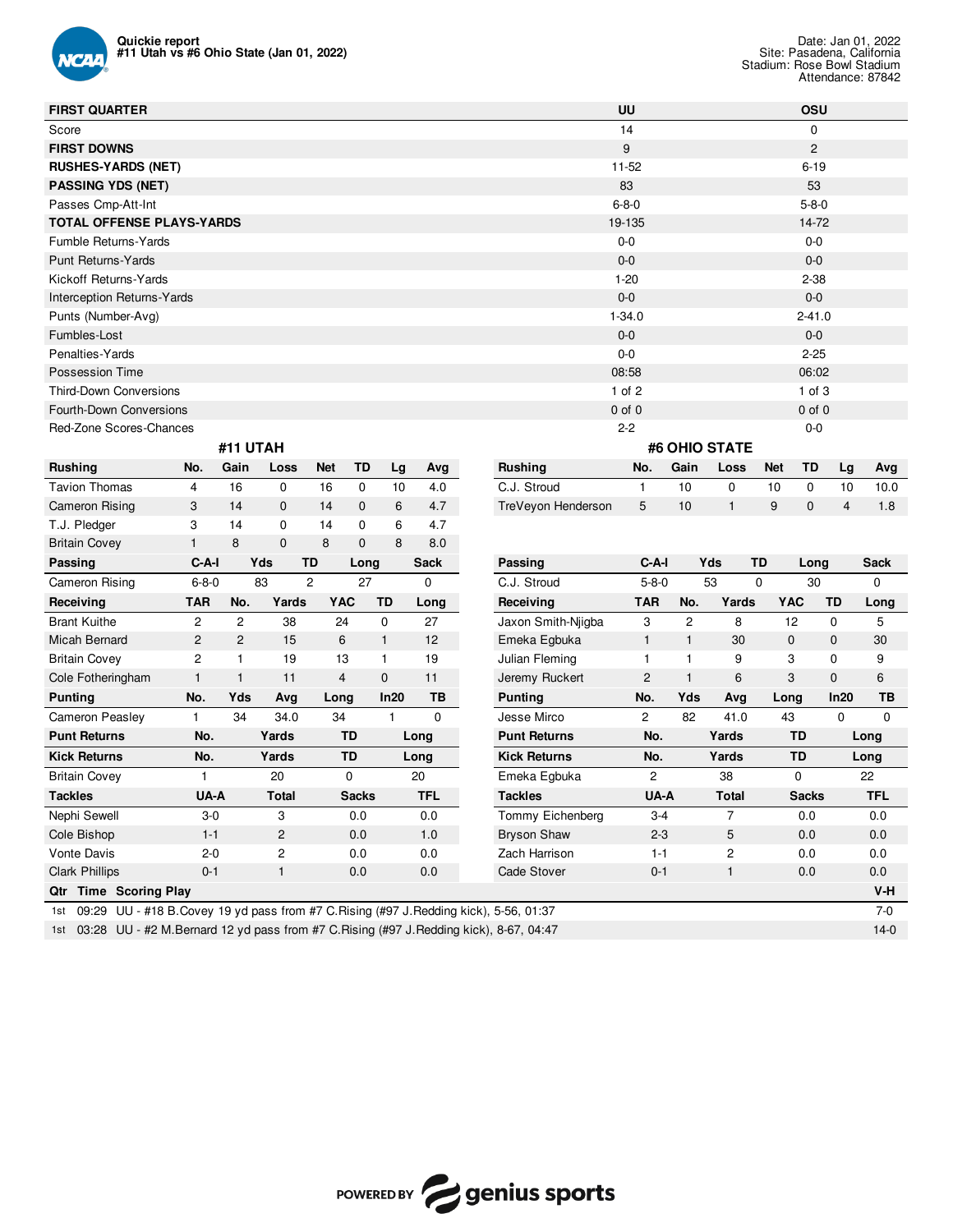

# **2nd Quarter**

| (01:30) Timeout by OSU.<br>#32 T. Henderson rush for 0 yards to the UU 25 (#6 C. Bishop; #41 H. Pututau).<br>UU 25<br>$3 - 1$<br>#7 C.Stroud pass complete to #18 M.Harrison Jr. for 25 yards to the UU 00 TOUCHDOWN, clock 14:17, 1ST DOWN.<br>4-1<br>UU 25<br>P3<br>#95 N.Ruggles kick attempt good.<br>UU 03<br>#11 Utah 14, #6 Ohio State 7.<br>10 plays, 76 yards, 04:05<br>#95 N. Ruggles kickoff 65 yards to the UU 00 #18 B. Covey return 21 yards to the UU 21 (#23 M. Hooker).<br>#11 Utah drive starts at 14:11<br>#7 C.Rising pass complete to #17 D.Vele for 23 yards to the UU 44 (#29 D.Burke), out of bounds, 1ST DOWN.<br>1-10 UU 21<br>#9 T.Thomas rush for 2 yards gain to the UU 46 (#21 P.Gaoteote IV; #9 Z.Harrison).<br>1-10 UU 44<br>2-8 UU 46 #2 M.Bernard rush for 9 yards gain to the OSU45 (#11 T.Smith) PENALTY UU Holding (#71 B.Daniels) 10 yards from<br>OSU46 to UU 44.<br>2-10 UU 44 #7 C. Rising pass complete to #89 C. Fotheringham for 8 yards to the OSU48 (#3 T. Mitchell).<br>3-2 OSU48 #80 B. Kuithe rush for 7 yards gain to the OSU41 (#10 C. Martinez), 1ST DOWN.<br>R <sub>11</sub><br>1-10 OSU41 #7 C. Rising rush for 1 yard loss to the OSU42 fumbled by #7 C. Rising at OSU42 recovered by UU #7 C. Rising at OSU42,<br>End Of Play.<br>2-11 OSU42 #7 C. Rising pass complete to #21 S. Enis for 14 yards to the OSU28 (#26 C. Brown), 1ST DOWN.<br>1-10 OSU28 #7 C.Rising rush for 16 yards gain to the OSU12 (#10 C.Martinez; #33 J.Sawyer), 1ST DOWN, PENALTY OSU Targeting<br><b>RX14</b><br>(#33 J.Sawyer) 6 yards from OSU12 to OSU06, 1ST DOWN. The previous play is under review. The ruling on the field has<br>been overturned. Targeting was not confirmed (OVERTURNED PLAY: #7 C. Rising rush for 16 yards gain to the OSU12<br>(#10 C.Martinez; #16 C.Stover), 1ST DOWN).<br>1-G OSU06 #9 T. Thomas rush for 6 yards gain to the OSU00 TOUCHDOWN, clock 09:07.<br>OSU03 #97 J.Redding kick attempt good.<br>#11 Utah 21, #6 Ohio State 7.<br>9 plays, 79 yards, 05:04<br>#67 J.Noyes kickoff 64 yards to the OSU01 #12 E.Egbuka return 39 yards to the OSU40 (#28 B.McKinney).<br>#6 Ohio State drive starts at 08:59<br>1-10 OSU40 #28 M. Williams rush for 10 yards gain to the OSU50 (#7 V. Fillinger), 1ST DOWN.<br>R4<br>1-10 OSU50 #7 C.Stroud pass complete to #11 J.Smith-Nijgba for 50 yards to the UU 00 TOUCHDOWN, clock 08:32, 1ST DOWN.<br>P5<br>UU 03 #95 N.Ruggles kick attempt good.<br>#11 Utah 21, #6 Ohio State 14.<br>2 plays, 60 yards, 00:27<br>#95 N.Ruggles kickoff 62 yards to the UU 03 #18 B.Covey return 97 yards to the OSU00 TOUCHDOWN, clock 08:17.<br>#43 R.Batsch injured on the play.<br>OSU03 #97 J.Redding kick attempt good.<br>#11 Utah 28, #6 Ohio State 14.<br>#97 J.Redding kickoff 47 yards to the OSU18 #25 X.Johnson return 15 yards to the OSU33 (#37 F.Aden) PENALTY UU<br>Targeting (#81 C.O'Toole) 15 yards from OSU33 to OSU48.<br>#6 Ohio State drive starts at 08:12<br>1-10 OSU48 #7 C.Stroud pass complete to #11 J.Smith-Njigba for 52 yards to the UU 00 TOUCHDOWN, clock 08:02, 1ST DOWN.<br>P6<br>UU 03 #95 N.Ruggles kick attempt good.<br>#11 Utah 28, #6 Ohio State 21.<br>1 plays, 52 yards, 00:10<br>#20 D.DiMaccio kickoff 62 yards to the UU 03 #18 B.Covey return 26 yards to the UU 29 (#25 X.Johnson).<br>#11 Utah drive starts at 07:55<br>1-10 UU 29 #9 T. Thomas rush for 8 yards gain to the UU 37 (#2 K. Williams).<br>2-2 UU 37 #7 C. Rising pass incomplete to #17 D. Vele.<br>3-2 UU 37<br>#9 T. Thomas rush for 1 yard gain to the UU 38 (#9 Z. Harrison; #16 C. Stover).<br>4-1 UU 38 #7 C. Rising rush for 62 yards gain to the OSU00 TOUCHDOWN, clock 06:24, 1ST DOWN.<br>OSU03 #97 J. Redding kick attempt good.<br>#11 Utah 35, #6 Ohio State 21.<br>4 plays, 71 yards, 01:31<br>#67 J.Noyes kickoff 52 yards to the OSU13 #12 E.Egbuka return 13 yards to the OSU26 (#28 B.McKinney).<br>#6 Ohio State drive starts at 06:20<br>1-10 OSU26 #28 M. Williams rush for 7 yards gain to the OSU33 (#2 M. Bernard), out of bounds.<br>OSU33 #7 C.Stroud pass incomplete to #34 M. Rossi broken up by #41 H. Pututau.<br>2-3<br>3-3 OSU33 #7 C.Stroud pass complete to #11 J.Smith-Nijgba for 11 yards to the OSU44 (#9 V.Davis; #15 M.Mataele), 1ST DOWN.<br>P7<br>1-10 OSU44 #7 C.Stroud pass complete to #18 M.Harrison Jr. for 6 yards to the OSU50 (#2 M.Bernard).<br>2-4 OSU50 #7 C.Stroud pass complete to #11 J.Smith-Nijgba for 50 yards to the UU 00 fumbled by #11 J.Smith-Nijgba at UU 06<br>forced by #8 C. Phillips recovered by UU #6 C. Bishop at UU 00, Touchback.<br>5 plays, 74 yards, 01:40<br>#11 Utah drive starts at 04:40<br>1-10 UU 20 #7 C. Rising pass complete to #86 D. Kincaid for 7 yards to the UU 27 (#10 C. Martinez; #35 T. Eichenberg).<br>#5 T. Pledger rush for 1 yard gain to the UU 28 (#16 C. Stover).<br>2-3<br>UU 27<br>#9 T.Thomas rush for 3 yards gain to the UU 31 (#14 R.Hickman; #17 B.Shaw), 1ST DOWN.<br>3-2 UU 28<br>#7 C. Rising rush for 3 yards loss to the UU 28 (#44 J. Tuimoloau).<br>1-10 UU 31<br>P <sub>17</sub><br>2-13 UU 28 #7 C. Rising pass complete to #80 B. Kuithe for 23 yards to the OSU49 (#2 K. Williams), out of bounds, 1ST DOWN.<br>#80 B. Kuithe injured on the play.<br>1-10 OSU49 #7 C. Rising rush for 4 yards gain to the OSU45 (#6 T. Vincent).<br>OSU45 #5 T.Pledger rush for 0 yards to the OSU45 (#6 T.Vincent; #22 S.Chambers).<br>2-6<br>3-6 OSU45 #7 C. Rising pass incomplete to #86 D. Kincaid.<br>OSU45 #33 C.Peasley punt 35 yards to the OSU10 fair catch by #11 J.Smith-Njigba at OSU10.<br>4-6<br>8 plays, 35 yards, 04:05 |                                 | P <sub>10</sub> |
|----------------------------------------------------------------------------------------------------------------------------------------------------------------------------------------------------------------------------------------------------------------------------------------------------------------------------------------------------------------------------------------------------------------------------------------------------------------------------------------------------------------------------------------------------------------------------------------------------------------------------------------------------------------------------------------------------------------------------------------------------------------------------------------------------------------------------------------------------------------------------------------------------------------------------------------------------------------------------------------------------------------------------------------------------------------------------------------------------------------------------------------------------------------------------------------------------------------------------------------------------------------------------------------------------------------------------------------------------------------------------------------------------------------------------------------------------------------------------------------------------------------------------------------------------------------------------------------------------------------------------------------------------------------------------------------------------------------------------------------------------------------------------------------------------------------------------------------------------------------------------------------------------------------------------------------------------------------------------------------------------------------------------------------------------------------------------------------------------------------------------------------------------------------------------------------------------------------------------------------------------------------------------------------------------------------------------------------------------------------------------------------------------------------------------------------------------------------------------------------------------------------------------------------------------------------------------------------------------------------------------------------------------------------------------------------------------------------------------------------------------------------------------------------------------------------------------------------------------------------------------------------------------------------------------------------------------------------------------------------------------------------------------------------------------------------------------------------------------------------------------------------------------------------------------------------------------------------------------------------------------------------------------------------------------------------------------------------------------------------------------------------------------------------------------------------------------------------------------------------------------------------------------------------------------------------------------------------------------------------------------------------------------------------------------------------------------------------------------------------------------------------------------------------------------------------------------------------------------------------------------------------------------------------------------------------------------------------------------------------------------------------------------------------------------------------------------------------------------------------------------------------------------------------------------------------------------------------------------------------------------------------------------------------------------------------------------------------------------------------------------------------------------------------------------------------------------------------------------------------------------------------------------------------------------------------------------------------------------------------------------------------------------------------------------------------------------------------------------------------------------------------------------------------------------------------------------------------------------------------------------------------------------------------------------------------------------------------------------------------------------------------------------------------------------------------------------------------------------------------------------------------------------------------------------------------------------------------------------------------------------------------------------------------------------------------------------------------------------------------------------------------------------------------------------------------------------------------------------------------------------------------------------------------------------------------------------------------------------------------------------------------------------------------------|---------------------------------|-----------------|
|                                                                                                                                                                                                                                                                                                                                                                                                                                                                                                                                                                                                                                                                                                                                                                                                                                                                                                                                                                                                                                                                                                                                                                                                                                                                                                                                                                                                                                                                                                                                                                                                                                                                                                                                                                                                                                                                                                                                                                                                                                                                                                                                                                                                                                                                                                                                                                                                                                                                                                                                                                                                                                                                                                                                                                                                                                                                                                                                                                                                                                                                                                                                                                                                                                                                                                                                                                                                                                                                                                                                                                                                                                                                                                                                                                                                                                                                                                                                                                                                                                                                                                                                                                                                                                                                                                                                                                                                                                                                                                                                                                                                                                                                                                                                                                                                                                                                                                                                                                                                                                                                                                                                                                                                                                                                                                                                                                                                                                                                                                                                                                                                                                                                      |                                 |                 |
|                                                                                                                                                                                                                                                                                                                                                                                                                                                                                                                                                                                                                                                                                                                                                                                                                                                                                                                                                                                                                                                                                                                                                                                                                                                                                                                                                                                                                                                                                                                                                                                                                                                                                                                                                                                                                                                                                                                                                                                                                                                                                                                                                                                                                                                                                                                                                                                                                                                                                                                                                                                                                                                                                                                                                                                                                                                                                                                                                                                                                                                                                                                                                                                                                                                                                                                                                                                                                                                                                                                                                                                                                                                                                                                                                                                                                                                                                                                                                                                                                                                                                                                                                                                                                                                                                                                                                                                                                                                                                                                                                                                                                                                                                                                                                                                                                                                                                                                                                                                                                                                                                                                                                                                                                                                                                                                                                                                                                                                                                                                                                                                                                                                                      |                                 |                 |
|                                                                                                                                                                                                                                                                                                                                                                                                                                                                                                                                                                                                                                                                                                                                                                                                                                                                                                                                                                                                                                                                                                                                                                                                                                                                                                                                                                                                                                                                                                                                                                                                                                                                                                                                                                                                                                                                                                                                                                                                                                                                                                                                                                                                                                                                                                                                                                                                                                                                                                                                                                                                                                                                                                                                                                                                                                                                                                                                                                                                                                                                                                                                                                                                                                                                                                                                                                                                                                                                                                                                                                                                                                                                                                                                                                                                                                                                                                                                                                                                                                                                                                                                                                                                                                                                                                                                                                                                                                                                                                                                                                                                                                                                                                                                                                                                                                                                                                                                                                                                                                                                                                                                                                                                                                                                                                                                                                                                                                                                                                                                                                                                                                                                      |                                 |                 |
|                                                                                                                                                                                                                                                                                                                                                                                                                                                                                                                                                                                                                                                                                                                                                                                                                                                                                                                                                                                                                                                                                                                                                                                                                                                                                                                                                                                                                                                                                                                                                                                                                                                                                                                                                                                                                                                                                                                                                                                                                                                                                                                                                                                                                                                                                                                                                                                                                                                                                                                                                                                                                                                                                                                                                                                                                                                                                                                                                                                                                                                                                                                                                                                                                                                                                                                                                                                                                                                                                                                                                                                                                                                                                                                                                                                                                                                                                                                                                                                                                                                                                                                                                                                                                                                                                                                                                                                                                                                                                                                                                                                                                                                                                                                                                                                                                                                                                                                                                                                                                                                                                                                                                                                                                                                                                                                                                                                                                                                                                                                                                                                                                                                                      |                                 |                 |
|                                                                                                                                                                                                                                                                                                                                                                                                                                                                                                                                                                                                                                                                                                                                                                                                                                                                                                                                                                                                                                                                                                                                                                                                                                                                                                                                                                                                                                                                                                                                                                                                                                                                                                                                                                                                                                                                                                                                                                                                                                                                                                                                                                                                                                                                                                                                                                                                                                                                                                                                                                                                                                                                                                                                                                                                                                                                                                                                                                                                                                                                                                                                                                                                                                                                                                                                                                                                                                                                                                                                                                                                                                                                                                                                                                                                                                                                                                                                                                                                                                                                                                                                                                                                                                                                                                                                                                                                                                                                                                                                                                                                                                                                                                                                                                                                                                                                                                                                                                                                                                                                                                                                                                                                                                                                                                                                                                                                                                                                                                                                                                                                                                                                      |                                 |                 |
|                                                                                                                                                                                                                                                                                                                                                                                                                                                                                                                                                                                                                                                                                                                                                                                                                                                                                                                                                                                                                                                                                                                                                                                                                                                                                                                                                                                                                                                                                                                                                                                                                                                                                                                                                                                                                                                                                                                                                                                                                                                                                                                                                                                                                                                                                                                                                                                                                                                                                                                                                                                                                                                                                                                                                                                                                                                                                                                                                                                                                                                                                                                                                                                                                                                                                                                                                                                                                                                                                                                                                                                                                                                                                                                                                                                                                                                                                                                                                                                                                                                                                                                                                                                                                                                                                                                                                                                                                                                                                                                                                                                                                                                                                                                                                                                                                                                                                                                                                                                                                                                                                                                                                                                                                                                                                                                                                                                                                                                                                                                                                                                                                                                                      |                                 |                 |
|                                                                                                                                                                                                                                                                                                                                                                                                                                                                                                                                                                                                                                                                                                                                                                                                                                                                                                                                                                                                                                                                                                                                                                                                                                                                                                                                                                                                                                                                                                                                                                                                                                                                                                                                                                                                                                                                                                                                                                                                                                                                                                                                                                                                                                                                                                                                                                                                                                                                                                                                                                                                                                                                                                                                                                                                                                                                                                                                                                                                                                                                                                                                                                                                                                                                                                                                                                                                                                                                                                                                                                                                                                                                                                                                                                                                                                                                                                                                                                                                                                                                                                                                                                                                                                                                                                                                                                                                                                                                                                                                                                                                                                                                                                                                                                                                                                                                                                                                                                                                                                                                                                                                                                                                                                                                                                                                                                                                                                                                                                                                                                                                                                                                      |                                 |                 |
|                                                                                                                                                                                                                                                                                                                                                                                                                                                                                                                                                                                                                                                                                                                                                                                                                                                                                                                                                                                                                                                                                                                                                                                                                                                                                                                                                                                                                                                                                                                                                                                                                                                                                                                                                                                                                                                                                                                                                                                                                                                                                                                                                                                                                                                                                                                                                                                                                                                                                                                                                                                                                                                                                                                                                                                                                                                                                                                                                                                                                                                                                                                                                                                                                                                                                                                                                                                                                                                                                                                                                                                                                                                                                                                                                                                                                                                                                                                                                                                                                                                                                                                                                                                                                                                                                                                                                                                                                                                                                                                                                                                                                                                                                                                                                                                                                                                                                                                                                                                                                                                                                                                                                                                                                                                                                                                                                                                                                                                                                                                                                                                                                                                                      |                                 |                 |
|                                                                                                                                                                                                                                                                                                                                                                                                                                                                                                                                                                                                                                                                                                                                                                                                                                                                                                                                                                                                                                                                                                                                                                                                                                                                                                                                                                                                                                                                                                                                                                                                                                                                                                                                                                                                                                                                                                                                                                                                                                                                                                                                                                                                                                                                                                                                                                                                                                                                                                                                                                                                                                                                                                                                                                                                                                                                                                                                                                                                                                                                                                                                                                                                                                                                                                                                                                                                                                                                                                                                                                                                                                                                                                                                                                                                                                                                                                                                                                                                                                                                                                                                                                                                                                                                                                                                                                                                                                                                                                                                                                                                                                                                                                                                                                                                                                                                                                                                                                                                                                                                                                                                                                                                                                                                                                                                                                                                                                                                                                                                                                                                                                                                      |                                 |                 |
|                                                                                                                                                                                                                                                                                                                                                                                                                                                                                                                                                                                                                                                                                                                                                                                                                                                                                                                                                                                                                                                                                                                                                                                                                                                                                                                                                                                                                                                                                                                                                                                                                                                                                                                                                                                                                                                                                                                                                                                                                                                                                                                                                                                                                                                                                                                                                                                                                                                                                                                                                                                                                                                                                                                                                                                                                                                                                                                                                                                                                                                                                                                                                                                                                                                                                                                                                                                                                                                                                                                                                                                                                                                                                                                                                                                                                                                                                                                                                                                                                                                                                                                                                                                                                                                                                                                                                                                                                                                                                                                                                                                                                                                                                                                                                                                                                                                                                                                                                                                                                                                                                                                                                                                                                                                                                                                                                                                                                                                                                                                                                                                                                                                                      |                                 |                 |
|                                                                                                                                                                                                                                                                                                                                                                                                                                                                                                                                                                                                                                                                                                                                                                                                                                                                                                                                                                                                                                                                                                                                                                                                                                                                                                                                                                                                                                                                                                                                                                                                                                                                                                                                                                                                                                                                                                                                                                                                                                                                                                                                                                                                                                                                                                                                                                                                                                                                                                                                                                                                                                                                                                                                                                                                                                                                                                                                                                                                                                                                                                                                                                                                                                                                                                                                                                                                                                                                                                                                                                                                                                                                                                                                                                                                                                                                                                                                                                                                                                                                                                                                                                                                                                                                                                                                                                                                                                                                                                                                                                                                                                                                                                                                                                                                                                                                                                                                                                                                                                                                                                                                                                                                                                                                                                                                                                                                                                                                                                                                                                                                                                                                      |                                 |                 |
|                                                                                                                                                                                                                                                                                                                                                                                                                                                                                                                                                                                                                                                                                                                                                                                                                                                                                                                                                                                                                                                                                                                                                                                                                                                                                                                                                                                                                                                                                                                                                                                                                                                                                                                                                                                                                                                                                                                                                                                                                                                                                                                                                                                                                                                                                                                                                                                                                                                                                                                                                                                                                                                                                                                                                                                                                                                                                                                                                                                                                                                                                                                                                                                                                                                                                                                                                                                                                                                                                                                                                                                                                                                                                                                                                                                                                                                                                                                                                                                                                                                                                                                                                                                                                                                                                                                                                                                                                                                                                                                                                                                                                                                                                                                                                                                                                                                                                                                                                                                                                                                                                                                                                                                                                                                                                                                                                                                                                                                                                                                                                                                                                                                                      |                                 | P <sub>12</sub> |
|                                                                                                                                                                                                                                                                                                                                                                                                                                                                                                                                                                                                                                                                                                                                                                                                                                                                                                                                                                                                                                                                                                                                                                                                                                                                                                                                                                                                                                                                                                                                                                                                                                                                                                                                                                                                                                                                                                                                                                                                                                                                                                                                                                                                                                                                                                                                                                                                                                                                                                                                                                                                                                                                                                                                                                                                                                                                                                                                                                                                                                                                                                                                                                                                                                                                                                                                                                                                                                                                                                                                                                                                                                                                                                                                                                                                                                                                                                                                                                                                                                                                                                                                                                                                                                                                                                                                                                                                                                                                                                                                                                                                                                                                                                                                                                                                                                                                                                                                                                                                                                                                                                                                                                                                                                                                                                                                                                                                                                                                                                                                                                                                                                                                      |                                 |                 |
|                                                                                                                                                                                                                                                                                                                                                                                                                                                                                                                                                                                                                                                                                                                                                                                                                                                                                                                                                                                                                                                                                                                                                                                                                                                                                                                                                                                                                                                                                                                                                                                                                                                                                                                                                                                                                                                                                                                                                                                                                                                                                                                                                                                                                                                                                                                                                                                                                                                                                                                                                                                                                                                                                                                                                                                                                                                                                                                                                                                                                                                                                                                                                                                                                                                                                                                                                                                                                                                                                                                                                                                                                                                                                                                                                                                                                                                                                                                                                                                                                                                                                                                                                                                                                                                                                                                                                                                                                                                                                                                                                                                                                                                                                                                                                                                                                                                                                                                                                                                                                                                                                                                                                                                                                                                                                                                                                                                                                                                                                                                                                                                                                                                                      |                                 |                 |
|                                                                                                                                                                                                                                                                                                                                                                                                                                                                                                                                                                                                                                                                                                                                                                                                                                                                                                                                                                                                                                                                                                                                                                                                                                                                                                                                                                                                                                                                                                                                                                                                                                                                                                                                                                                                                                                                                                                                                                                                                                                                                                                                                                                                                                                                                                                                                                                                                                                                                                                                                                                                                                                                                                                                                                                                                                                                                                                                                                                                                                                                                                                                                                                                                                                                                                                                                                                                                                                                                                                                                                                                                                                                                                                                                                                                                                                                                                                                                                                                                                                                                                                                                                                                                                                                                                                                                                                                                                                                                                                                                                                                                                                                                                                                                                                                                                                                                                                                                                                                                                                                                                                                                                                                                                                                                                                                                                                                                                                                                                                                                                                                                                                                      |                                 |                 |
|                                                                                                                                                                                                                                                                                                                                                                                                                                                                                                                                                                                                                                                                                                                                                                                                                                                                                                                                                                                                                                                                                                                                                                                                                                                                                                                                                                                                                                                                                                                                                                                                                                                                                                                                                                                                                                                                                                                                                                                                                                                                                                                                                                                                                                                                                                                                                                                                                                                                                                                                                                                                                                                                                                                                                                                                                                                                                                                                                                                                                                                                                                                                                                                                                                                                                                                                                                                                                                                                                                                                                                                                                                                                                                                                                                                                                                                                                                                                                                                                                                                                                                                                                                                                                                                                                                                                                                                                                                                                                                                                                                                                                                                                                                                                                                                                                                                                                                                                                                                                                                                                                                                                                                                                                                                                                                                                                                                                                                                                                                                                                                                                                                                                      |                                 |                 |
|                                                                                                                                                                                                                                                                                                                                                                                                                                                                                                                                                                                                                                                                                                                                                                                                                                                                                                                                                                                                                                                                                                                                                                                                                                                                                                                                                                                                                                                                                                                                                                                                                                                                                                                                                                                                                                                                                                                                                                                                                                                                                                                                                                                                                                                                                                                                                                                                                                                                                                                                                                                                                                                                                                                                                                                                                                                                                                                                                                                                                                                                                                                                                                                                                                                                                                                                                                                                                                                                                                                                                                                                                                                                                                                                                                                                                                                                                                                                                                                                                                                                                                                                                                                                                                                                                                                                                                                                                                                                                                                                                                                                                                                                                                                                                                                                                                                                                                                                                                                                                                                                                                                                                                                                                                                                                                                                                                                                                                                                                                                                                                                                                                                                      |                                 |                 |
|                                                                                                                                                                                                                                                                                                                                                                                                                                                                                                                                                                                                                                                                                                                                                                                                                                                                                                                                                                                                                                                                                                                                                                                                                                                                                                                                                                                                                                                                                                                                                                                                                                                                                                                                                                                                                                                                                                                                                                                                                                                                                                                                                                                                                                                                                                                                                                                                                                                                                                                                                                                                                                                                                                                                                                                                                                                                                                                                                                                                                                                                                                                                                                                                                                                                                                                                                                                                                                                                                                                                                                                                                                                                                                                                                                                                                                                                                                                                                                                                                                                                                                                                                                                                                                                                                                                                                                                                                                                                                                                                                                                                                                                                                                                                                                                                                                                                                                                                                                                                                                                                                                                                                                                                                                                                                                                                                                                                                                                                                                                                                                                                                                                                      |                                 |                 |
|                                                                                                                                                                                                                                                                                                                                                                                                                                                                                                                                                                                                                                                                                                                                                                                                                                                                                                                                                                                                                                                                                                                                                                                                                                                                                                                                                                                                                                                                                                                                                                                                                                                                                                                                                                                                                                                                                                                                                                                                                                                                                                                                                                                                                                                                                                                                                                                                                                                                                                                                                                                                                                                                                                                                                                                                                                                                                                                                                                                                                                                                                                                                                                                                                                                                                                                                                                                                                                                                                                                                                                                                                                                                                                                                                                                                                                                                                                                                                                                                                                                                                                                                                                                                                                                                                                                                                                                                                                                                                                                                                                                                                                                                                                                                                                                                                                                                                                                                                                                                                                                                                                                                                                                                                                                                                                                                                                                                                                                                                                                                                                                                                                                                      |                                 |                 |
|                                                                                                                                                                                                                                                                                                                                                                                                                                                                                                                                                                                                                                                                                                                                                                                                                                                                                                                                                                                                                                                                                                                                                                                                                                                                                                                                                                                                                                                                                                                                                                                                                                                                                                                                                                                                                                                                                                                                                                                                                                                                                                                                                                                                                                                                                                                                                                                                                                                                                                                                                                                                                                                                                                                                                                                                                                                                                                                                                                                                                                                                                                                                                                                                                                                                                                                                                                                                                                                                                                                                                                                                                                                                                                                                                                                                                                                                                                                                                                                                                                                                                                                                                                                                                                                                                                                                                                                                                                                                                                                                                                                                                                                                                                                                                                                                                                                                                                                                                                                                                                                                                                                                                                                                                                                                                                                                                                                                                                                                                                                                                                                                                                                                      |                                 |                 |
|                                                                                                                                                                                                                                                                                                                                                                                                                                                                                                                                                                                                                                                                                                                                                                                                                                                                                                                                                                                                                                                                                                                                                                                                                                                                                                                                                                                                                                                                                                                                                                                                                                                                                                                                                                                                                                                                                                                                                                                                                                                                                                                                                                                                                                                                                                                                                                                                                                                                                                                                                                                                                                                                                                                                                                                                                                                                                                                                                                                                                                                                                                                                                                                                                                                                                                                                                                                                                                                                                                                                                                                                                                                                                                                                                                                                                                                                                                                                                                                                                                                                                                                                                                                                                                                                                                                                                                                                                                                                                                                                                                                                                                                                                                                                                                                                                                                                                                                                                                                                                                                                                                                                                                                                                                                                                                                                                                                                                                                                                                                                                                                                                                                                      |                                 |                 |
|                                                                                                                                                                                                                                                                                                                                                                                                                                                                                                                                                                                                                                                                                                                                                                                                                                                                                                                                                                                                                                                                                                                                                                                                                                                                                                                                                                                                                                                                                                                                                                                                                                                                                                                                                                                                                                                                                                                                                                                                                                                                                                                                                                                                                                                                                                                                                                                                                                                                                                                                                                                                                                                                                                                                                                                                                                                                                                                                                                                                                                                                                                                                                                                                                                                                                                                                                                                                                                                                                                                                                                                                                                                                                                                                                                                                                                                                                                                                                                                                                                                                                                                                                                                                                                                                                                                                                                                                                                                                                                                                                                                                                                                                                                                                                                                                                                                                                                                                                                                                                                                                                                                                                                                                                                                                                                                                                                                                                                                                                                                                                                                                                                                                      |                                 |                 |
|                                                                                                                                                                                                                                                                                                                                                                                                                                                                                                                                                                                                                                                                                                                                                                                                                                                                                                                                                                                                                                                                                                                                                                                                                                                                                                                                                                                                                                                                                                                                                                                                                                                                                                                                                                                                                                                                                                                                                                                                                                                                                                                                                                                                                                                                                                                                                                                                                                                                                                                                                                                                                                                                                                                                                                                                                                                                                                                                                                                                                                                                                                                                                                                                                                                                                                                                                                                                                                                                                                                                                                                                                                                                                                                                                                                                                                                                                                                                                                                                                                                                                                                                                                                                                                                                                                                                                                                                                                                                                                                                                                                                                                                                                                                                                                                                                                                                                                                                                                                                                                                                                                                                                                                                                                                                                                                                                                                                                                                                                                                                                                                                                                                                      |                                 |                 |
|                                                                                                                                                                                                                                                                                                                                                                                                                                                                                                                                                                                                                                                                                                                                                                                                                                                                                                                                                                                                                                                                                                                                                                                                                                                                                                                                                                                                                                                                                                                                                                                                                                                                                                                                                                                                                                                                                                                                                                                                                                                                                                                                                                                                                                                                                                                                                                                                                                                                                                                                                                                                                                                                                                                                                                                                                                                                                                                                                                                                                                                                                                                                                                                                                                                                                                                                                                                                                                                                                                                                                                                                                                                                                                                                                                                                                                                                                                                                                                                                                                                                                                                                                                                                                                                                                                                                                                                                                                                                                                                                                                                                                                                                                                                                                                                                                                                                                                                                                                                                                                                                                                                                                                                                                                                                                                                                                                                                                                                                                                                                                                                                                                                                      |                                 |                 |
|                                                                                                                                                                                                                                                                                                                                                                                                                                                                                                                                                                                                                                                                                                                                                                                                                                                                                                                                                                                                                                                                                                                                                                                                                                                                                                                                                                                                                                                                                                                                                                                                                                                                                                                                                                                                                                                                                                                                                                                                                                                                                                                                                                                                                                                                                                                                                                                                                                                                                                                                                                                                                                                                                                                                                                                                                                                                                                                                                                                                                                                                                                                                                                                                                                                                                                                                                                                                                                                                                                                                                                                                                                                                                                                                                                                                                                                                                                                                                                                                                                                                                                                                                                                                                                                                                                                                                                                                                                                                                                                                                                                                                                                                                                                                                                                                                                                                                                                                                                                                                                                                                                                                                                                                                                                                                                                                                                                                                                                                                                                                                                                                                                                                      |                                 |                 |
|                                                                                                                                                                                                                                                                                                                                                                                                                                                                                                                                                                                                                                                                                                                                                                                                                                                                                                                                                                                                                                                                                                                                                                                                                                                                                                                                                                                                                                                                                                                                                                                                                                                                                                                                                                                                                                                                                                                                                                                                                                                                                                                                                                                                                                                                                                                                                                                                                                                                                                                                                                                                                                                                                                                                                                                                                                                                                                                                                                                                                                                                                                                                                                                                                                                                                                                                                                                                                                                                                                                                                                                                                                                                                                                                                                                                                                                                                                                                                                                                                                                                                                                                                                                                                                                                                                                                                                                                                                                                                                                                                                                                                                                                                                                                                                                                                                                                                                                                                                                                                                                                                                                                                                                                                                                                                                                                                                                                                                                                                                                                                                                                                                                                      |                                 |                 |
|                                                                                                                                                                                                                                                                                                                                                                                                                                                                                                                                                                                                                                                                                                                                                                                                                                                                                                                                                                                                                                                                                                                                                                                                                                                                                                                                                                                                                                                                                                                                                                                                                                                                                                                                                                                                                                                                                                                                                                                                                                                                                                                                                                                                                                                                                                                                                                                                                                                                                                                                                                                                                                                                                                                                                                                                                                                                                                                                                                                                                                                                                                                                                                                                                                                                                                                                                                                                                                                                                                                                                                                                                                                                                                                                                                                                                                                                                                                                                                                                                                                                                                                                                                                                                                                                                                                                                                                                                                                                                                                                                                                                                                                                                                                                                                                                                                                                                                                                                                                                                                                                                                                                                                                                                                                                                                                                                                                                                                                                                                                                                                                                                                                                      |                                 |                 |
|                                                                                                                                                                                                                                                                                                                                                                                                                                                                                                                                                                                                                                                                                                                                                                                                                                                                                                                                                                                                                                                                                                                                                                                                                                                                                                                                                                                                                                                                                                                                                                                                                                                                                                                                                                                                                                                                                                                                                                                                                                                                                                                                                                                                                                                                                                                                                                                                                                                                                                                                                                                                                                                                                                                                                                                                                                                                                                                                                                                                                                                                                                                                                                                                                                                                                                                                                                                                                                                                                                                                                                                                                                                                                                                                                                                                                                                                                                                                                                                                                                                                                                                                                                                                                                                                                                                                                                                                                                                                                                                                                                                                                                                                                                                                                                                                                                                                                                                                                                                                                                                                                                                                                                                                                                                                                                                                                                                                                                                                                                                                                                                                                                                                      |                                 |                 |
|                                                                                                                                                                                                                                                                                                                                                                                                                                                                                                                                                                                                                                                                                                                                                                                                                                                                                                                                                                                                                                                                                                                                                                                                                                                                                                                                                                                                                                                                                                                                                                                                                                                                                                                                                                                                                                                                                                                                                                                                                                                                                                                                                                                                                                                                                                                                                                                                                                                                                                                                                                                                                                                                                                                                                                                                                                                                                                                                                                                                                                                                                                                                                                                                                                                                                                                                                                                                                                                                                                                                                                                                                                                                                                                                                                                                                                                                                                                                                                                                                                                                                                                                                                                                                                                                                                                                                                                                                                                                                                                                                                                                                                                                                                                                                                                                                                                                                                                                                                                                                                                                                                                                                                                                                                                                                                                                                                                                                                                                                                                                                                                                                                                                      |                                 |                 |
|                                                                                                                                                                                                                                                                                                                                                                                                                                                                                                                                                                                                                                                                                                                                                                                                                                                                                                                                                                                                                                                                                                                                                                                                                                                                                                                                                                                                                                                                                                                                                                                                                                                                                                                                                                                                                                                                                                                                                                                                                                                                                                                                                                                                                                                                                                                                                                                                                                                                                                                                                                                                                                                                                                                                                                                                                                                                                                                                                                                                                                                                                                                                                                                                                                                                                                                                                                                                                                                                                                                                                                                                                                                                                                                                                                                                                                                                                                                                                                                                                                                                                                                                                                                                                                                                                                                                                                                                                                                                                                                                                                                                                                                                                                                                                                                                                                                                                                                                                                                                                                                                                                                                                                                                                                                                                                                                                                                                                                                                                                                                                                                                                                                                      |                                 |                 |
|                                                                                                                                                                                                                                                                                                                                                                                                                                                                                                                                                                                                                                                                                                                                                                                                                                                                                                                                                                                                                                                                                                                                                                                                                                                                                                                                                                                                                                                                                                                                                                                                                                                                                                                                                                                                                                                                                                                                                                                                                                                                                                                                                                                                                                                                                                                                                                                                                                                                                                                                                                                                                                                                                                                                                                                                                                                                                                                                                                                                                                                                                                                                                                                                                                                                                                                                                                                                                                                                                                                                                                                                                                                                                                                                                                                                                                                                                                                                                                                                                                                                                                                                                                                                                                                                                                                                                                                                                                                                                                                                                                                                                                                                                                                                                                                                                                                                                                                                                                                                                                                                                                                                                                                                                                                                                                                                                                                                                                                                                                                                                                                                                                                                      |                                 |                 |
|                                                                                                                                                                                                                                                                                                                                                                                                                                                                                                                                                                                                                                                                                                                                                                                                                                                                                                                                                                                                                                                                                                                                                                                                                                                                                                                                                                                                                                                                                                                                                                                                                                                                                                                                                                                                                                                                                                                                                                                                                                                                                                                                                                                                                                                                                                                                                                                                                                                                                                                                                                                                                                                                                                                                                                                                                                                                                                                                                                                                                                                                                                                                                                                                                                                                                                                                                                                                                                                                                                                                                                                                                                                                                                                                                                                                                                                                                                                                                                                                                                                                                                                                                                                                                                                                                                                                                                                                                                                                                                                                                                                                                                                                                                                                                                                                                                                                                                                                                                                                                                                                                                                                                                                                                                                                                                                                                                                                                                                                                                                                                                                                                                                                      |                                 |                 |
|                                                                                                                                                                                                                                                                                                                                                                                                                                                                                                                                                                                                                                                                                                                                                                                                                                                                                                                                                                                                                                                                                                                                                                                                                                                                                                                                                                                                                                                                                                                                                                                                                                                                                                                                                                                                                                                                                                                                                                                                                                                                                                                                                                                                                                                                                                                                                                                                                                                                                                                                                                                                                                                                                                                                                                                                                                                                                                                                                                                                                                                                                                                                                                                                                                                                                                                                                                                                                                                                                                                                                                                                                                                                                                                                                                                                                                                                                                                                                                                                                                                                                                                                                                                                                                                                                                                                                                                                                                                                                                                                                                                                                                                                                                                                                                                                                                                                                                                                                                                                                                                                                                                                                                                                                                                                                                                                                                                                                                                                                                                                                                                                                                                                      |                                 |                 |
|                                                                                                                                                                                                                                                                                                                                                                                                                                                                                                                                                                                                                                                                                                                                                                                                                                                                                                                                                                                                                                                                                                                                                                                                                                                                                                                                                                                                                                                                                                                                                                                                                                                                                                                                                                                                                                                                                                                                                                                                                                                                                                                                                                                                                                                                                                                                                                                                                                                                                                                                                                                                                                                                                                                                                                                                                                                                                                                                                                                                                                                                                                                                                                                                                                                                                                                                                                                                                                                                                                                                                                                                                                                                                                                                                                                                                                                                                                                                                                                                                                                                                                                                                                                                                                                                                                                                                                                                                                                                                                                                                                                                                                                                                                                                                                                                                                                                                                                                                                                                                                                                                                                                                                                                                                                                                                                                                                                                                                                                                                                                                                                                                                                                      |                                 |                 |
|                                                                                                                                                                                                                                                                                                                                                                                                                                                                                                                                                                                                                                                                                                                                                                                                                                                                                                                                                                                                                                                                                                                                                                                                                                                                                                                                                                                                                                                                                                                                                                                                                                                                                                                                                                                                                                                                                                                                                                                                                                                                                                                                                                                                                                                                                                                                                                                                                                                                                                                                                                                                                                                                                                                                                                                                                                                                                                                                                                                                                                                                                                                                                                                                                                                                                                                                                                                                                                                                                                                                                                                                                                                                                                                                                                                                                                                                                                                                                                                                                                                                                                                                                                                                                                                                                                                                                                                                                                                                                                                                                                                                                                                                                                                                                                                                                                                                                                                                                                                                                                                                                                                                                                                                                                                                                                                                                                                                                                                                                                                                                                                                                                                                      |                                 |                 |
|                                                                                                                                                                                                                                                                                                                                                                                                                                                                                                                                                                                                                                                                                                                                                                                                                                                                                                                                                                                                                                                                                                                                                                                                                                                                                                                                                                                                                                                                                                                                                                                                                                                                                                                                                                                                                                                                                                                                                                                                                                                                                                                                                                                                                                                                                                                                                                                                                                                                                                                                                                                                                                                                                                                                                                                                                                                                                                                                                                                                                                                                                                                                                                                                                                                                                                                                                                                                                                                                                                                                                                                                                                                                                                                                                                                                                                                                                                                                                                                                                                                                                                                                                                                                                                                                                                                                                                                                                                                                                                                                                                                                                                                                                                                                                                                                                                                                                                                                                                                                                                                                                                                                                                                                                                                                                                                                                                                                                                                                                                                                                                                                                                                                      |                                 |                 |
|                                                                                                                                                                                                                                                                                                                                                                                                                                                                                                                                                                                                                                                                                                                                                                                                                                                                                                                                                                                                                                                                                                                                                                                                                                                                                                                                                                                                                                                                                                                                                                                                                                                                                                                                                                                                                                                                                                                                                                                                                                                                                                                                                                                                                                                                                                                                                                                                                                                                                                                                                                                                                                                                                                                                                                                                                                                                                                                                                                                                                                                                                                                                                                                                                                                                                                                                                                                                                                                                                                                                                                                                                                                                                                                                                                                                                                                                                                                                                                                                                                                                                                                                                                                                                                                                                                                                                                                                                                                                                                                                                                                                                                                                                                                                                                                                                                                                                                                                                                                                                                                                                                                                                                                                                                                                                                                                                                                                                                                                                                                                                                                                                                                                      |                                 | R15             |
|                                                                                                                                                                                                                                                                                                                                                                                                                                                                                                                                                                                                                                                                                                                                                                                                                                                                                                                                                                                                                                                                                                                                                                                                                                                                                                                                                                                                                                                                                                                                                                                                                                                                                                                                                                                                                                                                                                                                                                                                                                                                                                                                                                                                                                                                                                                                                                                                                                                                                                                                                                                                                                                                                                                                                                                                                                                                                                                                                                                                                                                                                                                                                                                                                                                                                                                                                                                                                                                                                                                                                                                                                                                                                                                                                                                                                                                                                                                                                                                                                                                                                                                                                                                                                                                                                                                                                                                                                                                                                                                                                                                                                                                                                                                                                                                                                                                                                                                                                                                                                                                                                                                                                                                                                                                                                                                                                                                                                                                                                                                                                                                                                                                                      |                                 |                 |
|                                                                                                                                                                                                                                                                                                                                                                                                                                                                                                                                                                                                                                                                                                                                                                                                                                                                                                                                                                                                                                                                                                                                                                                                                                                                                                                                                                                                                                                                                                                                                                                                                                                                                                                                                                                                                                                                                                                                                                                                                                                                                                                                                                                                                                                                                                                                                                                                                                                                                                                                                                                                                                                                                                                                                                                                                                                                                                                                                                                                                                                                                                                                                                                                                                                                                                                                                                                                                                                                                                                                                                                                                                                                                                                                                                                                                                                                                                                                                                                                                                                                                                                                                                                                                                                                                                                                                                                                                                                                                                                                                                                                                                                                                                                                                                                                                                                                                                                                                                                                                                                                                                                                                                                                                                                                                                                                                                                                                                                                                                                                                                                                                                                                      |                                 |                 |
|                                                                                                                                                                                                                                                                                                                                                                                                                                                                                                                                                                                                                                                                                                                                                                                                                                                                                                                                                                                                                                                                                                                                                                                                                                                                                                                                                                                                                                                                                                                                                                                                                                                                                                                                                                                                                                                                                                                                                                                                                                                                                                                                                                                                                                                                                                                                                                                                                                                                                                                                                                                                                                                                                                                                                                                                                                                                                                                                                                                                                                                                                                                                                                                                                                                                                                                                                                                                                                                                                                                                                                                                                                                                                                                                                                                                                                                                                                                                                                                                                                                                                                                                                                                                                                                                                                                                                                                                                                                                                                                                                                                                                                                                                                                                                                                                                                                                                                                                                                                                                                                                                                                                                                                                                                                                                                                                                                                                                                                                                                                                                                                                                                                                      |                                 |                 |
|                                                                                                                                                                                                                                                                                                                                                                                                                                                                                                                                                                                                                                                                                                                                                                                                                                                                                                                                                                                                                                                                                                                                                                                                                                                                                                                                                                                                                                                                                                                                                                                                                                                                                                                                                                                                                                                                                                                                                                                                                                                                                                                                                                                                                                                                                                                                                                                                                                                                                                                                                                                                                                                                                                                                                                                                                                                                                                                                                                                                                                                                                                                                                                                                                                                                                                                                                                                                                                                                                                                                                                                                                                                                                                                                                                                                                                                                                                                                                                                                                                                                                                                                                                                                                                                                                                                                                                                                                                                                                                                                                                                                                                                                                                                                                                                                                                                                                                                                                                                                                                                                                                                                                                                                                                                                                                                                                                                                                                                                                                                                                                                                                                                                      |                                 |                 |
|                                                                                                                                                                                                                                                                                                                                                                                                                                                                                                                                                                                                                                                                                                                                                                                                                                                                                                                                                                                                                                                                                                                                                                                                                                                                                                                                                                                                                                                                                                                                                                                                                                                                                                                                                                                                                                                                                                                                                                                                                                                                                                                                                                                                                                                                                                                                                                                                                                                                                                                                                                                                                                                                                                                                                                                                                                                                                                                                                                                                                                                                                                                                                                                                                                                                                                                                                                                                                                                                                                                                                                                                                                                                                                                                                                                                                                                                                                                                                                                                                                                                                                                                                                                                                                                                                                                                                                                                                                                                                                                                                                                                                                                                                                                                                                                                                                                                                                                                                                                                                                                                                                                                                                                                                                                                                                                                                                                                                                                                                                                                                                                                                                                                      |                                 |                 |
|                                                                                                                                                                                                                                                                                                                                                                                                                                                                                                                                                                                                                                                                                                                                                                                                                                                                                                                                                                                                                                                                                                                                                                                                                                                                                                                                                                                                                                                                                                                                                                                                                                                                                                                                                                                                                                                                                                                                                                                                                                                                                                                                                                                                                                                                                                                                                                                                                                                                                                                                                                                                                                                                                                                                                                                                                                                                                                                                                                                                                                                                                                                                                                                                                                                                                                                                                                                                                                                                                                                                                                                                                                                                                                                                                                                                                                                                                                                                                                                                                                                                                                                                                                                                                                                                                                                                                                                                                                                                                                                                                                                                                                                                                                                                                                                                                                                                                                                                                                                                                                                                                                                                                                                                                                                                                                                                                                                                                                                                                                                                                                                                                                                                      |                                 |                 |
|                                                                                                                                                                                                                                                                                                                                                                                                                                                                                                                                                                                                                                                                                                                                                                                                                                                                                                                                                                                                                                                                                                                                                                                                                                                                                                                                                                                                                                                                                                                                                                                                                                                                                                                                                                                                                                                                                                                                                                                                                                                                                                                                                                                                                                                                                                                                                                                                                                                                                                                                                                                                                                                                                                                                                                                                                                                                                                                                                                                                                                                                                                                                                                                                                                                                                                                                                                                                                                                                                                                                                                                                                                                                                                                                                                                                                                                                                                                                                                                                                                                                                                                                                                                                                                                                                                                                                                                                                                                                                                                                                                                                                                                                                                                                                                                                                                                                                                                                                                                                                                                                                                                                                                                                                                                                                                                                                                                                                                                                                                                                                                                                                                                                      |                                 |                 |
|                                                                                                                                                                                                                                                                                                                                                                                                                                                                                                                                                                                                                                                                                                                                                                                                                                                                                                                                                                                                                                                                                                                                                                                                                                                                                                                                                                                                                                                                                                                                                                                                                                                                                                                                                                                                                                                                                                                                                                                                                                                                                                                                                                                                                                                                                                                                                                                                                                                                                                                                                                                                                                                                                                                                                                                                                                                                                                                                                                                                                                                                                                                                                                                                                                                                                                                                                                                                                                                                                                                                                                                                                                                                                                                                                                                                                                                                                                                                                                                                                                                                                                                                                                                                                                                                                                                                                                                                                                                                                                                                                                                                                                                                                                                                                                                                                                                                                                                                                                                                                                                                                                                                                                                                                                                                                                                                                                                                                                                                                                                                                                                                                                                                      |                                 |                 |
|                                                                                                                                                                                                                                                                                                                                                                                                                                                                                                                                                                                                                                                                                                                                                                                                                                                                                                                                                                                                                                                                                                                                                                                                                                                                                                                                                                                                                                                                                                                                                                                                                                                                                                                                                                                                                                                                                                                                                                                                                                                                                                                                                                                                                                                                                                                                                                                                                                                                                                                                                                                                                                                                                                                                                                                                                                                                                                                                                                                                                                                                                                                                                                                                                                                                                                                                                                                                                                                                                                                                                                                                                                                                                                                                                                                                                                                                                                                                                                                                                                                                                                                                                                                                                                                                                                                                                                                                                                                                                                                                                                                                                                                                                                                                                                                                                                                                                                                                                                                                                                                                                                                                                                                                                                                                                                                                                                                                                                                                                                                                                                                                                                                                      |                                 |                 |
|                                                                                                                                                                                                                                                                                                                                                                                                                                                                                                                                                                                                                                                                                                                                                                                                                                                                                                                                                                                                                                                                                                                                                                                                                                                                                                                                                                                                                                                                                                                                                                                                                                                                                                                                                                                                                                                                                                                                                                                                                                                                                                                                                                                                                                                                                                                                                                                                                                                                                                                                                                                                                                                                                                                                                                                                                                                                                                                                                                                                                                                                                                                                                                                                                                                                                                                                                                                                                                                                                                                                                                                                                                                                                                                                                                                                                                                                                                                                                                                                                                                                                                                                                                                                                                                                                                                                                                                                                                                                                                                                                                                                                                                                                                                                                                                                                                                                                                                                                                                                                                                                                                                                                                                                                                                                                                                                                                                                                                                                                                                                                                                                                                                                      |                                 |                 |
|                                                                                                                                                                                                                                                                                                                                                                                                                                                                                                                                                                                                                                                                                                                                                                                                                                                                                                                                                                                                                                                                                                                                                                                                                                                                                                                                                                                                                                                                                                                                                                                                                                                                                                                                                                                                                                                                                                                                                                                                                                                                                                                                                                                                                                                                                                                                                                                                                                                                                                                                                                                                                                                                                                                                                                                                                                                                                                                                                                                                                                                                                                                                                                                                                                                                                                                                                                                                                                                                                                                                                                                                                                                                                                                                                                                                                                                                                                                                                                                                                                                                                                                                                                                                                                                                                                                                                                                                                                                                                                                                                                                                                                                                                                                                                                                                                                                                                                                                                                                                                                                                                                                                                                                                                                                                                                                                                                                                                                                                                                                                                                                                                                                                      |                                 |                 |
|                                                                                                                                                                                                                                                                                                                                                                                                                                                                                                                                                                                                                                                                                                                                                                                                                                                                                                                                                                                                                                                                                                                                                                                                                                                                                                                                                                                                                                                                                                                                                                                                                                                                                                                                                                                                                                                                                                                                                                                                                                                                                                                                                                                                                                                                                                                                                                                                                                                                                                                                                                                                                                                                                                                                                                                                                                                                                                                                                                                                                                                                                                                                                                                                                                                                                                                                                                                                                                                                                                                                                                                                                                                                                                                                                                                                                                                                                                                                                                                                                                                                                                                                                                                                                                                                                                                                                                                                                                                                                                                                                                                                                                                                                                                                                                                                                                                                                                                                                                                                                                                                                                                                                                                                                                                                                                                                                                                                                                                                                                                                                                                                                                                                      |                                 |                 |
|                                                                                                                                                                                                                                                                                                                                                                                                                                                                                                                                                                                                                                                                                                                                                                                                                                                                                                                                                                                                                                                                                                                                                                                                                                                                                                                                                                                                                                                                                                                                                                                                                                                                                                                                                                                                                                                                                                                                                                                                                                                                                                                                                                                                                                                                                                                                                                                                                                                                                                                                                                                                                                                                                                                                                                                                                                                                                                                                                                                                                                                                                                                                                                                                                                                                                                                                                                                                                                                                                                                                                                                                                                                                                                                                                                                                                                                                                                                                                                                                                                                                                                                                                                                                                                                                                                                                                                                                                                                                                                                                                                                                                                                                                                                                                                                                                                                                                                                                                                                                                                                                                                                                                                                                                                                                                                                                                                                                                                                                                                                                                                                                                                                                      |                                 | R <sub>16</sub> |
|                                                                                                                                                                                                                                                                                                                                                                                                                                                                                                                                                                                                                                                                                                                                                                                                                                                                                                                                                                                                                                                                                                                                                                                                                                                                                                                                                                                                                                                                                                                                                                                                                                                                                                                                                                                                                                                                                                                                                                                                                                                                                                                                                                                                                                                                                                                                                                                                                                                                                                                                                                                                                                                                                                                                                                                                                                                                                                                                                                                                                                                                                                                                                                                                                                                                                                                                                                                                                                                                                                                                                                                                                                                                                                                                                                                                                                                                                                                                                                                                                                                                                                                                                                                                                                                                                                                                                                                                                                                                                                                                                                                                                                                                                                                                                                                                                                                                                                                                                                                                                                                                                                                                                                                                                                                                                                                                                                                                                                                                                                                                                                                                                                                                      |                                 |                 |
|                                                                                                                                                                                                                                                                                                                                                                                                                                                                                                                                                                                                                                                                                                                                                                                                                                                                                                                                                                                                                                                                                                                                                                                                                                                                                                                                                                                                                                                                                                                                                                                                                                                                                                                                                                                                                                                                                                                                                                                                                                                                                                                                                                                                                                                                                                                                                                                                                                                                                                                                                                                                                                                                                                                                                                                                                                                                                                                                                                                                                                                                                                                                                                                                                                                                                                                                                                                                                                                                                                                                                                                                                                                                                                                                                                                                                                                                                                                                                                                                                                                                                                                                                                                                                                                                                                                                                                                                                                                                                                                                                                                                                                                                                                                                                                                                                                                                                                                                                                                                                                                                                                                                                                                                                                                                                                                                                                                                                                                                                                                                                                                                                                                                      |                                 |                 |
|                                                                                                                                                                                                                                                                                                                                                                                                                                                                                                                                                                                                                                                                                                                                                                                                                                                                                                                                                                                                                                                                                                                                                                                                                                                                                                                                                                                                                                                                                                                                                                                                                                                                                                                                                                                                                                                                                                                                                                                                                                                                                                                                                                                                                                                                                                                                                                                                                                                                                                                                                                                                                                                                                                                                                                                                                                                                                                                                                                                                                                                                                                                                                                                                                                                                                                                                                                                                                                                                                                                                                                                                                                                                                                                                                                                                                                                                                                                                                                                                                                                                                                                                                                                                                                                                                                                                                                                                                                                                                                                                                                                                                                                                                                                                                                                                                                                                                                                                                                                                                                                                                                                                                                                                                                                                                                                                                                                                                                                                                                                                                                                                                                                                      |                                 |                 |
|                                                                                                                                                                                                                                                                                                                                                                                                                                                                                                                                                                                                                                                                                                                                                                                                                                                                                                                                                                                                                                                                                                                                                                                                                                                                                                                                                                                                                                                                                                                                                                                                                                                                                                                                                                                                                                                                                                                                                                                                                                                                                                                                                                                                                                                                                                                                                                                                                                                                                                                                                                                                                                                                                                                                                                                                                                                                                                                                                                                                                                                                                                                                                                                                                                                                                                                                                                                                                                                                                                                                                                                                                                                                                                                                                                                                                                                                                                                                                                                                                                                                                                                                                                                                                                                                                                                                                                                                                                                                                                                                                                                                                                                                                                                                                                                                                                                                                                                                                                                                                                                                                                                                                                                                                                                                                                                                                                                                                                                                                                                                                                                                                                                                      |                                 |                 |
|                                                                                                                                                                                                                                                                                                                                                                                                                                                                                                                                                                                                                                                                                                                                                                                                                                                                                                                                                                                                                                                                                                                                                                                                                                                                                                                                                                                                                                                                                                                                                                                                                                                                                                                                                                                                                                                                                                                                                                                                                                                                                                                                                                                                                                                                                                                                                                                                                                                                                                                                                                                                                                                                                                                                                                                                                                                                                                                                                                                                                                                                                                                                                                                                                                                                                                                                                                                                                                                                                                                                                                                                                                                                                                                                                                                                                                                                                                                                                                                                                                                                                                                                                                                                                                                                                                                                                                                                                                                                                                                                                                                                                                                                                                                                                                                                                                                                                                                                                                                                                                                                                                                                                                                                                                                                                                                                                                                                                                                                                                                                                                                                                                                                      |                                 |                 |
|                                                                                                                                                                                                                                                                                                                                                                                                                                                                                                                                                                                                                                                                                                                                                                                                                                                                                                                                                                                                                                                                                                                                                                                                                                                                                                                                                                                                                                                                                                                                                                                                                                                                                                                                                                                                                                                                                                                                                                                                                                                                                                                                                                                                                                                                                                                                                                                                                                                                                                                                                                                                                                                                                                                                                                                                                                                                                                                                                                                                                                                                                                                                                                                                                                                                                                                                                                                                                                                                                                                                                                                                                                                                                                                                                                                                                                                                                                                                                                                                                                                                                                                                                                                                                                                                                                                                                                                                                                                                                                                                                                                                                                                                                                                                                                                                                                                                                                                                                                                                                                                                                                                                                                                                                                                                                                                                                                                                                                                                                                                                                                                                                                                                      |                                 |                 |
|                                                                                                                                                                                                                                                                                                                                                                                                                                                                                                                                                                                                                                                                                                                                                                                                                                                                                                                                                                                                                                                                                                                                                                                                                                                                                                                                                                                                                                                                                                                                                                                                                                                                                                                                                                                                                                                                                                                                                                                                                                                                                                                                                                                                                                                                                                                                                                                                                                                                                                                                                                                                                                                                                                                                                                                                                                                                                                                                                                                                                                                                                                                                                                                                                                                                                                                                                                                                                                                                                                                                                                                                                                                                                                                                                                                                                                                                                                                                                                                                                                                                                                                                                                                                                                                                                                                                                                                                                                                                                                                                                                                                                                                                                                                                                                                                                                                                                                                                                                                                                                                                                                                                                                                                                                                                                                                                                                                                                                                                                                                                                                                                                                                                      |                                 |                 |
|                                                                                                                                                                                                                                                                                                                                                                                                                                                                                                                                                                                                                                                                                                                                                                                                                                                                                                                                                                                                                                                                                                                                                                                                                                                                                                                                                                                                                                                                                                                                                                                                                                                                                                                                                                                                                                                                                                                                                                                                                                                                                                                                                                                                                                                                                                                                                                                                                                                                                                                                                                                                                                                                                                                                                                                                                                                                                                                                                                                                                                                                                                                                                                                                                                                                                                                                                                                                                                                                                                                                                                                                                                                                                                                                                                                                                                                                                                                                                                                                                                                                                                                                                                                                                                                                                                                                                                                                                                                                                                                                                                                                                                                                                                                                                                                                                                                                                                                                                                                                                                                                                                                                                                                                                                                                                                                                                                                                                                                                                                                                                                                                                                                                      |                                 |                 |
|                                                                                                                                                                                                                                                                                                                                                                                                                                                                                                                                                                                                                                                                                                                                                                                                                                                                                                                                                                                                                                                                                                                                                                                                                                                                                                                                                                                                                                                                                                                                                                                                                                                                                                                                                                                                                                                                                                                                                                                                                                                                                                                                                                                                                                                                                                                                                                                                                                                                                                                                                                                                                                                                                                                                                                                                                                                                                                                                                                                                                                                                                                                                                                                                                                                                                                                                                                                                                                                                                                                                                                                                                                                                                                                                                                                                                                                                                                                                                                                                                                                                                                                                                                                                                                                                                                                                                                                                                                                                                                                                                                                                                                                                                                                                                                                                                                                                                                                                                                                                                                                                                                                                                                                                                                                                                                                                                                                                                                                                                                                                                                                                                                                                      | POWERED BY <b>Genius sports</b> |                 |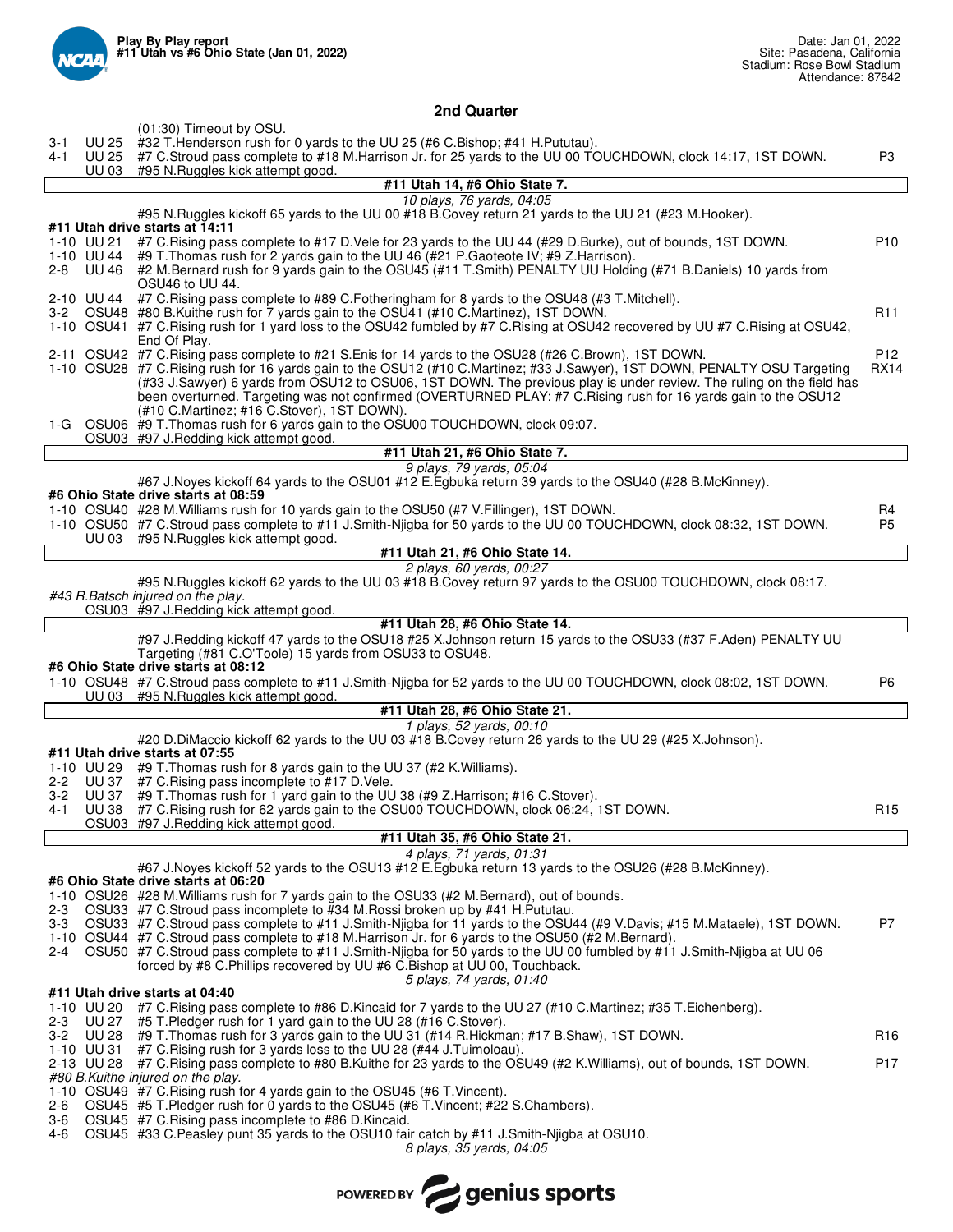

### **#6 Ohio State drive starts at 00:35**

|  | 1-10 OSU10 #7 C.Stroud pass complete to #32 T.Henderson for 11 yards to the OSU21 (#9 V.Davis), 1ST DOWN, PENALTY UU | PX9 |
|--|----------------------------------------------------------------------------------------------------------------------|-----|
|  | Personal Foul (#9 V.Davis) 15 yards from OSU21 to OSU36, 1ST DOWN.                                                   |     |
|  | 1-10 OSU36 #7 C.Stroud pass complete to #88 J.Ruckert for 9 yards to the OSU45, End Of Play.                         |     |

(00:19) Timeout by OSU.

## 2-1 OSU45 #7 C.Stroud pass complete to #11 J.Smith-Njigba for 15 yards to the UU 40 (#6 C.Bishop), 1ST DOWN. P10 1-10 UU 40 #7 C.Stroud pass incomplete, Spike.

2-10 UU 40 #7 C.Stroud pass complete to #4 J.Fleming for 8 yards to the UU 32 (#15 M.Mataele).

*5 plays, 58 yards, 00:35*

|               |       | Time           | 1st Downs |  |     | Conversions |                |                  |                  |
|---------------|-------|----------------|-----------|--|-----|-------------|----------------|------------------|------------------|
| Summary       | Score | <b>Poss</b>    |           |  | 3rd | 4td         | <b>Rushing</b> | Passinɑ          | <b>Penalties</b> |
| #11<br>. Utah | ົ     | $^{\circ}1:08$ |           |  | 2-4 | i – 1       | 14-114         | $5 - 7 - 0 - 75$ | $3 - 40$         |
| #6 Ohio State |       | 03:52          |           |  | 1-2 | 1 - ا       | 3-17           | 10-12-0-237      | '-t.             |

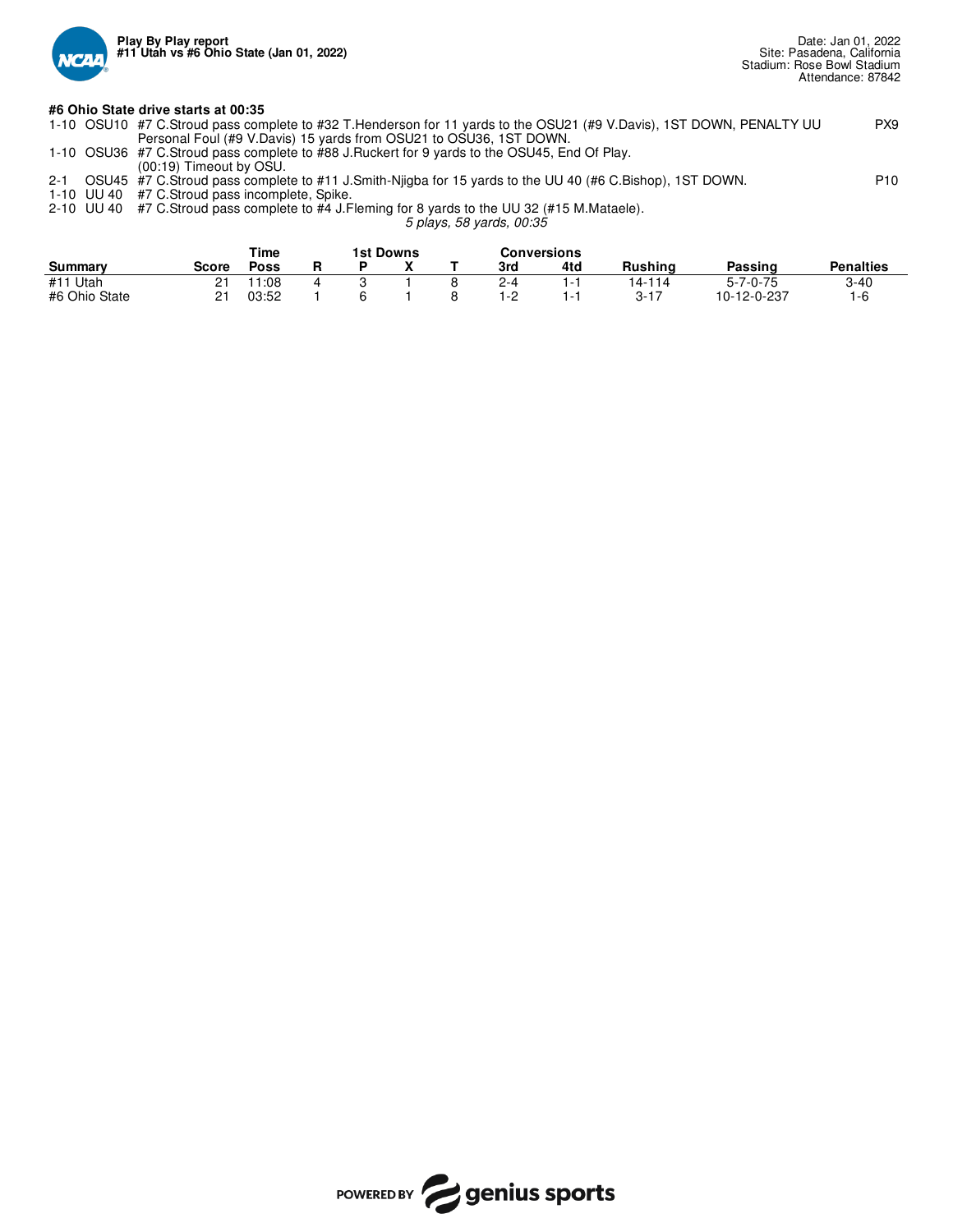

| <b>SECOND QUARTER</b>            |              |                |              |                |              |                |             |                    | UU           |              |               |              | OSU          |              |             |
|----------------------------------|--------------|----------------|--------------|----------------|--------------|----------------|-------------|--------------------|--------------|--------------|---------------|--------------|--------------|--------------|-------------|
| Score                            |              |                |              |                |              |                |             |                    | 21           |              |               |              | 21           |              |             |
| <b>FIRST DOWNS</b>               |              |                |              |                |              |                |             |                    | 8            |              |               |              | 8            |              |             |
| <b>RUSHES-YARDS (NET)</b>        |              |                |              |                |              |                |             |                    | 14-114       |              |               |              | $3 - 17$     |              |             |
| <b>PASSING YDS (NET)</b>         |              |                |              |                |              |                |             |                    | 75           |              |               |              | 237          |              |             |
| Passes Cmp-Att-Int               |              |                |              |                |              |                |             |                    | $5 - 7 - 0$  |              |               |              | $10-12-0$    |              |             |
| <b>TOTAL OFFENSE PLAYS-YARDS</b> |              |                |              |                |              |                |             |                    | 21-189       |              |               |              | 15-254       |              |             |
| Fumble Returns-Yards             |              |                |              |                |              |                |             |                    | $0 - 0$      |              |               |              | $0 - 0$      |              |             |
| <b>Punt Returns-Yards</b>        |              |                |              |                |              |                |             |                    | $0 - 0$      |              |               |              | $0-0$        |              |             |
| Kickoff Returns-Yards            |              |                |              |                |              |                |             |                    | $3 - 144$    |              |               |              | $3-67$       |              |             |
| Interception Returns-Yards       |              |                |              |                |              |                |             |                    | $0-0$        |              |               |              | $0-0$        |              |             |
| Punts (Number-Avg)               |              |                |              |                |              |                |             |                    | $1 - 35.0$   |              |               |              | $0 - 0.0$    |              |             |
| Fumbles-Lost                     |              |                |              |                |              |                |             |                    | $1 - 0$      |              |               |              | $1 - 1$      |              |             |
| Penalties-Yards                  |              |                |              |                |              |                |             |                    | $3 - 40$     |              |               |              | $1-6$        |              |             |
| Possession Time                  |              |                |              |                |              |                |             |                    | 11:08        |              |               |              | 03:52        |              |             |
| <b>Third-Down Conversions</b>    |              |                |              |                |              |                |             |                    | $2$ of $4$   |              |               |              | $1$ of $2$   |              |             |
| Fourth-Down Conversions          |              |                |              |                |              |                |             |                    | $1$ of $1$   |              |               |              | $1$ of $1$   |              |             |
| Red-Zone Scores-Chances          |              |                |              |                |              |                |             |                    | $1 - 1$      |              |               |              | $0-0$        |              |             |
|                                  |              | #11 UTAH       |              |                |              |                |             |                    |              |              | #6 OHIO STATE |              |              |              |             |
| <b>Rushing</b>                   | No.          | Gain           | Loss         | <b>Net</b>     | TD           | Lg             | Avg         | <b>Rushing</b>     | No.          | Gain         | Loss          | <b>Net</b>   | TD           | Lg           | Avg         |
| Cameron Rising                   | 5            | 82             | 4            | 78             | 1            | 62             | 15.6        | Miyan Williams     | $\mathbf{2}$ | 17           | $\mathbf 0$   | 17           | $\mathbf 0$  | 10           | 8.5         |
| <b>Tavion Thomas</b>             | 5            | 20             | $\mathbf{0}$ | 20             | $\mathbf{1}$ | 8              | 4.0         | TreVeyon Henderson | $\mathbf{1}$ | $\mathbf{0}$ | $\mathbf{0}$  | $\mathbf{0}$ | $\mathbf{0}$ | $\mathbf{0}$ | 0.0         |
| <b>Micah Bernard</b>             | 1            | 8              | 0            | 8              | $\mathbf 0$  | 8              | 8.0         |                    |              |              |               |              |              |              |             |
| <b>Brant Kuithe</b>              | $\mathbf{1}$ | $\overline{7}$ | $\mathbf{0}$ | $\overline{7}$ | $\Omega$     | $\overline{7}$ | 7.0         |                    |              |              |               |              |              |              |             |
| Passing                          | $C-A-I$      |                | Yds          | TD             | Long         |                | <b>Sack</b> | Passing            |              | $C-A-I$      | Yds           | <b>TD</b>    | Long         |              | <b>Sack</b> |

| Receiving               | <b>TAR</b> | No. | Yards          | <b>YAC</b>   | TD   | Long      |
|-------------------------|------------|-----|----------------|--------------|------|-----------|
| Devaughn Vele           | 2          |     | 23             | 3            | 0    | 23        |
| <b>Brant Kuithe</b>     |            |     | 23             | 3            | 0    | 23        |
| Solomon Enis            |            |     | 14             | 3            | 0    | 14        |
| Cole Fotheringham       |            |     | 8              | 1            | 0    | 8         |
| <b>Punting</b>          | No.        | Yds | Avg            | Long         | In20 | <b>TB</b> |
| Cameron Peasley         |            | 35  | 35.0           | 35           |      | 0         |
| <b>Punt Returns</b>     | No.        |     | Yards          | TD           |      | Long      |
| <b>Kick Returns</b>     | No.        |     | Yards          | TD           |      | Long      |
| <b>Britain Covey</b>    | 3          |     | 144            |              |      | 97        |
|                         |            |     |                |              |      |           |
| <b>Tackles</b>          | UA-A       |     | <b>Total</b>   | <b>Sacks</b> |      | TFL       |
| <b>Brandon McKinney</b> | $2 - 0$    |     | 2              | 0.0          |      | 0.0       |
| Cole Bishop             | $1 - 1$    |     | $\overline{2}$ | 0.0          |      | 0.0       |
| Malone Mataele          | $1 - 1$    |     | $\overline{c}$ | 0.0          |      | 0.0       |
| Micah Bernard           | $2 - 0$    |     | $\overline{c}$ | 0.0          |      | 0.0       |

Cameron Rising 5-7-0 75 0 23 0

| Passing             | C-A-I       |     | Yds      | TD         | Long     | Sack |
|---------------------|-------------|-----|----------|------------|----------|------|
| C.J. Stroud         | $10-11-0$   |     | 237      | 3          | 52       | 0    |
| <b>TEAM</b>         | $0 - 1 - 0$ |     | $\Omega$ | $\Omega$   | $\Omega$ | 0    |
| Receiving           | TAR         | No. | Yards    | <b>YAC</b> | TD       | Long |
| Jaxon Smith-Niigba  | 5           | 5   | 178      | 96         | 2        | 52   |
| Marvin Harrison Jr. | 2           | 2   | 31       | $\Omega$   | 1        | 25   |
| TreVeyon Henderson  |             | 1   | 11       | 16         | 0        | 11   |
| Jeremy Ruckert      |             | 1   | 9        | $\Omega$   | $\Omega$ | 9    |
| <b>Punting</b>      | No.         | Yds | Ava      | Long       | In20     | ТB   |

| <b>Punt Returns</b>  | No.     | Yards         | TD           | Long       |
|----------------------|---------|---------------|--------------|------------|
| <b>Kick Returns</b>  | No.     | Yards         | TD           | Long       |
| Emeka Egbuka         | 2       | 52            | $\Omega$     | 39         |
| Xavier Johnson       | 1       | 15            | $\Omega$     | 15         |
| <b>Tackles</b>       | UA-A    | Total         | <b>Sacks</b> | <b>TFL</b> |
| Cameron Martinez     | $1-2$   | 3             | 0.O          | 0.0        |
| Cade Stover          | $1 - 1$ | $\mathcal{P}$ | 0.0          | 0.0        |
| Kourt Williams       | $2-0$   | 2             | 0.0          | 0.0        |
| <b>Taron Vincent</b> | $1 - 1$ | 2             | 0.0          | 0.0        |
|                      |         |               |              | $V-H$      |

|  | V-H                                                                                                                                                                                                                                                                                                                                                                                                                                                                                                                                                                                    |
|--|----------------------------------------------------------------------------------------------------------------------------------------------------------------------------------------------------------------------------------------------------------------------------------------------------------------------------------------------------------------------------------------------------------------------------------------------------------------------------------------------------------------------------------------------------------------------------------------|
|  | $0 - 7$                                                                                                                                                                                                                                                                                                                                                                                                                                                                                                                                                                                |
|  | $7 - 7$                                                                                                                                                                                                                                                                                                                                                                                                                                                                                                                                                                                |
|  | $7 - 14$                                                                                                                                                                                                                                                                                                                                                                                                                                                                                                                                                                               |
|  | $14-14$                                                                                                                                                                                                                                                                                                                                                                                                                                                                                                                                                                                |
|  | 14-21                                                                                                                                                                                                                                                                                                                                                                                                                                                                                                                                                                                  |
|  | $21-21$                                                                                                                                                                                                                                                                                                                                                                                                                                                                                                                                                                                |
|  | <b>Qtr Time Scoring Play</b><br>2nd 14:17 OSU - #18 M. Harrison Jr. 25 yd pass from #7 C. Stroud (#95 N. Ruggles kick), 10-76, 04:05<br>2nd 09:07 UU - #9 T. Thomas 6 yd rush (#97 J. Redding kick), 9-79, 05:04<br>2nd 08:32 OSU - #11 J.Smith-Nijgba 50 yd pass from #7 C.Stroud (#95 N.Ruggles kick), 2-60, 00:27<br>2nd 08:17 UU - #18 B. Covey 97 yd kickoff return (#97 J. Redding kick), 00:00<br>2nd 08:02 OSU - #11 J.Smith-Nijgba 52 yd pass from #7 C.Stroud (#95 N.Ruggles kick), 1-52, 00:10<br>2nd 06:24 UU - #7 C. Rising 62 yd rush (#97 J. Redding kick), 4-71, 01:31 |

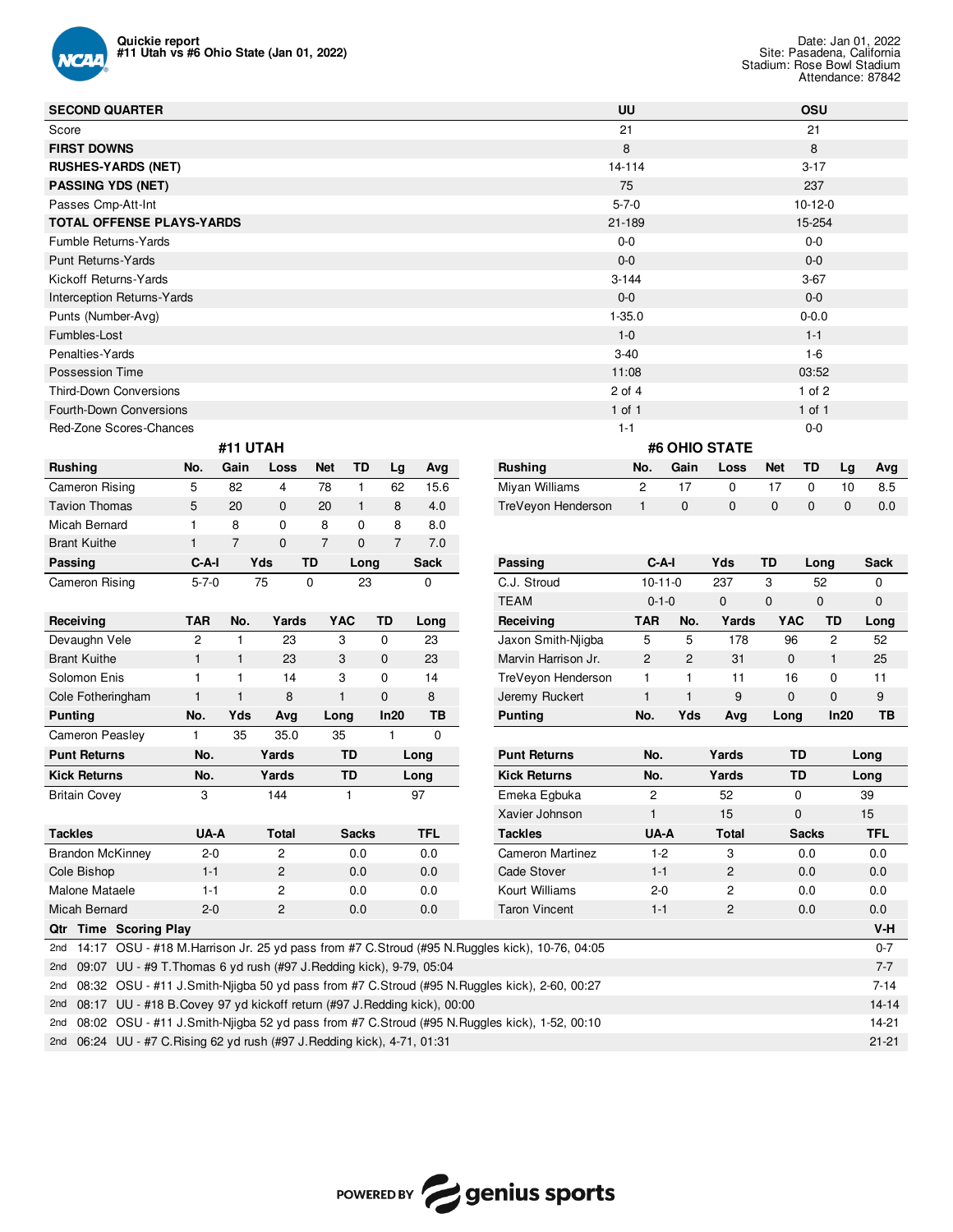

**3rd Quarter**

| #67 J.Noyes kickoff 58 yards to the OSU07 #12 E.Egbuka return 20 yards to the OSU27 (#5 C.Savage).                                                                                                                            |                  |
|-------------------------------------------------------------------------------------------------------------------------------------------------------------------------------------------------------------------------------|------------------|
| #6 Ohio State drive starts at 14:55                                                                                                                                                                                           |                  |
| 1-10 OSU27 #7 C.Stroud pass incomplete to #18 M.Harrison Jr<br>2-10 OSU27 #32 T. Henderson rush for 8 yards gain to the OSU35 (#6 C. Bishop), out of bounds.                                                                  |                  |
| 3-2 OSU35 #7 C.Stroud pass complete to #11 J.Smith-Njigba for 45 yards to the UU 20 (#2 M.Bernard), 1ST DOWN.                                                                                                                 | P11              |
| 1-10 UU 20 #7 C.Stroud pass intercepted by #8 C.Phillips at UU 00, Touchback.                                                                                                                                                 |                  |
| 4 plays, 53 yards, 01:12                                                                                                                                                                                                      |                  |
| #11 Utah drive starts at 13:43                                                                                                                                                                                                |                  |
| 1-10 UU 20 #9 T. Thomas rush for 5 yards loss to the UU 15 (#35 T. Eichenberg).                                                                                                                                               |                  |
| 2-15 UU 15 #7 C. Rising pass complete to #17 D. Vele for 10 yards to the UU 25 (#26 C. Brown; #17 B. Shaw).<br>3-5 UU 25<br>#7 C. Rising pass incomplete to #10 M. Parks broken up by #29 D. Burke.                           |                  |
| 4-5 UU 25<br>#61 M. Williams rush for 14 yards loss to the UU 11 fumbled by #61 M. Williams at UU 11 recovered by OSU #17 B. Shaw at                                                                                          |                  |
| UU 11, End Of Play.                                                                                                                                                                                                           |                  |
| 4 plays, -9 yards, 01:31                                                                                                                                                                                                      |                  |
| #6 Ohio State drive starts at 12:12                                                                                                                                                                                           |                  |
| 1-10 UU 11 #28 M. Williams rush for 0 yards to the UU 11 (#42 M. Tafua; #8 C. Phillips) PENALTY OSU Holding (#79 D. Jones) 10 yards<br>from UU 11 to UU 21. NO PLAY.                                                          |                  |
| 1-20 UU 21 #32 T. Henderson rush for 13 yards gain to the UU 08 (#8 C. Phillips), out of bounds.                                                                                                                              |                  |
| 2-7 UU 08<br>#7 C.Stroud pass complete to #18 M.Harrison Jr. for 8 yards to the UU 00 TOUCHDOWN, clock 11:20, 1ST DOWN.                                                                                                       | P12              |
| UU 03 #95 N. Ruggles kick attempt good.                                                                                                                                                                                       |                  |
| #11 Utah 35, #6 Ohio State 28.                                                                                                                                                                                                |                  |
| 2 plays, 11 yards, 00:52                                                                                                                                                                                                      |                  |
| #20 D.DiMaccio kickoff 55 yards to the UU 10, out of bounds.<br>#11 Utah drive starts at 11:20                                                                                                                                |                  |
| 1-10 UU 35 #5 T.Pledger rush for 7 yards gain to the UU 42 (#11 T.Smith; #6 T.Vincent).                                                                                                                                       |                  |
| UU 42 PENALTY UU False Start (#86 D.Kincaid) 5 yards from UU 42 to UU 37. NO PLAY.<br>2-3                                                                                                                                     |                  |
| $2 - 8$<br>UU 37 #7 C. Rising pass complete to #18 B. Covey for 7 yards to the UU 44 (#22 S. Chambers).                                                                                                                       |                  |
| UU 44 #2 M. Bernard rush for 22 yards gain to the OSU34 (#16 C. Stover), out of bounds, 1ST DOWN.<br>3-1                                                                                                                      | R18              |
| 1-10 OSU34 #7 C. Rising pass complete to #86 D. Kincaid for 23 yards to the OSU11 (#29 D. Burke), 1ST DOWN.                                                                                                                   | P <sub>19</sub>  |
| 1-10 OSU11 #2 M.Bernard rush for 1 yard gain to the OSU10 (#35 T.Eichenberg).<br>OSU10 #18 B.Covey rush for 2 yards gain to the OSU08 (#35 T.Eichenberg).<br>2-9                                                              |                  |
| 3-7 OSU08 #9 T. Thomas rush for 2 yards gain to the OSU06 (#2 K. Williams).                                                                                                                                                   |                  |
| 4-5 OSU06 #97 J.Redding field goal attempt from 24 yards GOOD, clock 07:10.                                                                                                                                                   |                  |
| #11 Utah 38, #6 Ohio State 28.                                                                                                                                                                                                |                  |
| 8 plays, 59 yards, 04:10                                                                                                                                                                                                      |                  |
| #67 J.Noyes kickoff 65 yards to the OSU00 #12 E.Egbuka return 75 yards to the UU 25 (#5 C.Savage) PENALTY OSU<br>Holding (#4 J.Fleming) 10 yards from OSU20 to OSU10.                                                         |                  |
| #6 Ohio State drive starts at 06:59                                                                                                                                                                                           |                  |
| 1-10 OSU10 #32 T. Henderson rush for 6 yards gain to the OSU16 (#1 N. Sewell; #90 D. Kaufusi).                                                                                                                                |                  |
| 2-4 OSU16 #7 C.Stroud pass complete to #4 J.Fleming for 11 yards to the OSU27 (#2 M.Bernard), 1ST DOWN.                                                                                                                       | P <sub>13</sub>  |
| 1-10 OSU27 #32 T. Henderson rush for 0 yards to the OSU27 (#0 D. Lloyd; #1 N. Sewell).                                                                                                                                        |                  |
| 2-10 OSU27 #7 C.Stroud pass complete to #18 M.Harrison Jr. for 11 yards to the OSU38 (#2 M.Bernard; #6 C.Bishop), 1ST DOWN.                                                                                                   | P14              |
| 1-10 OSU38 #7 C.Stroud pass complete to #11 J.Smith-Nigba for 7 yards to the OSU45 (#9 V.Davis).<br>2-3 OSU45 #7 C.Stroud pass incomplete to #11 J.Smith-Njigba PENALTY UU Offside (#42 M.Tafua) 5 yards from OSU45 to OSU50, | X15              |
| 1ST DOWN. NO PLAY.                                                                                                                                                                                                            |                  |
| (04:31) Timeout by OSU.                                                                                                                                                                                                       |                  |
| 1-10 OSU50 #7 C.Stroud pass complete to #11 J.Smith-Njigba for 20 yards to the UU 30, out of bounds, 1ST DOWN.                                                                                                                | P <sub>16</sub>  |
| 1-10 UU 30 #7 C.Stroud pass complete to #12 E.Egbuka for 16 yards to the UU 14 (#2 M.Bernard), out of bounds, 1ST DOWN.                                                                                                       | P <sub>17</sub>  |
| 1-10 UU 14 #7 C.Stroud pass incomplete to #88 J.Ruckert broken up by #32 K.Reid.<br>2-10 UU 14 #7 C.Stroud pass complete to #12 E.Egbuka for 0 yards to the UU 14 (#8 C.Phillips).                                            |                  |
| 3-10 UU 14 #7 C.Stroud pass incomplete to #32 T. Henderson.                                                                                                                                                                   |                  |
| 4-10 UU 14<br>#95 N. Ruggles field goal attempt from 31 yards GOOD, clock 02:53.                                                                                                                                              |                  |
| #11 Utah 38, #6 Ohio State 31.                                                                                                                                                                                                |                  |
| 11 plays, 76 yards, 04:06                                                                                                                                                                                                     |                  |
| #95 N. Ruggles kickoff 50 yards to the UU 15 #18 B. Covey return 16 yards to the UU 31 (#35 T. Eichenberg).<br>#11 Utah drive starts at 02:45                                                                                 |                  |
| 1-10 UU 31<br>#7 C. Rising pass complete to #80 B. Kuithe for 5 yards to the UU 36 (#35 T. Eichenberg).                                                                                                                       |                  |
| #9 T. Thomas rush for 13 yards gain to the UU 49 (#22 S. Chambers), 1ST DOWN.<br>2-5 UU 36                                                                                                                                    | R <sub>20</sub>  |
| #9 T. Thomas rush for 4 yards gain to the OSU47 (#6 T. Vincent).<br>1-10 UU 49                                                                                                                                                |                  |
| 2-6 OSU47 #7 C.Rising pass complete to #80 B.Kuithe for 9 yards to the OSU38 (#35 T.Eichenberg; #17 B.Shaw), 1ST DOWN.                                                                                                        | P <sub>21</sub>  |
| 1-10 OSU38 #9 T. Thomas rush for 0 yards to the OSU38 (#6 T. Vincent; #9 Z. Harrison).                                                                                                                                        |                  |
|                                                                                                                                                                                                                               |                  |
| Time<br><b>Conversions</b><br><b>1st Downs</b><br><b>Passing</b><br>Summary<br>Score Poss<br>X<br><b>Rushing</b><br>R.<br>P.<br>Τ<br>3rd<br>4td                                                                               | <b>Penalties</b> |

|               |       | סווונ |  | בוואטש ופו |  |     | <b>UUIIVEISIUIIS</b> |                |                    |           |  |  |  |
|---------------|-------|-------|--|------------|--|-----|----------------------|----------------|--------------------|-----------|--|--|--|
| Summarv       | Score | Poss  |  |            |  | 3rd | 4td                  | <b>Rushing</b> | Passinɑ            | Penalties |  |  |  |
| #11 Utah      |       | 08:34 |  |            |  |     | 0-                   | 10-32          | $5 - 6 - 0 - 54$   | 2-10      |  |  |  |
| #6 Ohio State |       | 06:26 |  |            |  |     | 0-0                  | $4 - 27$       | $8 - 12 - 1 - 118$ | 2-20      |  |  |  |

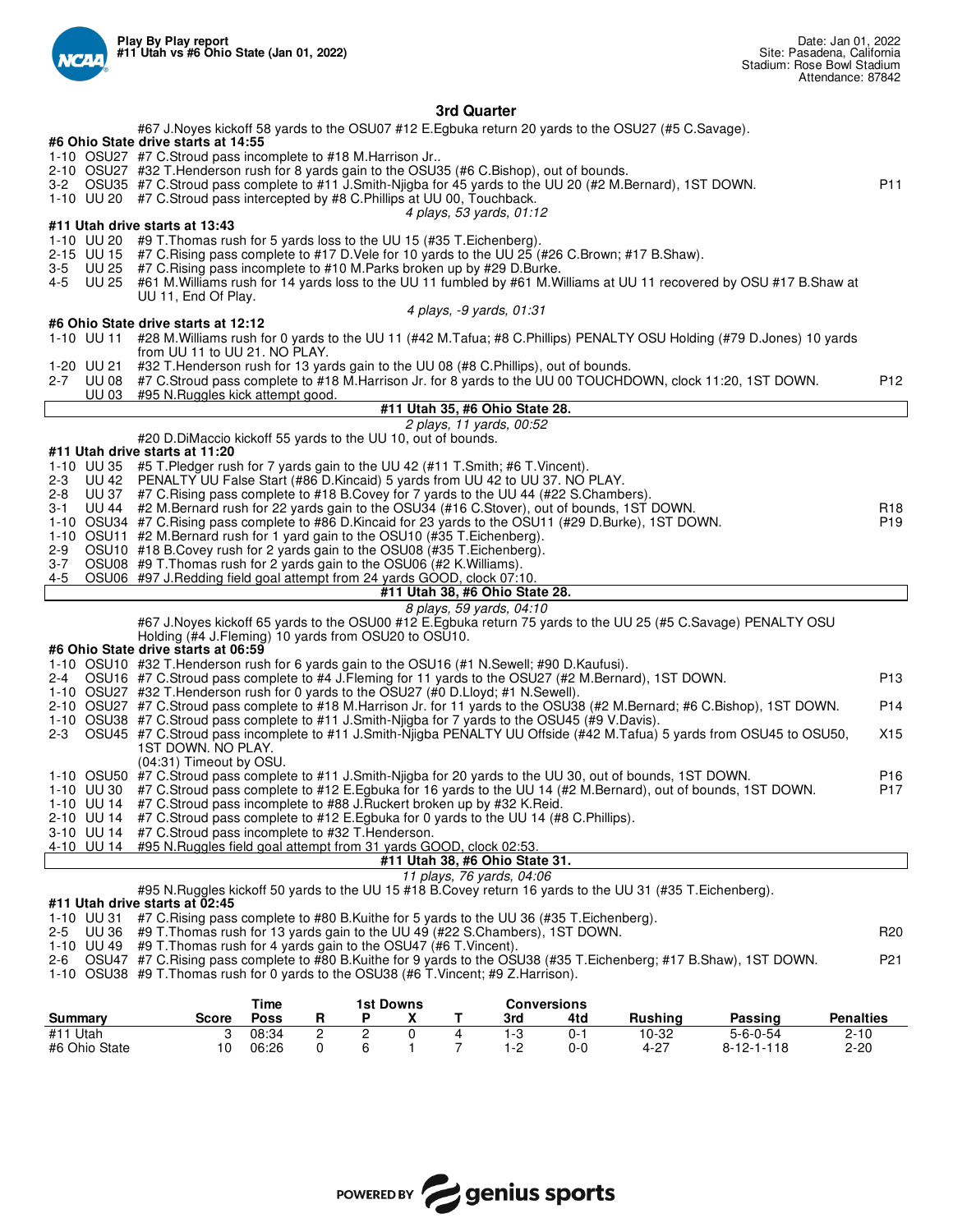

| <b>THIRD QUARTER</b>             |                |          |             |            |    |    |      |                    | UU             |               |             |            | <b>OSU</b>     |       |     |  |
|----------------------------------|----------------|----------|-------------|------------|----|----|------|--------------------|----------------|---------------|-------------|------------|----------------|-------|-----|--|
| Score                            |                |          |             |            |    |    |      |                    | 3              |               |             |            | 10             |       |     |  |
| <b>FIRST DOWNS</b>               |                |          |             |            |    |    |      |                    | $\overline{4}$ |               |             |            | $\overline{7}$ |       |     |  |
| <b>RUSHES-YARDS (NET)</b>        |                |          |             |            |    |    |      |                    | 10-32          |               |             |            | $4 - 27$       |       |     |  |
| <b>PASSING YDS (NET)</b>         |                |          |             |            |    |    |      |                    | 54             |               |             |            | 118            |       |     |  |
| Passes Cmp-Att-Int               |                |          |             |            |    |    |      |                    | $5 - 6 - 0$    |               |             |            | $8 - 12 - 1$   |       |     |  |
| <b>TOTAL OFFENSE PLAYS-YARDS</b> |                |          |             |            |    |    |      |                    | 16-86          |               |             |            | 16-145         |       |     |  |
| Fumble Returns-Yards             |                |          |             |            |    |    |      |                    | $0-0$          |               |             |            | $0-0$          |       |     |  |
| Punt Returns-Yards               |                |          |             |            |    |    |      |                    | $0-0$          |               |             |            | $0-0$          |       |     |  |
| Kickoff Returns-Yards            |                |          |             |            |    |    |      |                    | $1 - 16$       |               |             |            | $2 - 40$       |       |     |  |
| Interception Returns-Yards       |                |          |             |            |    |    |      |                    | $1 - 0$        |               |             |            | $0 - 0$        |       |     |  |
| Punts (Number-Avg)               |                |          |             |            |    |    |      |                    | $0 - 0.0$      |               |             |            | $0 - 0.0$      |       |     |  |
| Fumbles-Lost                     |                |          |             |            |    |    |      |                    | $1 - 1$        |               |             |            |                | $0-0$ |     |  |
| Penalties-Yards                  |                |          |             |            |    |    |      |                    | $2 - 10$       |               |             |            | $2 - 20$       |       |     |  |
| Possession Time                  |                |          |             |            |    |    |      |                    | 08:34          |               |             |            | 06:26          |       |     |  |
| Third-Down Conversions           |                |          |             |            |    |    |      |                    | $1$ of $3$     |               |             |            | $1$ of $2$     |       |     |  |
| Fourth-Down Conversions          |                |          |             |            |    |    |      |                    | $0$ of 1       |               |             |            | $0$ of $0$     |       |     |  |
| Red-Zone Scores-Chances          |                |          |             |            |    |    |      |                    | $1 - 1$        |               |             |            | $2 - 3$        |       |     |  |
|                                  |                | #11 UTAH |             |            |    |    |      |                    |                | #6 OHIO STATE |             |            |                |       |     |  |
| <b>Rushing</b>                   | No.            | Gain     | Loss        | <b>Net</b> | TD | Lg | Avg  | <b>Rushing</b>     | No.            | Gain          | Loss        | <b>Net</b> | TD             | Lg    | Avg |  |
| Micah Bernard                    | $\overline{c}$ | 23       | $\mathbf 0$ | 23         | 0  | 22 | 11.5 | TreVeyon Henderson | 4              | 27            | $\mathbf 0$ | 27         | $\mathbf 0$    | 13    | 6.8 |  |

| <b>Tavion Thomas</b>            | 5           | 19             | 5              | 14           | $\mathbf{0}$ | 13             | 2.8        |
|---------------------------------|-------------|----------------|----------------|--------------|--------------|----------------|------------|
| T.J. Pledger                    |             | 7              | 0              | 7            | 0            | 7              | 7.0        |
| <b>Britain Covey</b>            |             | $\overline{2}$ | $\mathbf{0}$   | 2            | 0            | $\overline{c}$ | 2.0        |
| Passing                         | $C-A-I$     |                | Yds            | <b>TD</b>    | Long         |                | Sack       |
| Cameron Rising                  | $5 - 6 - 0$ |                | 54             | 0            | 23           |                | 0          |
| Receiving                       | <b>TAR</b>  | No.            | Yards          | <b>YAC</b>   |              | TD             | Long       |
| <b>Brant Kuithe</b>             | 2           | $\overline{c}$ | 14             | 4            |              | $\mathbf 0$    | 9          |
| <b>Dalton Kincaid</b>           |             |                | 23             | 18           |              | $\mathbf 0$    | 23         |
| Devaughn Vele                   |             |                | 10             | 5            |              | 0              | 10         |
| <b>Britain Covey</b>            |             |                | 7              | $\mathbf{1}$ |              | 0              | 7          |
| <b>Punting</b>                  | No.         | Yds            | Avg            | Long         |              | In20           | TВ         |
| <b>Punt Returns</b>             | No.         |                | Yards          |              | TD           |                | Long       |
| <b>Kick Returns</b>             | No.         |                | Yards          |              | TD           |                | Long       |
| <b>Britain Covey</b>            |             |                | 16             |              | 0            |                | 16         |
| <b>Tackles</b>                  | UA-A        |                | <b>Total</b>   |              | <b>Sacks</b> |                | <b>TFL</b> |
| Micah Bernard                   | $3 - 1$     |                | 4              |              | 0.0          |                | 0.0        |
| <b>Clark Phillips</b>           | $2 - 0$     |                | $\overline{2}$ |              | 0.0          |                | 0.0        |
| Cole Bishop                     | $1 - 1$     |                | 2              |              | 0.0          |                | 0.0        |
| Nephi Sewell                    | $0 - 2$     |                | $\overline{c}$ |              | 0.0          |                | 0.0        |
| <b>Time Scoring Play</b><br>Qtr |             |                |                |              |              |                |            |

| Britain Covey                                             |             | $\mathbf{z}$   | 0                 | 2<br>U       | $\mathbf{z}$ | 2.0            |                                                                                                |                |                |                |                |              |             |
|-----------------------------------------------------------|-------------|----------------|-------------------|--------------|--------------|----------------|------------------------------------------------------------------------------------------------|----------------|----------------|----------------|----------------|--------------|-------------|
| Passing                                                   | C-A-I       |                | Yds<br>TD         | Long         |              | <b>Sack</b>    | Passing                                                                                        | $C-A-I$        |                | Yds            | TD<br>Long     |              | <b>Sack</b> |
| Cameron Rising                                            | $5 - 6 - 0$ |                | 54<br>$\mathbf 0$ | 23           |              | 0              | C.J. Stroud                                                                                    | $8 - 12 - 1$   |                | 118            | 45             |              | 0           |
| Receiving                                                 | TAR         | No.            | Yards             | <b>YAC</b>   | TD           | Long           | Receiving                                                                                      | <b>TAR</b>     | No.            | Yards          | <b>YAC</b>     | TD           | Long        |
| <b>Brant Kuithe</b>                                       | 2           | $\overline{2}$ | 14                | 4            | 0            | 9              | Jaxon Smith-Niigba                                                                             | 3              | 3              | 72             | 42             | 0            | 45          |
| Dalton Kincaid                                            | 1           | $\mathbf{1}$   | 23                | 18           | $\mathbf{0}$ | 23             | Marvin Harrison Jr.                                                                            | 3              | 2              | 19             | 6              | $\mathbf{1}$ | 11          |
| Devaughn Vele                                             |             |                | 10                | 5            | $\mathbf 0$  | 10             | Emeka Egbuka                                                                                   | $\overline{c}$ | $\overline{c}$ | 16             | 15             | 0            | 16          |
| <b>Britain Covey</b>                                      |             |                | 7                 | 1            | $\mathbf{0}$ | $\overline{7}$ | Julian Fleming                                                                                 | $\overline{2}$ | $\mathbf{1}$   | 11             | $\overline{7}$ | $\mathbf{0}$ | 11          |
| <b>Punting</b>                                            | No.         | <b>Yds</b>     | Avg               | Long         | In20         | TB             | <b>Punting</b>                                                                                 | No.            | <b>Yds</b>     | Avg            | Long           | ln20         | TB          |
| <b>Punt Returns</b>                                       | No.         |                | Yards             | TD           |              | Long           | <b>Punt Returns</b>                                                                            | No.            |                | Yards          | <b>TD</b>      |              | Long        |
| <b>Kick Returns</b>                                       | No.         |                | Yards             | TD           |              | Long           | <b>Kick Returns</b>                                                                            | No.            |                | Yards          | <b>TD</b>      |              | Long        |
| <b>Britain Covey</b>                                      | 1           |                | 16                | 0            |              | 16             | Emeka Egbuka                                                                                   | $\overline{2}$ |                | 40             | 0              |              | 20          |
| <b>Tackles</b>                                            | UA-A        |                | <b>Total</b>      | <b>Sacks</b> |              | <b>TFL</b>     | <b>Tackles</b>                                                                                 | UA-A           |                | <b>Total</b>   | <b>Sacks</b>   |              | <b>TFL</b>  |
| Micah Bernard                                             | $3 - 1$     |                | 4                 | 0.0          |              | 0.0            | Tommy Eichenberg                                                                               | $5 - 1$        |                | 6              | 0.0            |              | 1.0         |
| <b>Clark Phillips</b>                                     | $2 - 0$     |                | 2                 | 0.0          |              | 0.0            | <b>Taron Vincent</b>                                                                           | $1 - 2$        |                | 3              | 0.0            |              | 0.0         |
| Cole Bishop                                               | $1 - 1$     |                | $\overline{c}$    | 0.0          |              | 0.0            | <b>Bryson Shaw</b>                                                                             | $0 - 2$        |                | $\overline{2}$ | 0.0            |              | 0.0         |
| Nephi Sewell                                              | $0 - 2$     |                | $\overline{c}$    | 0.0          |              | 0.0            | <b>Steele Chambers</b>                                                                         | $2 - 0$        |                | 2              | 0.0            |              | 0.0         |
| <b>Time Scoring Play</b><br>Qtr                           |             |                |                   |              |              |                |                                                                                                |                |                |                |                |              | $V-H$       |
| 3rd                                                       |             |                |                   |              |              |                | 11:20 OSU - #18 M. Harrison Jr. 8 yd pass from #7 C. Stroud (#95 N. Ruggles kick), 2-11, 00:52 |                |                |                |                |              | $0 - 7$     |
| UU - #97 J. Redding 24 yd FG, 8-59, 04:10<br>07:10<br>3rd |             |                |                   |              |              |                |                                                                                                |                |                |                |                |              | $3 - 7$     |
|                                                           |             |                |                   |              |              |                |                                                                                                |                |                |                |                |              |             |

3rd 07:10 UU - #97 J.Redding 24 yd FG, 8-59, 04:10 3rd 02:53 OSU - #95 N.Ruggles 31 yd FG, 11-76, 04:06 3-10

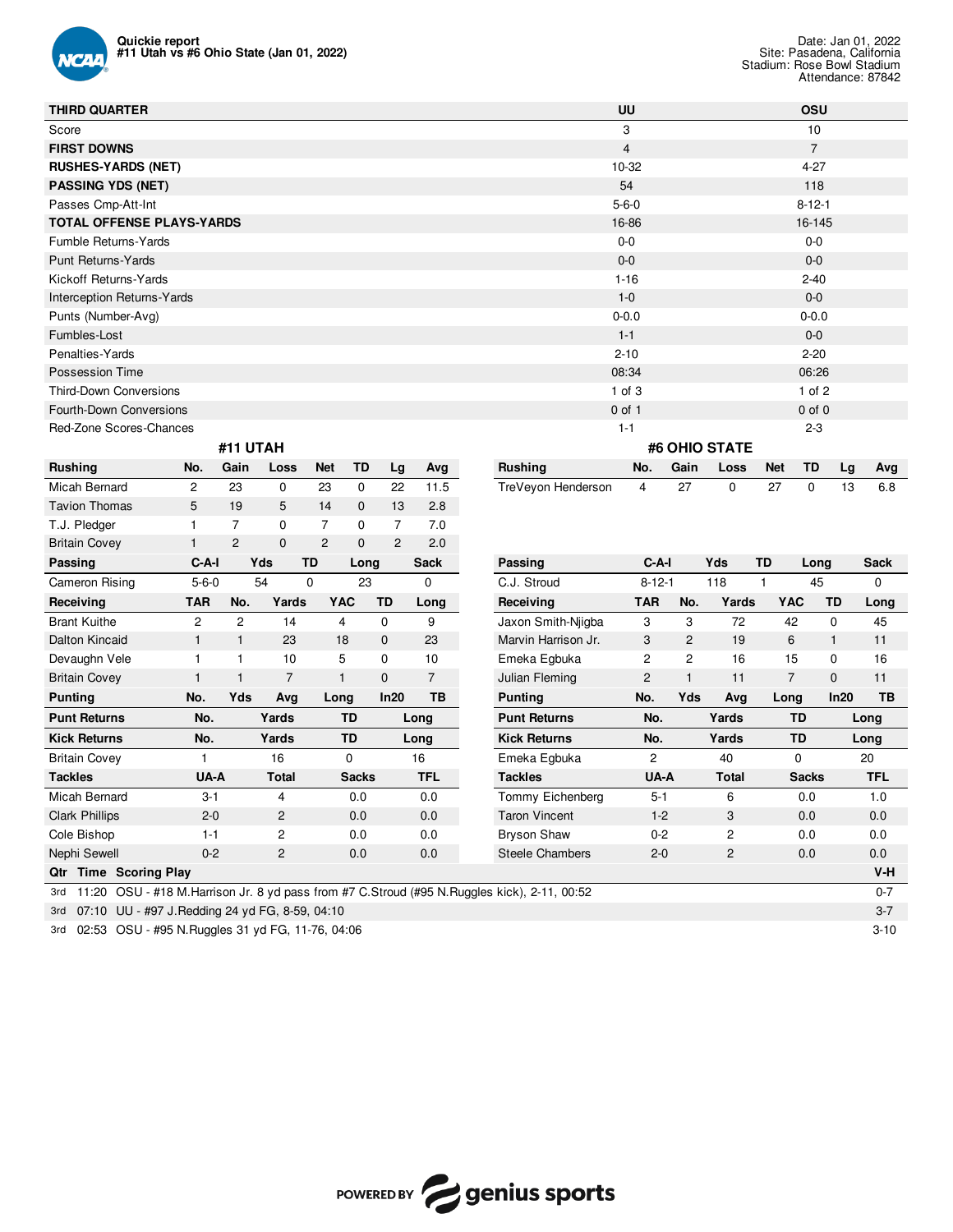

|                          | 4th Quarter                                                                                                                                                                                                   |                 |
|--------------------------|---------------------------------------------------------------------------------------------------------------------------------------------------------------------------------------------------------------|-----------------|
|                          | 2-10 OSU38 #7 C. Rising rush for 6 yards gain to the OSU32 (#35 T. Eichenberg), out of bounds.                                                                                                                |                 |
|                          | 3-4 OSU32 #7 C.Rising rush for 1 yard gain to the OSU31 (#16 C.Stover; #22 S.Chambers).                                                                                                                       |                 |
|                          | 4-3 OSU31 #7 C.Rising pass complete to #80 B.Kuithe for 2 yards to the OSU29 (#14 R.Hickman).<br>8 plays, 40 yards, 03:52                                                                                     |                 |
|                          | #6 Ohio State drive starts at 13:53                                                                                                                                                                           |                 |
|                          | 1-10 OSU29 #7 C.Stroud pass complete to #4 J.Fleming for 3 yards to the OSU32 (#1 N.Sewell), out of bounds.                                                                                                   |                 |
|                          | 2-7 OSU32 #7 C.Stroud pass complete to #11 J.Smith-Nijgba for 30 yards to the UU 38, out of bounds, 1ST DOWN.<br>1-10 UU 38 #32 T. Henderson rush for 4 yards gain to the UU 34 (#6 C. Bishop; #1 N. Sewell). | P <sub>18</sub> |
|                          | (11:55) Timeout by OSU.                                                                                                                                                                                       |                 |
| UU 34<br>2-6             | #7 C.Stroud pass complete to #34 M.Rossi for 22 yards to the UU 12 (#32 K.Reid), 1ST DOWN.                                                                                                                    | P <sub>19</sub> |
|                          | 1-10 UU 12 #7 C.Stroud pass complete to #32 T.Henderson for 2 yards to the UU 10, out of bounds.                                                                                                              |                 |
| <b>UU 10</b><br>$2 - 8$  | #7 C.Stroud pass complete to #32 T.Henderson for 5 yards to the UU 05 (#95 A.Vimahi).                                                                                                                         |                 |
| <b>UU 03</b>             | 3-3 UU 05 #7 C.Stroud pass complete to #18 M.Harrison Jr. for 5 yards to the UU 00 TOUCHDOWN, clock 10:12, 1ST DOWN.<br>#95 N.Ruggles kick attempt good.                                                      | P <sub>20</sub> |
|                          | #11 Utah 38, #6 Ohio State 38.                                                                                                                                                                                |                 |
|                          | 7 plays, 71 yards, 03:41                                                                                                                                                                                      |                 |
|                          | #95 N.Ruggles kickoff 45 yards to the UU 20 #1 N.Sewell return 14 yards to the UU 34 (#16 C.Stover; #23 M.Hooker).<br>#11 Utah drive starts at 10:05                                                          |                 |
|                          | 1-10 UU 34 #7 C. Rising sacked for loss of 7 yards to the UU 27 (#2 K. Williams).                                                                                                                             |                 |
|                          | #7 C. Rising injured on the play.                                                                                                                                                                             |                 |
|                          | 2-17 UU 27 #5 T. Pledger rush for 1 yard gain to the UU 28 (#44 J. Tuimoloau).                                                                                                                                |                 |
|                          | 3-16 UU 28 #9 T. Thomas rush for 12 yards gain to the UU 40 (#17 B. Shaw; #44 J. Tuimoloau).                                                                                                                  |                 |
|                          | 4-4 UU 40 #33 C.Peasley punt 45 yards to the OSU15 fair catch by #11 J.Smith-Njigba at OSU15.<br>3 plays, 6 yards, 01:46                                                                                      |                 |
|                          | #6 Ohio State drive starts at 08:19                                                                                                                                                                           |                 |
|                          | 1-10 OSU15 #32 T. Henderson rush for 11 yards gain to the OSU26 (#9 V. Davis), 1ST DOWN.                                                                                                                      | R <sub>21</sub> |
|                          | 1-10 OSU26 #7 C.Stroud pass complete to #88 J.Ruckert for 10 yards to the OSU36 (#0 D.Lloyd), 1ST DOWN.                                                                                                       | P <sub>22</sub> |
|                          | 1-10 OSU36 #32 T. Henderson rush for 3 yards gain to the OSU39 (#42 M. Tafua).                                                                                                                                |                 |
|                          | 2-7 OSU39 #7 C.Stroud pass complete to #18 M.Harrison Jr. for 16 yards to the UU 45 (#2 M.Bernard), out of bounds, 1ST DOWN.<br>1-10 UU 45 #7 C.Stroud pass incomplete.                                       | P23             |
|                          | 2-10 UU 45 #32 T. Henderson rush for 2 yards gain to the UU 43 (#0 D. Lloyd).                                                                                                                                 |                 |
|                          | 3-8 UU 43 #7 C.Stroud pass complete to #4 J.Fleming for 4 yards to the UU 39 (#8 C.Phillips), out of bounds.                                                                                                  |                 |
| 4-4 UU 39                | #7 C.Stroud pass complete to #11 J.Smith-Nijgba for 9 yards to the UU 30 (#1 N.Sewell), out of bounds, 1ST DOWN.                                                                                              | P24             |
|                          |                                                                                                                                                                                                               |                 |
|                          | 1-10 UU 30 #7 C.Stroud pass complete to #11 J.Smith-Nijgba for 30 yards to the UU 00 TOUCHDOWN, clock 04:22, 1ST DOWN.                                                                                        | P <sub>25</sub> |
| UU 03                    | #95 N.Ruggles kick attempt good.                                                                                                                                                                              |                 |
|                          | #11 Utah 38, #6 Ohio State 45.<br>9 plays, 85 yards, 03:57                                                                                                                                                    |                 |
|                          | #95 N.Ruggles kickoff 41 yards to the UU 24 #18 B.Covey return 19 yards to the UU 43 (#2 K.Williams).                                                                                                         |                 |
|                          | #11 Utah drive starts at 04:14                                                                                                                                                                                |                 |
|                          | 1-10 UU 43 #9 T. Thomas rush for 2 yards gain to the UU 45 (#6 T. Vincent).<br>2-8 UU 45 #9 T. Thomas rush for 2 yards gain to the UU 47 (#35 T. Eichenberg).                                                 |                 |
|                          | #9 Z. Harrison injured on the play.                                                                                                                                                                           |                 |
|                          | 3-6 UU 47 #16 B.Barnes pass incomplete to #18 B.Covey PENALTY OSU Pass Interference (#26 C.Brown) 4 yards from UU 47 to                                                                                       | X22             |
|                          | OSU49, 1ST DOWN. NO PLAY.                                                                                                                                                                                     |                 |
|                          | 1-10 OSU49 #9 T. Thomas rush for 1 yard gain to the OSU48 (#35 T. Eichenberg).<br>2-9 OSU48 #16 B.Barnes pass complete to #18 B.Covey for 8 yards to the OSU40 (#10 C.Martinez), out of bounds.               |                 |
| 3-1                      | OSU40 #16 B.Barnes rush for 10 yards gain to the OSU30 (#29 D.Burke), 1ST DOWN.                                                                                                                               | R23             |
|                          | 1-10 OSU30 #16 B.Barnes pass incomplete to #86 D.Kincaid, 1ST DOWN, PENALTY OSU Pass Interference (#14 R.Hickman) 15 yards                                                                                    | X24             |
|                          | from OSU30 to OSU15, 1ST DOWN. NO PLAY.                                                                                                                                                                       |                 |
|                          | 1-10 OSU15 #16 B.Barnes pass complete to #86 D.Kincaid for 15 yards to the OSU00 TOUCHDOWN, clock 01:54, 1ST DOWN.<br>OSU03 #97 J.Redding kick attempt good.                                                  | P <sub>25</sub> |
|                          | #11 Utah 45, #6 Ohio State 45.                                                                                                                                                                                |                 |
|                          | 6 plays, 57 yards, 02:20                                                                                                                                                                                      |                 |
|                          | #67 J. Noyes kickoff 56 yards to the OSU09 #12 E. Egbuka return 33 yards to the OSU42 (#54 H. Furey).<br>#6 Ohio State drive starts at 01:47                                                                  |                 |
|                          | 1-10 OSU42 #7 C.Stroud pass complete to #11 J.Smith-Njigba for 8 yards to the OSU50 (#6 C.Bishop).                                                                                                            |                 |
| UU 50<br>$2 - 2$         | #32 T.Henderson rush for 6 yards gain to the UU 44 (#28 B.McKinney), 1ST DOWN.                                                                                                                                | R <sub>26</sub> |
| 1-10 UU 44               | #7 C.Stroud pass complete to #32 T.Henderson for 9 yards to the UU 35 (#28 B.McKinney), out of bounds.                                                                                                        |                 |
| UU 35<br>$2 - 1$         | #32 T.Henderson rush for 12 yards gain to the UU 23 (#2 M.Bernard), 1ST DOWN.                                                                                                                                 | R <sub>27</sub> |
| 1-10 UU 23<br>1-10 UU 11 | #7 C.Stroud pass complete to #11 J.Smith-Njigba for 12 yards to the UU 11 (#15 M.Mataele), out of bounds, 1ST DOWN.<br>#32 T. Henderson rush for 9 yards gain to the UU 02 (#2 M. Bernard).                   | P28             |
|                          | (00:12) Timeout by OSU.                                                                                                                                                                                       |                 |
| 2-1                      | UU 02 #95 N.Ruggles field goal attempt from 19 yards GOOD, clock 00:09.                                                                                                                                       |                 |
|                          | #11 Utah 45, #6 Ohio State 48.<br>7 plays, 56 yards, 01:38                                                                                                                                                    |                 |

#95 N.Ruggles kickoff 57 yards to the UU 08 #18 B.Covey return 9 yards to the UU 17 (#86 C.Booker).

|               | Time<br>1st Downs |       |  |  |  |      | Conversions |                |                  |                  |
|---------------|-------------------|-------|--|--|--|------|-------------|----------------|------------------|------------------|
| Summary       | <b>Score</b>      | Poss  |  |  |  | 3rd  | 4td         | <b>Rushing</b> | Passing          | <b>Penalties</b> |
| Utah<br>#11   |                   | 05:37 |  |  |  | l -3 | . - ل       | 9-28           | $3 - 3 - 0 - 25$ | 0-C              |
| #6 Ohio State |                   | 09:23 |  |  |  | 1-2  | . .         | 7-47           | 14-15-0-165      | $2 - 19$         |